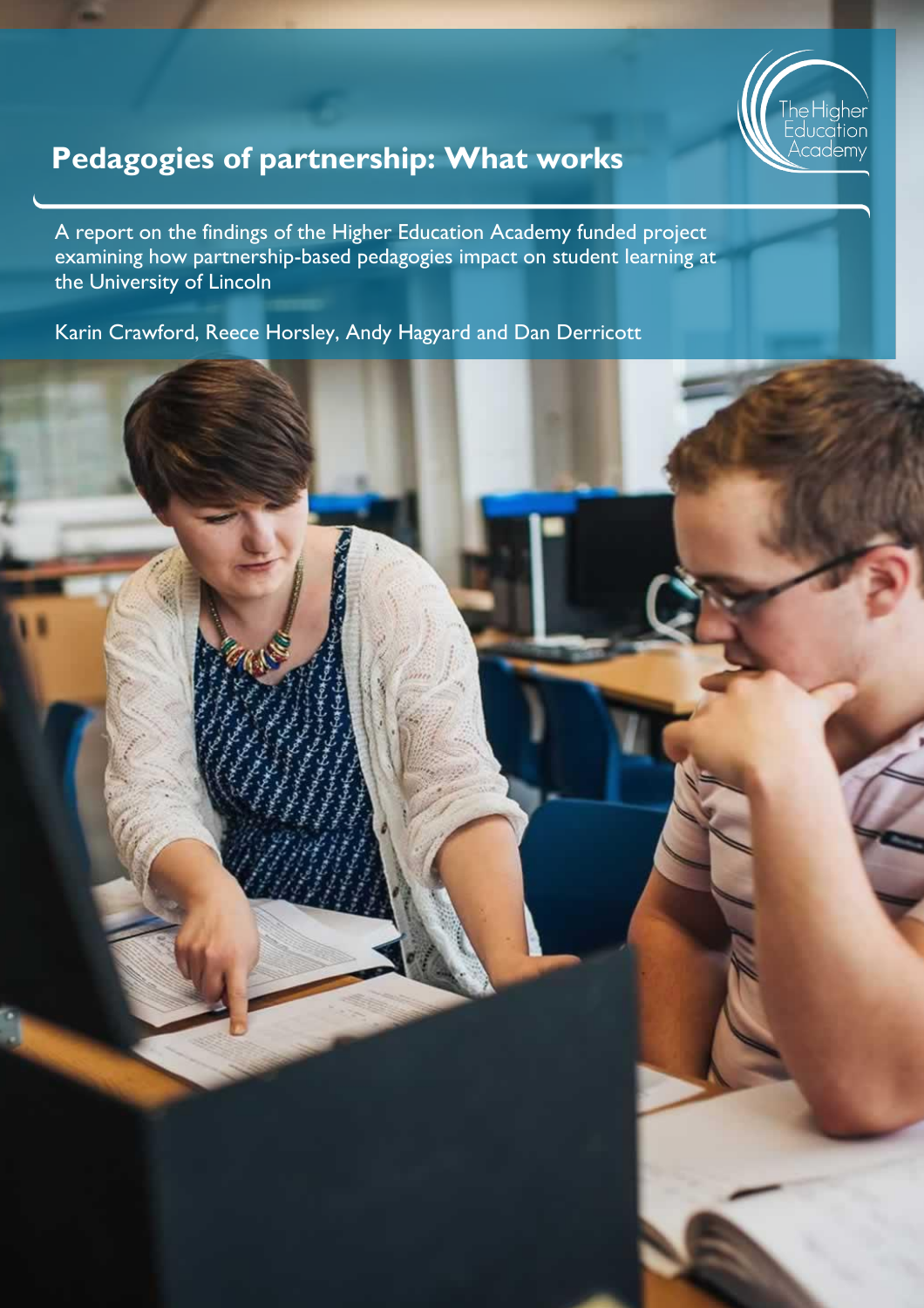# **Contents**

| <b>Section</b>                                                   | Page            |
|------------------------------------------------------------------|-----------------|
| I. Glossary of terms and abbreviations                           | 4               |
| 2. Acknowledgements                                              | 5               |
| 3. Background                                                    | 6               |
| 3.1 The research team                                            | 7               |
| 3.2 Project advisory group                                       | 8               |
| 3.3 Project aims                                                 | 8               |
| 4. Introduction and context                                      | $\overline{10}$ |
| 4.1 Research ethics                                              | 10              |
| 4.2 Data collection                                              | 10              |
| 4.3 Analysis                                                     | $\mathbf{H}$    |
| 4.4 Symposium on embedding partnership in teaching and learning  | 3               |
| 4.5 Limitations                                                  | 3               |
| 5. Findings: definitions and concepts                            | $\overline{14}$ |
| 5.1 Partnership                                                  | $\overline{14}$ |
| 5.2 Student engagement                                           | 16              |
| 5.3 Summary                                                      | 17              |
| 5.4 Recommendations                                              | 8               |
| <b>Case study: Psychology</b>                                    | 20              |
| 6. Findings: pedagogical practices                               | 22              |
| 6.1 Engagement in research                                       | 22              |
| 6.2 Large group teaching - creating engagement and participation | 23              |
| 6.3 Use of technology                                            | 24              |
| 6.4 Interdisciplinarity                                          | 25              |
| 6.5 Peer learning                                                | 25              |
| 6.6 Other factors that promote partnership                       | 25              |
| 6.7 Summary                                                      | 26              |
| 6.8 Recommendations                                              | 26              |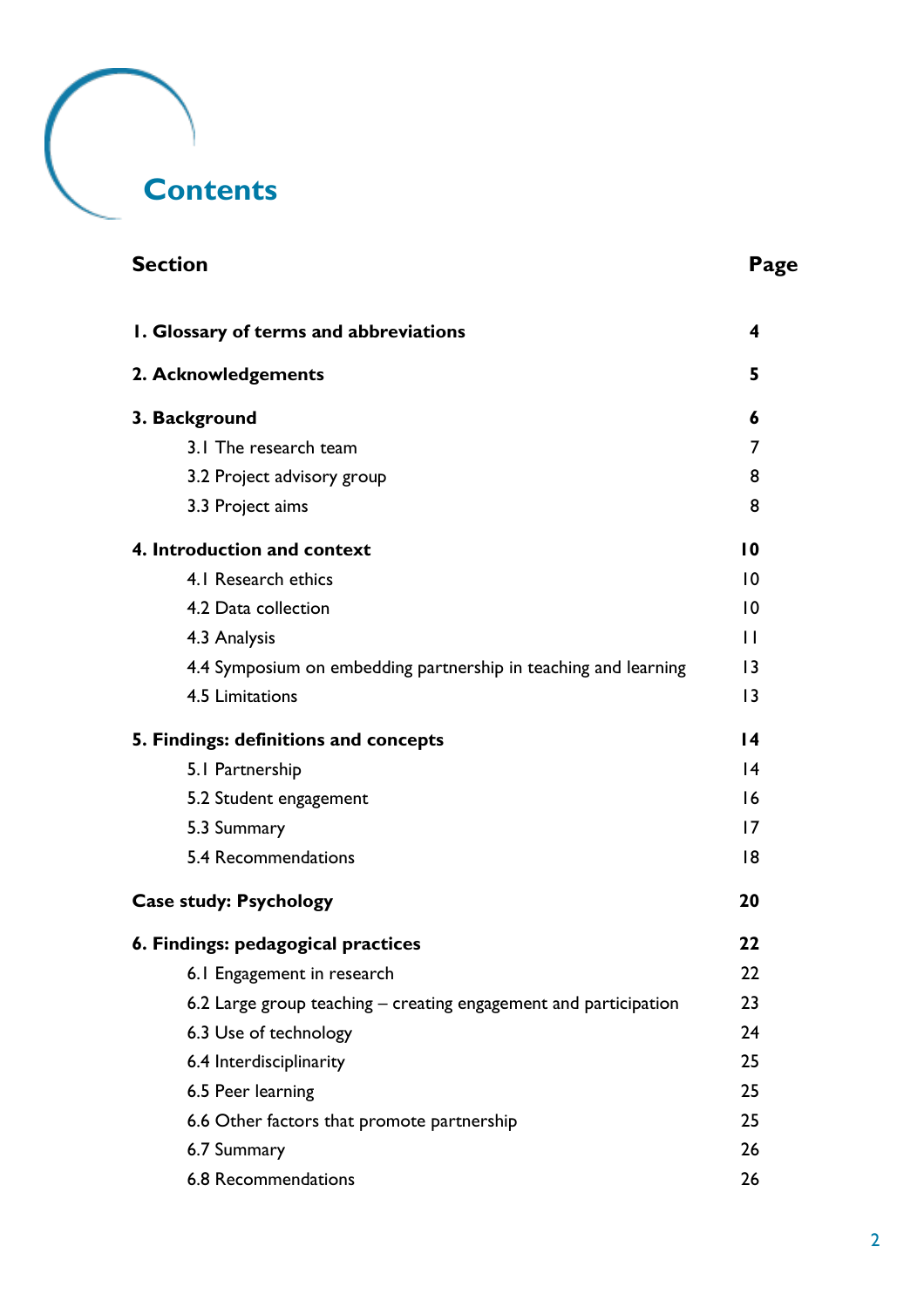| <b>Case study: History</b>                                                                 |                |
|--------------------------------------------------------------------------------------------|----------------|
| 7. Findings: culture                                                                       | 29             |
| 7.1 Identity                                                                               | 29             |
| 7.2 Time and workload                                                                      | 30             |
| 7.3 Activities outside the curriculum                                                      | 31             |
| 7.4 Group size                                                                             | 32             |
| 7.5 Summary                                                                                | 32             |
| 7.6 Recommendations                                                                        | 33             |
| <b>Case study: Biomedical Science</b>                                                      | 34             |
| 8. Findings: impact                                                                        | 36             |
| 8.1 Development of partnerships and their impact over the period of<br>undergraduate study | 36             |
| 8.2 Skills development                                                                     | 37             |
| 8.3 Summary                                                                                | 40             |
| 8.4 Recommendations                                                                        | 4 <sup>1</sup> |
| <b>Case study: Media Production</b>                                                        | 42             |
| 9. Conclusion and recommendations for practice                                             | 44             |
| 9.1 Principles for pedagogic partnership                                                   | 45             |
| <b>References</b>                                                                          | 48             |
| <b>Appendix A: research instruments</b>                                                    | 51             |
| Undergraduate student questionnaire                                                        | 51             |
| Alumni survey                                                                              | 51             |
| Interviews with academic staff                                                             | 52             |
| Interviews with students                                                                   | 53             |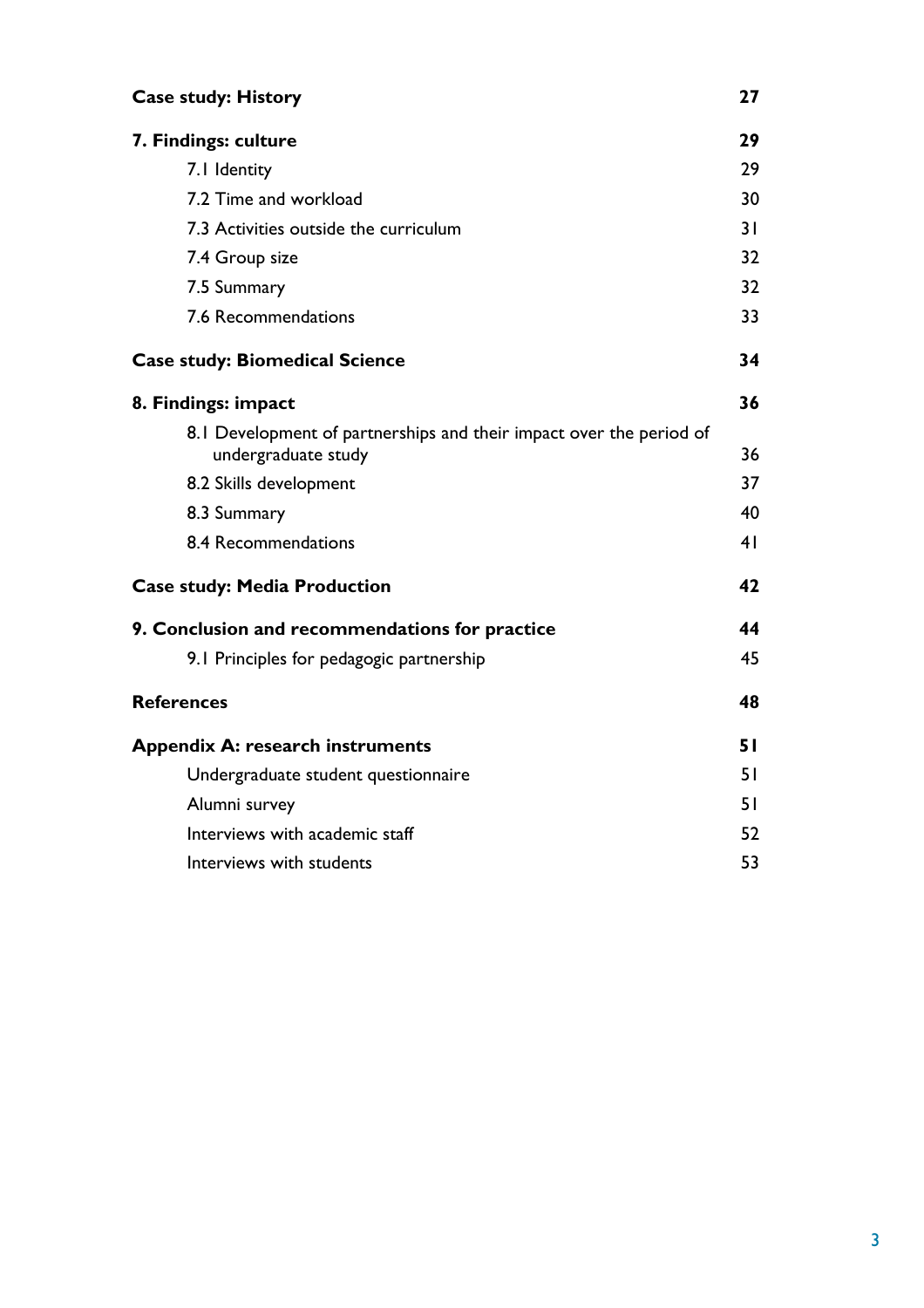# <span id="page-3-0"></span>1. Glossary of terms and abbreviations

| Annual monitoring reports                                              |
|------------------------------------------------------------------------|
| Educational Development and Enhancement Unit (University of            |
| Lincoln)                                                               |
| <b>European Student Union</b>                                          |
| Fund for Educational Development – internal funding at University of   |
| Lincoln                                                                |
| <b>Health and Care Professions Council</b>                             |
| Institute of Biomedical Science                                        |
| This is a HEA funded project in our School of History and Heritage     |
| that helped engage students in creating digital learning resources for |
| their peers. More can be found at: http://makingdigitalhistory.co.uk/  |
| <b>National Teaching Fellow</b>                                        |
| National Teaching Fellowship Scheme (Higher Education Academy)         |
| <b>National Student Survey</b>                                         |
| <b>Peer Assisted Study Sessions</b>                                    |
| Quality Assurance Agency for Higher Education                          |
| This is the University of Lincoln's initiative to embed research-      |
| engaged-teaching in all undergraduate programmes, using a series of    |
| principles as a guide. Much of the development work was supported      |
| with funding from the Higher Education Academy between 2010-13.        |
| More can be found at http://studentasproducer.lincoln.ac.uk            |
| Undergraduate Research Opportunities Scheme - internal funding at      |
| University of Lincoln                                                  |
| Virtual learning environment                                           |
|                                                                        |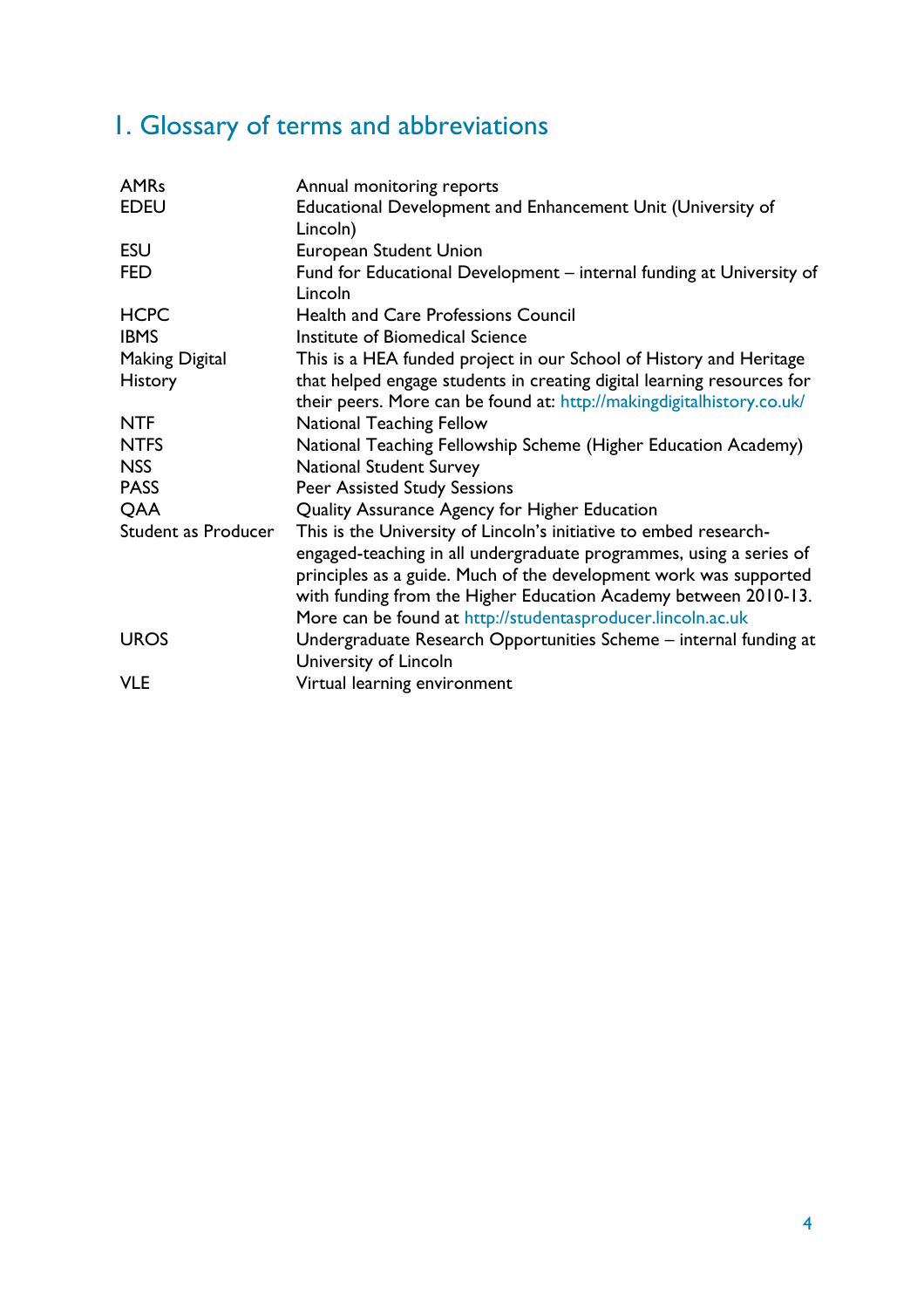# <span id="page-4-0"></span>2. Acknowledgements

This research project was commissioned by the Higher Education Academy (HEA) to inform its work in the thematic area of 'Students as Partners'

(<https://www.heacademy.ac.uk/enhancement/themes/students-partners>). We are extremely grateful to the HEA for their support throughout the project and in the publication of this project report.

In addition to the authors, the project team included undergraduate student researchers (Linford Butler, Amanda Collins and Nicole Hosking). We are also grateful to the members of the wider project advisory group, and to the numerous students and colleagues who contributed to our research, especially Alice Coleman our project team's administrator who often kept us on track.

We would particularly like to thank staff and students involved in institutional projects that contributed to our findings, and to the research symposium held on 2 June 2015:

- Kirsty Miller, Hannah Pitt, James Ferrier and Dan Richardson for sharing information used to inform the Psychology case study;
- Graham Cooper, Martyn Thayne and James Field from the co\_LAB project;
- Jamie Wood who led the Making Digital History project;
- Nicola Crewe from the School of Life Sciences for her contributions to the research and the symposium.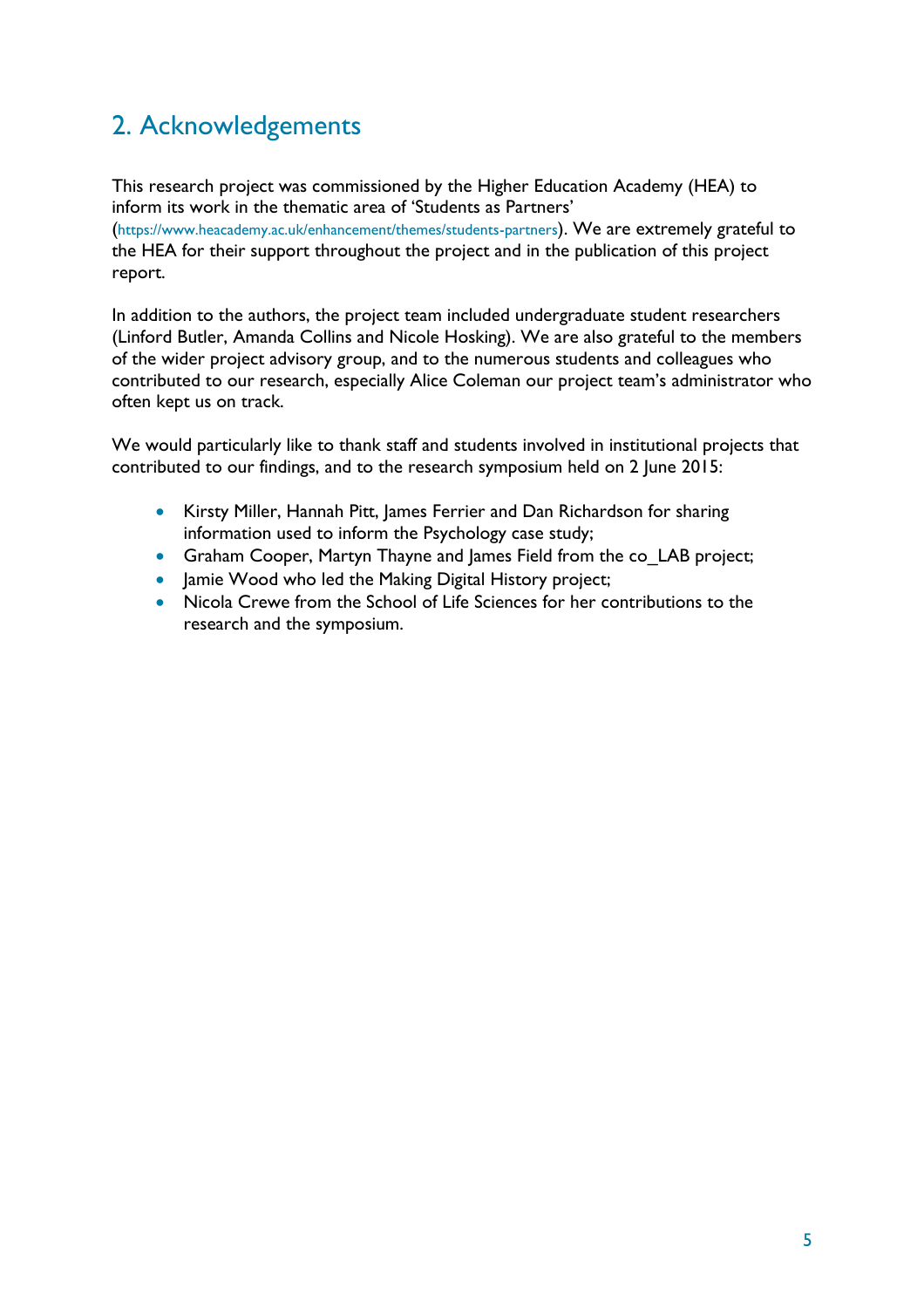## <span id="page-5-0"></span>3. Background

Nationally, the value of student–staff partnerships and student engagement has been highlighted in the literature as an important factor in the enhancement of both teaching and learning (Gibbs 2010; Trowler 2010). The National Union of Students (NUS) also recognises the benefits of partnership in its *Manifesto for Partnership* (NUS undated).

Engaging with students as partners has broad appeal not just in the United Kingdom (UK) but also in the wider European Higher Education Area, although the UK appears to lead the way in many respects. The European Students' Union (ESU) has recently completed a major European Commission funded study into students' concept of quality higher education. Core to the final conclusion was the notion that students should be considered full members of the academic community and competent constructive partners (ESU 2013).

The University of Lincoln's ethos concurs with this position and the study detailed in this report builds on the ESU's work by providing a thorough, impact-focused case study in practice. The University of Lincoln's commitment to working with students as partners in both their learning and in the wider enhancement of teaching and learning has been materialising for some years. This background put the research team in a unique position to examine the impact of pedagogical developments within the context of an institutional approach.

The University of Lincoln's Student as Producer initiative benefitted from three years' HEA funding as part of the National Teaching Fellow (NTF) projects stream from 2010 to 2013. This ambitious project aimed to establish research-engaged teaching and learning as the organising principle of the University and the basis for all curriculum development. Pedagogies of partnership have underpinned this work throughout. As the initiative has become embedded in the culture, practices and processes of the institution, this means that students have increasingly had opportunities to engage in real research, or to discover the discipline through teaching and learning methods that adopt research-like processes.

The Student as Producer project has led directly to the creation of a dedicated student engagement team, with an associated strategy and network of student engagement champions across all schools and departments. Disciplinary engagement in teaching and learning in the classroom and collaborative research is a core driver for this work alongside the promotion of meaningful partnership with students in all aspects of university life. This includes the design and delivery of teaching and learning activities, research and quality assurance and enhancement processes.

The Quality Assurance Agency for Higher Education (QAA) *Institutional Review of 2012* for the University of Lincoln commended the enhancement of student learning opportunities, and identified both the "systematic engagement of students" and the "impact of the Student as Producer initiative" as features of good practice (QAA 2012, p2).

The research reported on herein builds on current knowledge and practice nationally, and the Student as Producer initiative locally, by conducting an in-depth exploration into what is effective in relation to partnerships in pedagogical practice. Student as Producer focused primarily on processes of institutional change, while this research has enabled an exploration into the detail of pedagogical approaches in the classroom that foster, support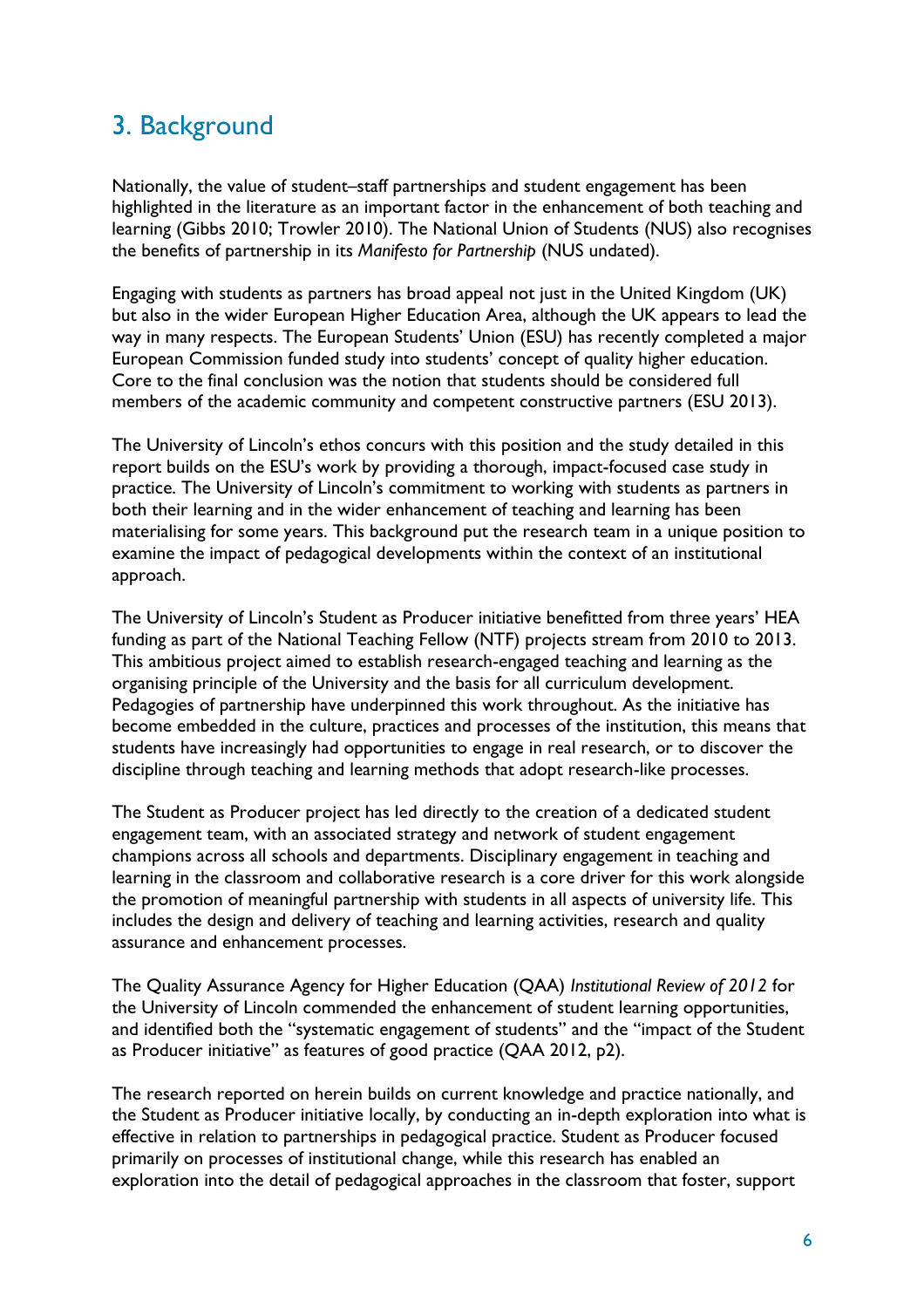and enable meaningful partnerships and student development across a selected range of disciplines. Using a mixed-methods approach, and drawing on the experiences of both staff and students, including recent alumni, the research team investigated teaching and learning practices that promote student–staff partnerships in their discipline. Four disciplinary areas were selected, covering Science, Technology, Engineering, and Mathematics (STEM) subjects; an example from the Humanities; and a subject from the Creative Arts: these areas were Biomedical Science, History, Media Production, and Psychology.

The research aimed to understand the impact of pedagogical approaches, set within an institutional framework, that have been established to engage, foster and support students as partners across a selected range of disciplines. Seeking to identify whether students' understanding of, approach to, and benefit from their learning experience is enhanced or in any way made different through the implementation of teaching and learning that is explicitly intended to foster partnership.

This research contributes to our understanding of the connections between student engagement in learning and students as agents of change in their institutions. As such this resonates clearly with the HEA's strategic priorities in terms of Students as Partners, but also relates to previous work exploring disciplinary approaches to connecting research and teaching (Healey and Jenkins 2009; Jenkins *et al*. 2007).

In addition, the research set out to examine whether there is change in students' conceptions of themselves, as they move from seeing themselves as students of a subject to becoming members of a disciplinary community. This form of ontological shift is represented in various educational theories, such as the liminal state described in threshold concepts theory (Cousin 2006) or the crossroads in Baxter-Magolda's journey to 'self-authorship'  $(2001)$ .

### <span id="page-6-0"></span>**3.1 The research team**

The research team is based in the central Educational Development and Enhancement Unit (EDEU). Alongside three members of staff, and in keeping with the ethos of partnership, students were recruited to work on the research team. A postgraduate student was recruited as a part-time Research Assistant, co-ordinating the day-to-day activity of the project. Three undergraduate students took the roles of Research and Project Assistants. All primary data collection was carried out by student researchers with guidance and support from the wider research team.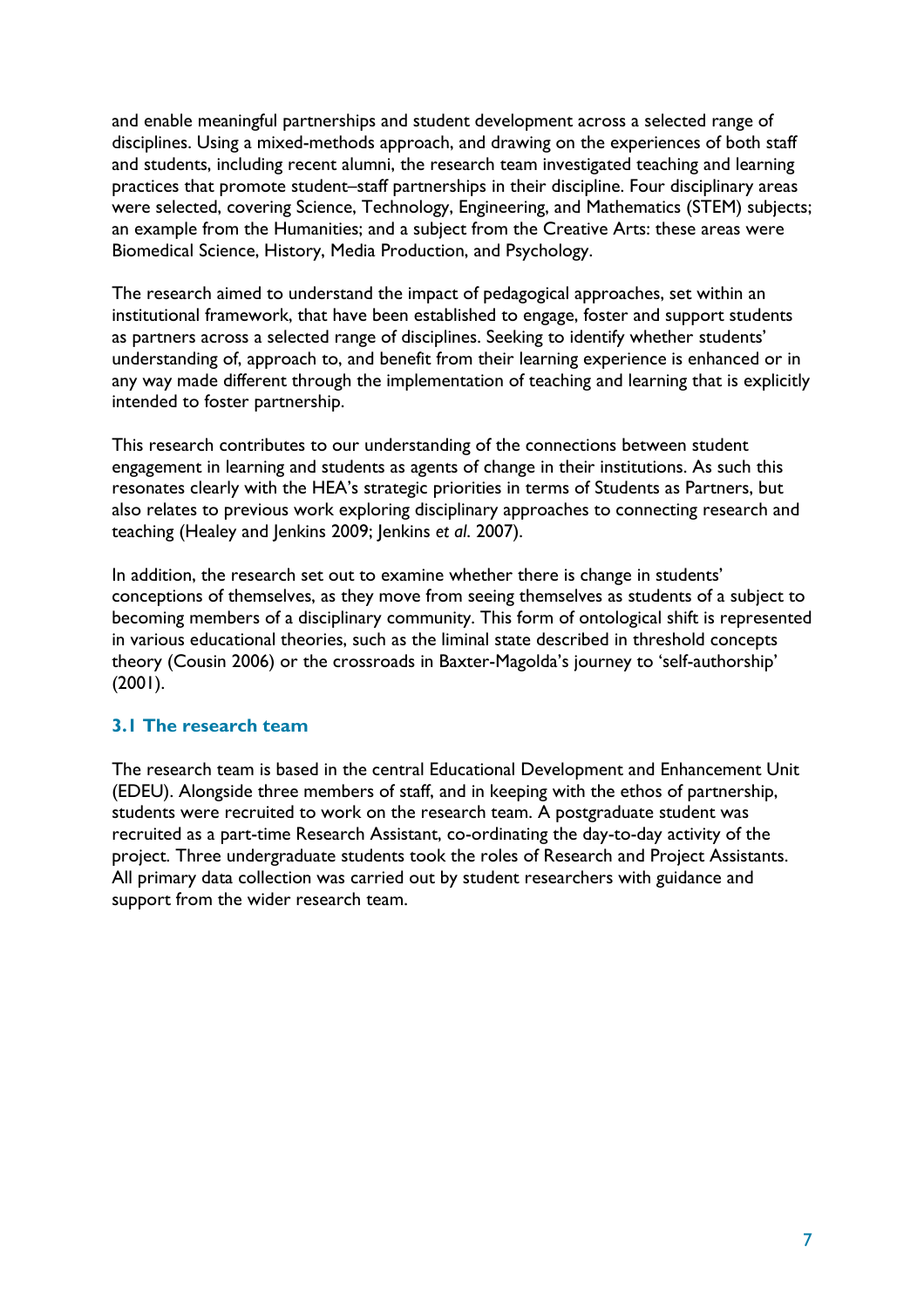

Left to right: Nicole Hosking, Dan Derricott, Dr Karin Crawford, Andy Hagyard, Linford Butler, Reece Horsley and Amanda Collins

## <span id="page-7-0"></span>**3.2 Project advisory group**

A project advisory group was established, consisting of the core research team, key staff involved in the development of teaching and learning strategy, student engagement champions and student representatives from each of the four disciplines and a representative from the Students' Union. The role of the advisory group included guiding and steering the project, providing key information about case study areas, and ensuring that the research did not negatively impact on the students' experience at any time. This group met formally three times throughout the project. As well as the responsibilities outlined above, key areas of discussion also included:

- risk assessment and management;
- the addition of the fourth discipline, Biomedical Science;
- question development, sampling and timing of data collection;
- initial research findings.

### <span id="page-7-1"></span>**3.3 Project aims**

This body of work delivers to the wider series of projects run by the HEA looking at the pedagogies of partnership. Together the four projects aim to:

- 1. increase our understanding of pedagogical approaches that foster partnership, with attention to disciplinary difference and context;
- 2. provide evidence of the impact these pedagogies have on student learning;
- 3. offer clear implications for teaching and learning practice linked to proposed project outputs.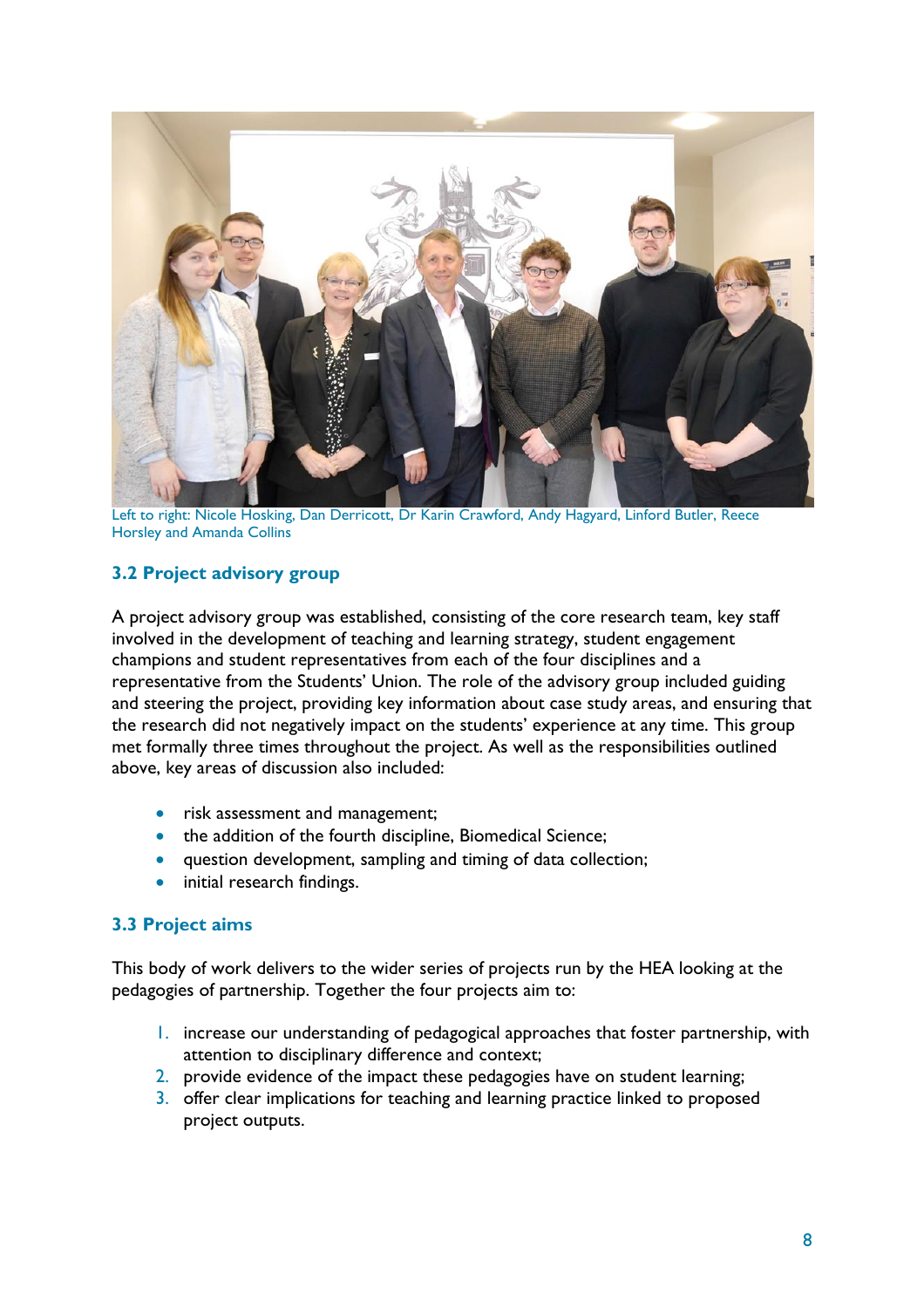As well as contributing to these wider aims, this study was underpinned by a set of specific objectives. The research set out to:

- understand the relationship between an institutional culture of partnership, both pedagogically and in the broader development of the university, and students' approach to their own learning;
- develop an evidence base which establishes the pedagogical practices which have the most favourable impact on a student's approach to their learning that we can use to inform the development of teaching practices, teachers and student representatives;
- develop an understanding of how the linked, but discrete, activities of engaging students as partners in their learning, and as partners in the wider University, manifests in the individual approach of students to learning.

In order to achieve these aims, the research set out to address the following research questions.

- 1. What forms of pedagogical practice foster and support meaningful partnerships with students in different disciplinary contexts in higher education?
- 2. What is the evidence that identifies how these pedagogical practices impact on student learning and the student experience?
- 3. In what ways can an increased understanding of pedagogical approaches that foster partnership be drawn on to enhance teaching and learning practice?
- 4. How does an institutional culture of partnership impact upon the pedagogical practices within the curriculum?

In reporting the findings of the research, this report is structured to follow the exploration of four key themes established in the initial stages of data analysis, these being: concepts and definitions, practices, culture, and impact. Between these sections, case studies provide insights into the four disciplines focused on throughout the research. Recommendations are embedded throughout the work, outlining areas of potential further work, practical ideas for further embedding partnership in teaching and learning, and points for consideration when approaching developing pedagogic partnerships.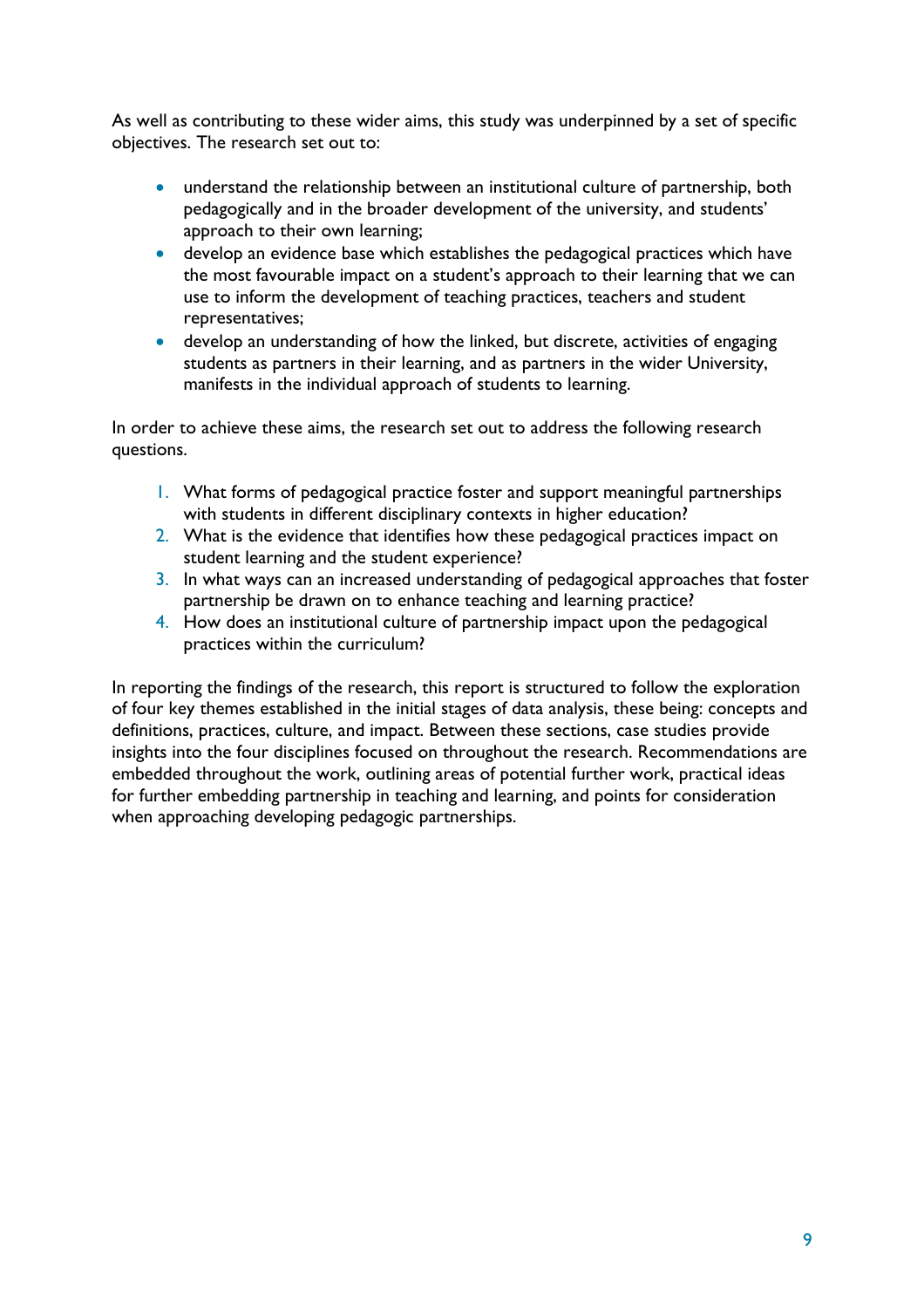## <span id="page-9-0"></span>4. Introduction and context

The project utilised a multi case-study, mixed methods approach, working across four case study disciplines. This was a purposive sample, selected firstly to represent contrasting academic traditions (from STEM, Humanities, and the Creative Arts) and secondly on the basis of acknowledged engagement in principles of research-engaged learning and teaching, which lie at the heart of Student as Producer. The areas selected as case studies were:

- **•** Biomedical Science
- **•** History
- Psychology
- **•** Media Production

### <span id="page-9-1"></span>**4.1 Research ethics**

Ethical approval for this research was sought and gained from the University of Lincoln School of Education Ethics Committee at its meeting on 31 October 2014.

### <span id="page-9-2"></span>**4.2 Data collection**

#### **Questionnaires**

An important element of the research required gaining insight from the students within the chosen disciplines. Two questionnaires were developed by the student researchers, providing unique research tools for collecting information from undergraduates and recent alumni.

With the undergraduate questionnaire, current level two and three students were targeted through the virtual learning environment (VLE), Blackboard. Different options were considered for distributing the questionnaire; this method of delivery was chosen due to the already frequent use of Blackboard by students. In addition, the method provided a number of options for creating reminders and providing specificity in selecting students. The questionnaire gained information from 5.4% (*n* = 57) of a sample size of 1,063 students across the subject areas. The low response rate may be predominantly due to the time that the questionnaire was administered as this overlapped with the National Student Survey. In order, therefore, to supplement the data that provided students' perspectives, additional secondary data was collated; this is discussed later in this section.

The alumni questionnaire was hosted using Bristol Online Surveys. The questionnaire was distributed to the past three years of alumni from case study subject areas by the University's alumni team. This method of sending the questionnaire was considered to be the most reliable manner to contact people. The questionnaire was completed by 47 respondents, across a range of the disciplines. Due to the questionnaire being delivered by the alumni team, statistics regarding successful email delivery rate are unavailable.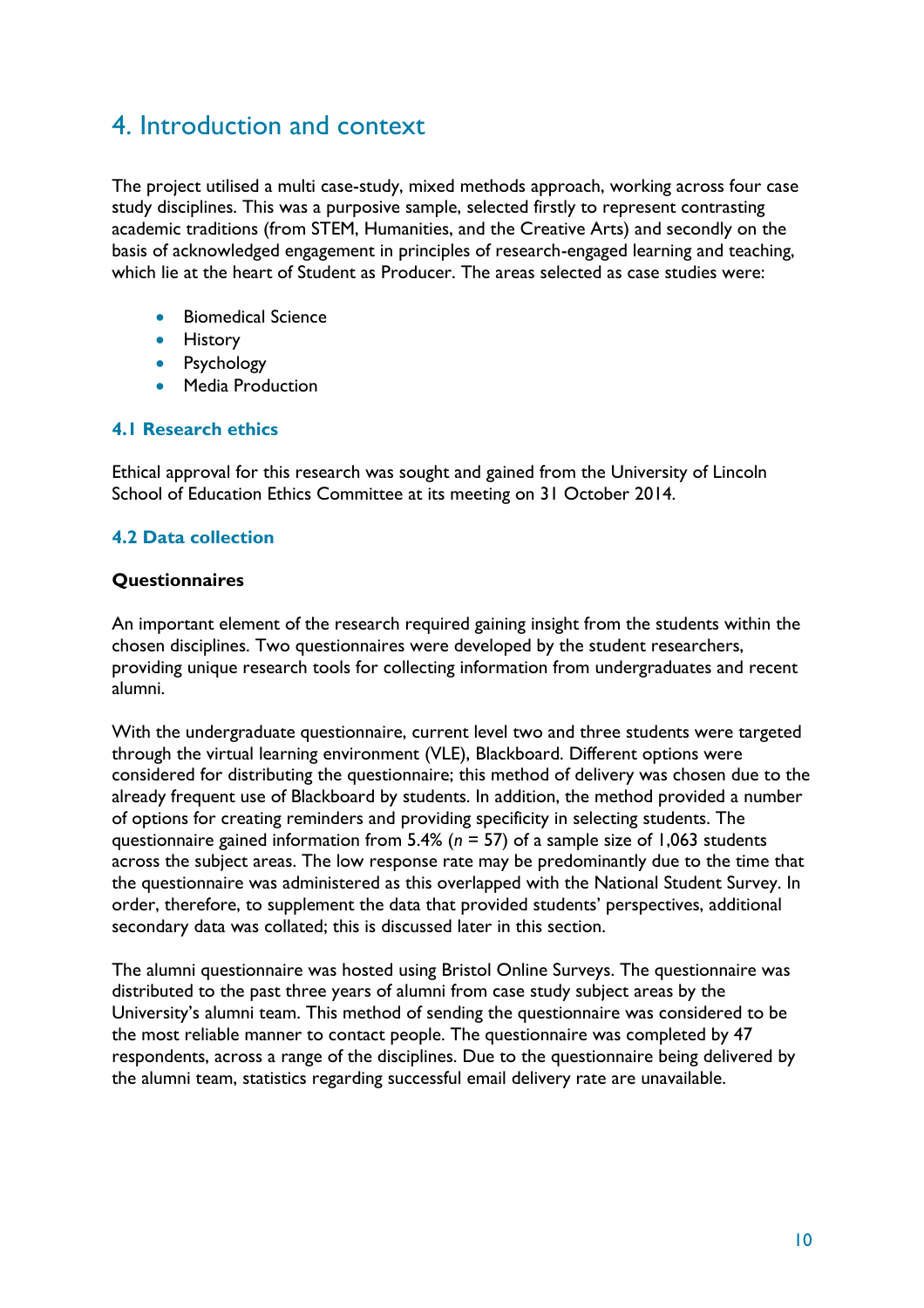### **Interviews**

Semi-structured interviews were undertaken to collect data from students and staff from the chosen disciplines. Those interviewed were selected by members of the steering group associated with the case study subject area. This ensured that those selected were representative of the range of opportunities that embed partnership in teaching and learning in those disciplines.

The interview schedules were developed by student researchers from the original research questions; these were subsequently discussed and further developed by the wider research team. Following an initial interview in each discipline, the research team met to review and reflect on the process and to refine the interview schedules for the remainder of the interviews. All interviews were digitally recorded and subsequently transcribed.

Overall, 11 staff interviews took place, three staff in Biomedical Science, History, and Psychology, and two members of staff from Media Production. Five semi-structured interviews took place with students from across the four disciplines.

## **Focus groups**

Focus groups were planned to take place across all disciplines. These sessions were developed around the idea of concept mapping. Unfortunately due to the timing of data collection, recruiting students for these sessions was unsuccessful.

## **Secondary data**

In order to triangulate data and to provide additional sources where primary data collection had not been as comprehensive as the team would have hoped, a range of secondary, preexisting data sources were tapped. Qualitative data from institution-wide surveys, NSS, a level two survey, external examiner reports, and annual monitoring reports (AMRs) were drawn upon.

## <span id="page-10-0"></span>**4.3 Analysis**

During the primary data collection, early analysis commenced and ideas surrounding the data initially formed. In order to explore these themes further, Inspiration 8 software was used to visualise these ideas as seen in Figure 1.

Qualitative data analysis software, NVivo 10, was used as a tool to organise and manage the wealth of qualitative data collected through the research. A thematic analysis was undertaken by the staff research team members initially working together to share interpretations from the data and to make decisions about an initial analytical framework that the whole team then worked from. The coding was then undertaken through an iterative process of individual work and team discussions to ensure collective, agreed understandings and interpretations of the data.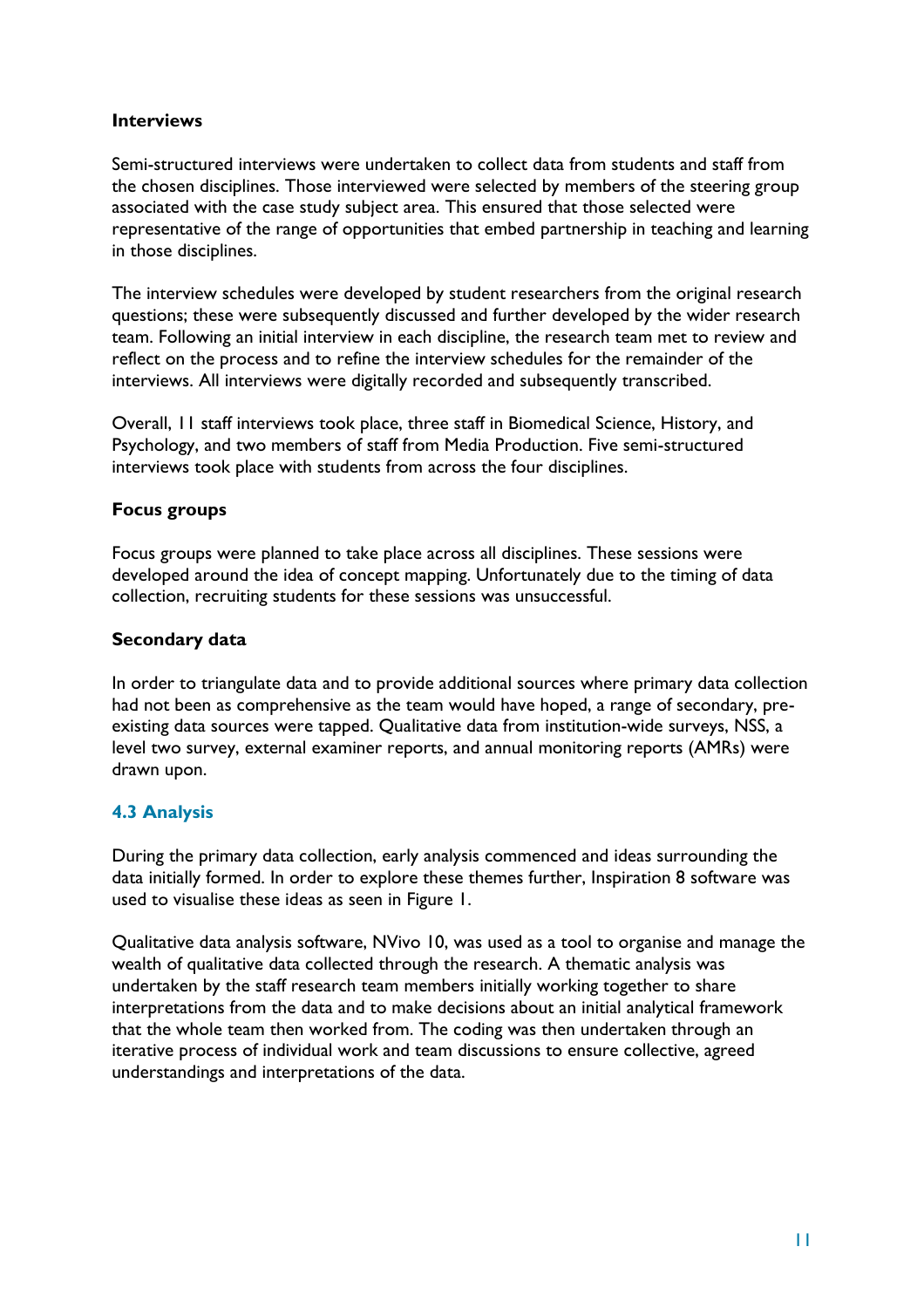#### **Figure 1: Diagram of initial thematic analysis**

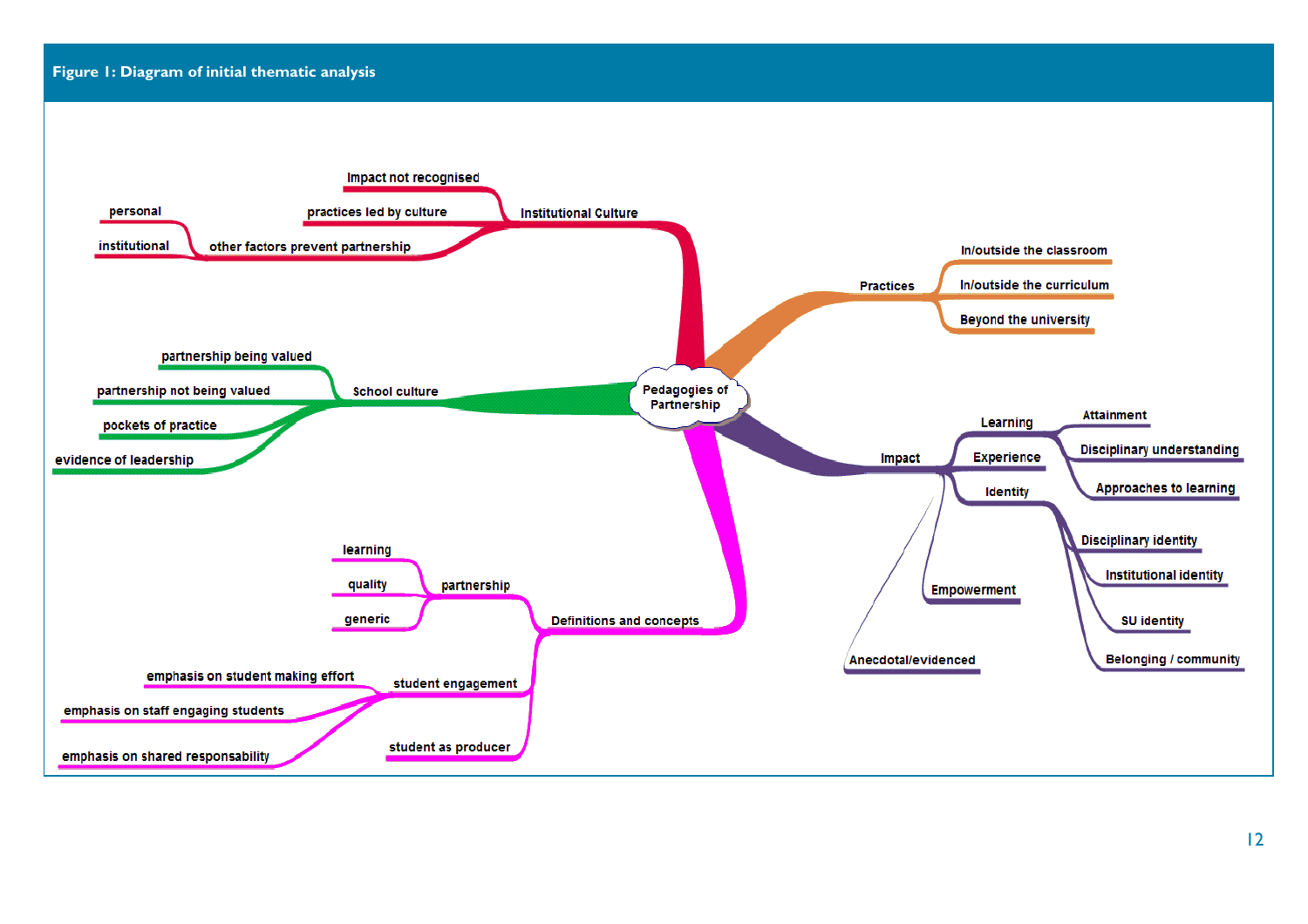Four key themes emerged from across the data; these are reported on in later sections of this report: Definitions and concepts

- Pedagogical practices
- Impact
- Culture

## <span id="page-12-0"></span>**4.4 Symposium on embedding partnership in teaching and learning**

On 2 June 2015, the research team hosted a Symposium on 'Embedding Partnership in Teaching and Learning' at Lincoln. This presented the initial findings from the research to students and staff from the University and Students' Union, as well as peers from other institutions.

The event followed the initial themes from the analysis and enabled focussed discussions to take place. Definitions and concepts were unpicked through the use of a question and answer panel debate; the themes of practices, impact and culture were developed in breakout sessions. Overall discussions and potential recommendations developing from the research were brought together and discussed with all participants during the final plenary session. Perspectives and ideas developed from the day have been drawn upon and included within this report. In particular, the recommendations of this report are heavily influenced by the conversations that took place during this event.

### <span id="page-12-1"></span>**4.5 Limitations**

The sample size of primary data collection was limited, potentially due to clashes with assessment periods as well as an institutional commitment to ensuring students are not asked to complete surveys during the NSS period. As a result, the research team decided to explore additional secondary data sources to provide further relevant data.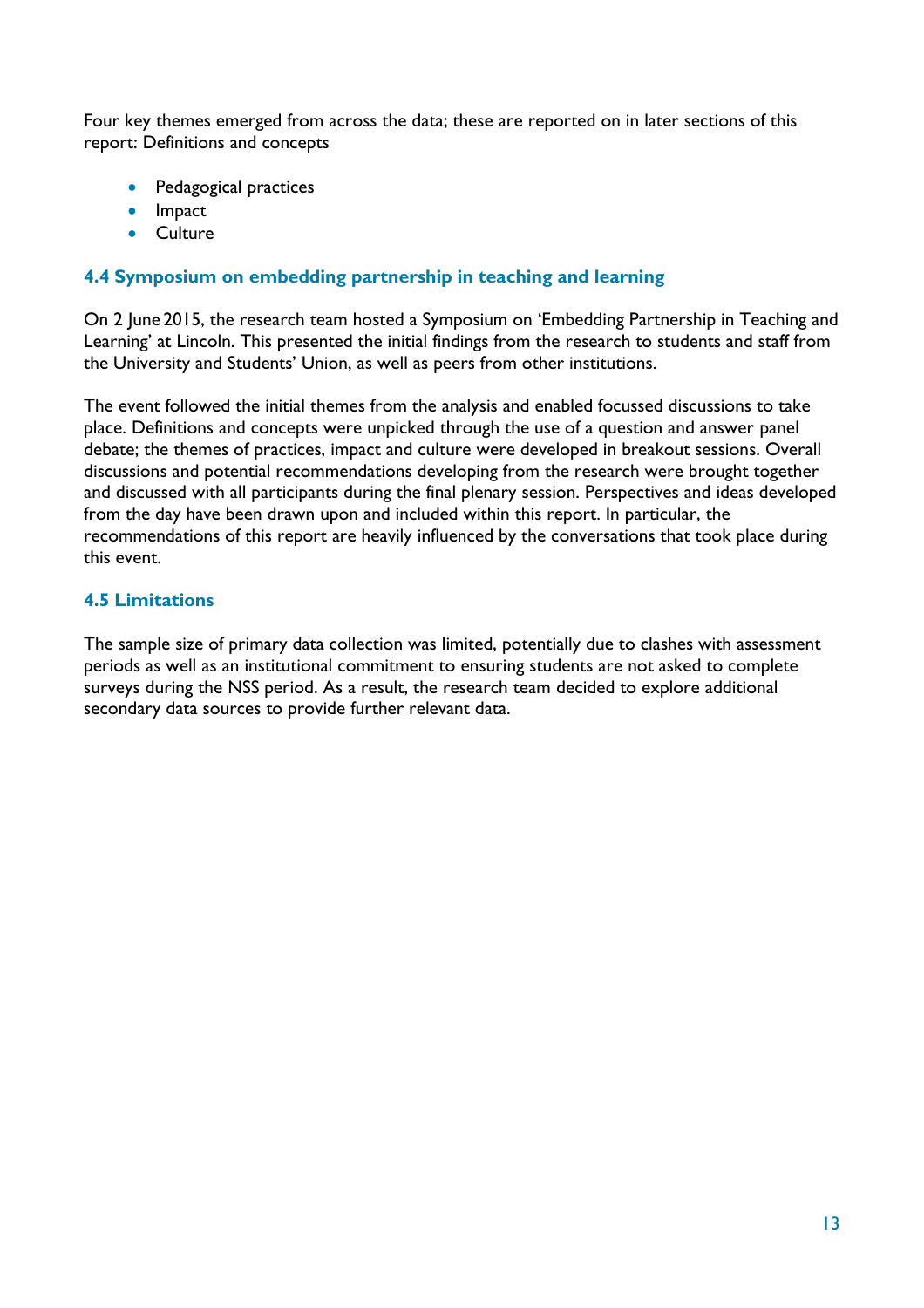## <span id="page-13-0"></span>5. Findings: definitions and concepts

In analysing the primary data, the research team began by trying to identify the various understandings of the concepts in question: partnership and student engagement. This was also helpful in articulating the rationale of the four different disciplines for developing partnership working and showing how this differs between the disciplines.

Much of the data discussed in this section was collected through interviews with academic staff in the four disciplines. Questions on defining student engagement and partnership were asked at the beginning of the interview to help frame the rest of discussion.

## <span id="page-13-1"></span>**5.1 Partnership**

In asking participants to explore their understanding of partnership working as a feature of learning and teaching, two predominant themes emerged which illustrated some disciplinary differences.

Firstly, in the Arts and Humanities disciplines, there was greater emphasis on working together to create an end product. In History, staff defined partnership as being about different people making contributions to a collective endeavour, be that learning itself, the creation of learning resources and opportunities for others, or the review and improvement of the programme. There was a theme of staff providing a starting point or a frame for the activity, be that an initial teaching input or the focus of reviewing a programme. Similarly in Media it was felt that partnership brings people together to achieve a shared goal, this could be students working in partnership with each other or it could be students and staff. Working in partnership across specialisms is particularly important for Media so, therefore, the process of working in partnership is as interesting as the end result.

In the Science, Social Science and Health disciplines, the emphasis tended to be on challenging traditional relationships, power balances and cultures. In Psychology, partnership is seen by staff as a philosophy and practical form of student engagement that recognises learning is not one-way. While staff suggested that partnership does not necessarily mean a complete departure from current teaching practices, such as lectures, but means adapting them around the principles of partnership; students suggested that a move away from large group teaching might be necessary to achieve partnership:

I suppose when there's a big lecture theatre of students, I suppose it's quite easy to forget that they are individual students themselves, so it would be more working with students individually so tutorial groups, we have tutorial groups, and I think they're really good where our own personal tutor gets to know us as a person rather than a lecturer seeing a lecture theatre full of just students really. So it would be working with us individually. (Interview, Psychology student 1)

Staff participants expressed the thought that partnership in teaching and learning is not equal, in that the teacher is more knowledgeable and it can be difficult to get students wanting power and control dispersed to them in an often consumerist environment.

In Biomedical Science, partnership is seen as a helpful challenge to traditional norms in the teacher– student relationship, and as more of a culture than a particular practice. Whereas student engagement might focus on what the student does or what the member of staff does, partnership focuses on the interface between these and how a collaborative effort can lead to a more positive outcome, be that in the learning process or in quality assurance and enhancement. However, there were some feelings in Biomedical Science that this concept might have limited applicability or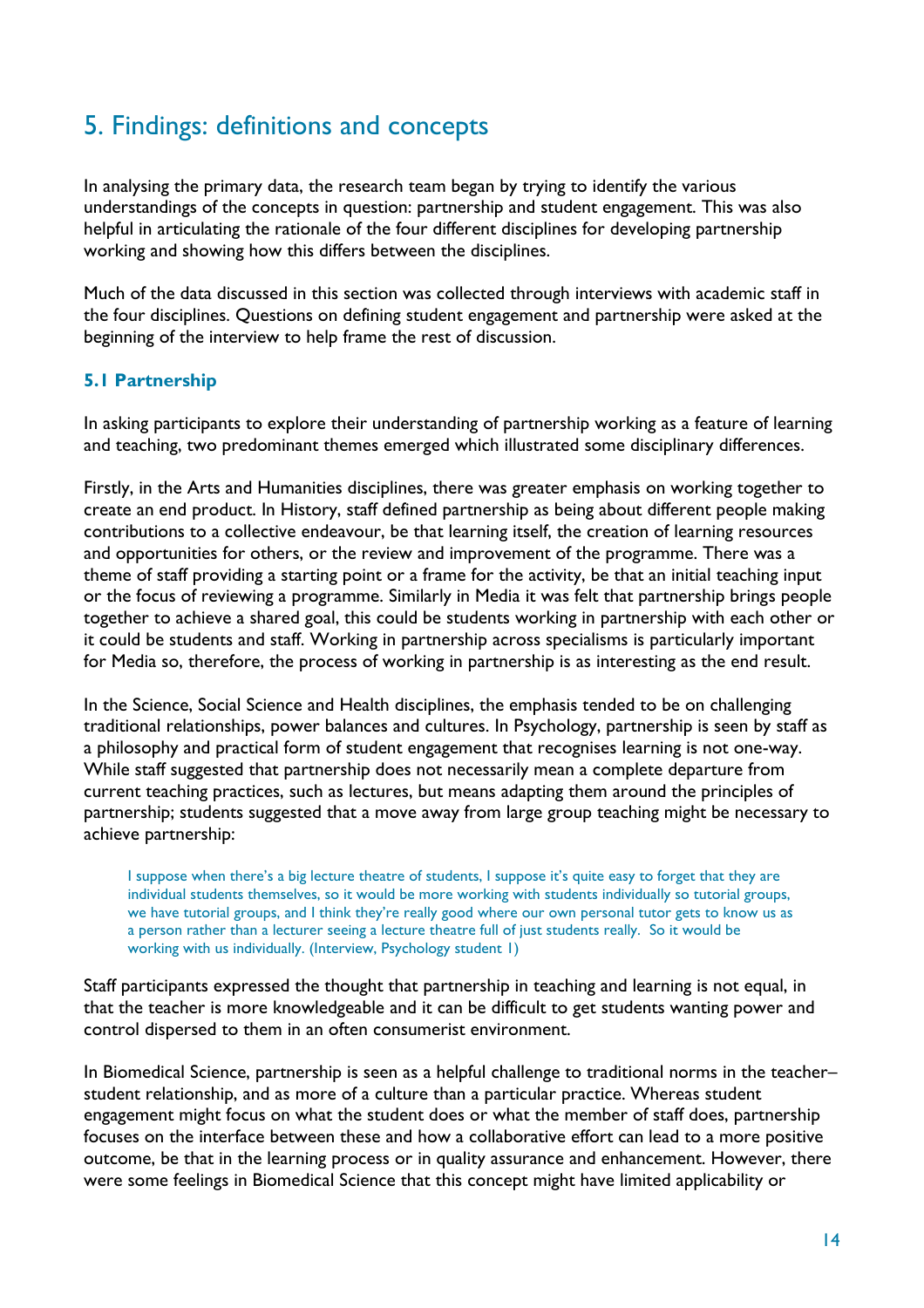relevance in their discipline which is both constrained by accreditation requirements and under pressure from growing student numbers (with groups of 300+ being taught in single first-year sessions).

In discussing partnership, rather than student engagement, participants focused more on the different contributions that make up the teaching and learning experience. Namely, how the interface and relationship between students and staff, and students and students, can provide a helpful learning experience in itself as well as produce a better quality learning outcome overall.

While there appears to be some consensus that partnership means a more collaborative endeavour, the starting point and framing of partnership differs between disciplines. This appears from the data to be in part informed by the experimental practice through which partnership-based pedagogies have emerged. For instance, in History the 'Making Digital History' project focused on students not just passively consuming knowledge from ready-made artefacts, but rather interpreting the knowledge for themselves and supporting the learning of other students through sharing these artefacts using digital tools. This is a good example of where initial experimental projects have allowed a new approach to learning to emerge, which evolves beyond those projects and begins to influence the culture of the discipline.

For some, partnership stems from an ideological opposition to a consumerist model of higher education as well as forming a very practical method of facilitating learning. This was considered a helpful resistance, but it is worth noting that the participants of this research were selected based on their already demonstrated practice and commitment to partnership. There was also a consensus emerging that working in partnership has implications for traditional approaches to teaching and for the power relations between staff and students. Arguably, partnership is about sharing responsibility and control over the learning experience. However, this was not unanimous:

I think we make the mistake of thinking partnership means moving away from the traditional notion of a 50 minute lecture and I don't necessarily [think] it always does, but it will have to eventually. (Interview, Psychology academic 2)

However, despite the strong feeling that partnership is a concept that challenges power relations and sees a more active role for students, this did not go as far as to say the partnership is equal. To the contrary, the comments on this topic recognised the ultimate limitations of partnership:

Partnership is different in teaching and learning, in that there's not an equal partnership. The person teaching has more knowledge, but then partnership is about getting someone to learn something but at the same time you have to reimagine being the person who discovers it for the first time or seeing a different viewpoint of it. Partnership is a recognition that it's not simple one-way. (Interview, Psychology academic 3)

There was recognition of the challenges encountered when developing partnership too. For instance, there was a recurring emphasis from staff in the interviews on the differing expectations of learning and teaching that students arrive at University with. Staff described this as needing to change the 'mind-set' of students before you can truly engage them as partners. An interesting line of discussion featured throughout the Symposium event too around staff trying to empower students as partners, and thereby divest their own power, only to realise that some students do not want this. Some staff also recognised their own 'nervousness' as a challenge of creating partnership in that they worried about being seen to not know the answer if they went off from a carefully planned teaching session. Building confidence and managing expectations appear to be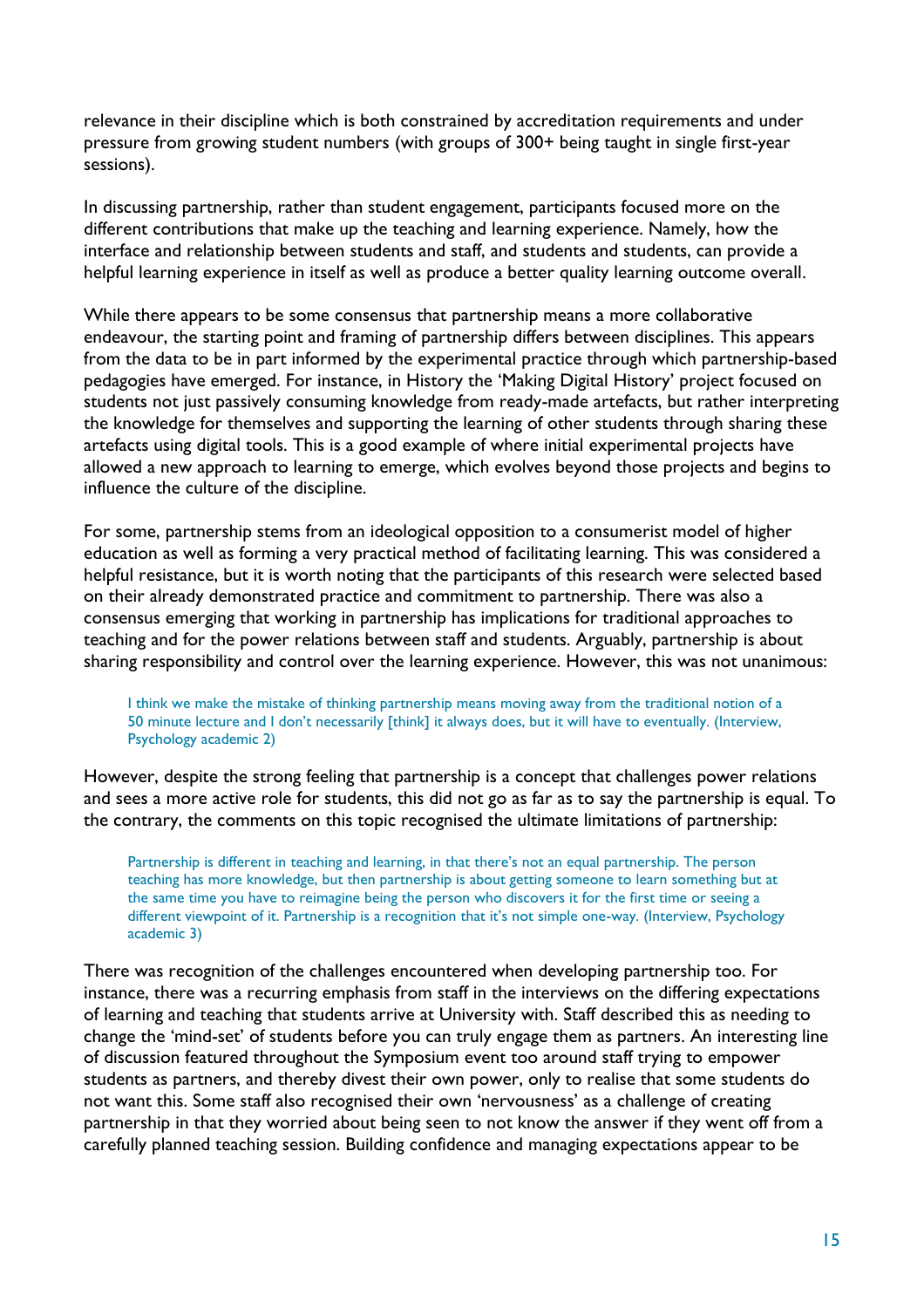important considerations in building partnership which if not addressed proactively could soon become barriers to partnership.

### <span id="page-15-0"></span>**5.2 Student engagement**

In the History case study area, student engagement was defined by staff in a basic way as a measure for how much students interact with and respond to the teaching and learning process. This can be understood through interactions between staff and students and through the end result, such as in the student's written work. One member of staff suggested that developing a student's engagement with their learning could have a positive impact on the learning of other students. This was supported by staff in Psychology who view student engagement as a measure of how students respond to learning opportunities and the extent to which they proactively reap benefits those opportunities. Good student engagement is where students assume a more active role in learning. However, students in Psychology had more mixed views, with some placing more emphasis on the role of staff in creating opportunities for students to engage and others feeling the onus was on them to 'get more involved':

so many students are very much content with just going to the lectures, going home afterwards and then kind of like going on by themselves like, but then there'll be the same people who kind of complain there's nothing to do, whereas in reality it's the ones that are not actually doing anything, so there are opportunities but I guess it's ... it depends on the individual. I think a lot of people aren't massively motivated to kind of like engage themselves. No. (Interview, Psychology student 3)

so not just sat in a lecture and being talked to … (Interview, Biomedical Science Student 2)

Similarly, in Biomedical Science there is a view that, at a simple level, student engagement can be understood and measured through the levels of interaction between students and staff and between students and students, but may also be determined by the student's grasp of the subject and their work. However, there was more of an emphasis on students taking a more active, independent role in their learning and associating this with them enjoying the subject more.

This chimes with views from staff in Media where there is a production-focused curriculum centred on students developing and delivering their own concepts and outputs. This was articulated as students being proactive in their work and determining the next steps or shaping their own approach to the work – albeit from an initial brief set by staff.

There was consensus between participants around student engagement being a concept that understands and measures how active and independent students are in making the most of learning opportunities offered to them. There was clear recognition that academic staff strongly influence how actively students engage with learning through the teaching methods and pedagogies they use. This is helpful in confirming the premise of the research.

Student engagement means when I offer my hand for them to join in they take my hand and do join in. (Interview, Psychology academic 2)

Some staff offered suggestions of discreet approaches to measuring or monitoring a student's engagement with their learning such as monitoring their face-to-face interactions, but it is known from the literature and wider practice that there are other measures too, especially in terms of measuring digital engagement.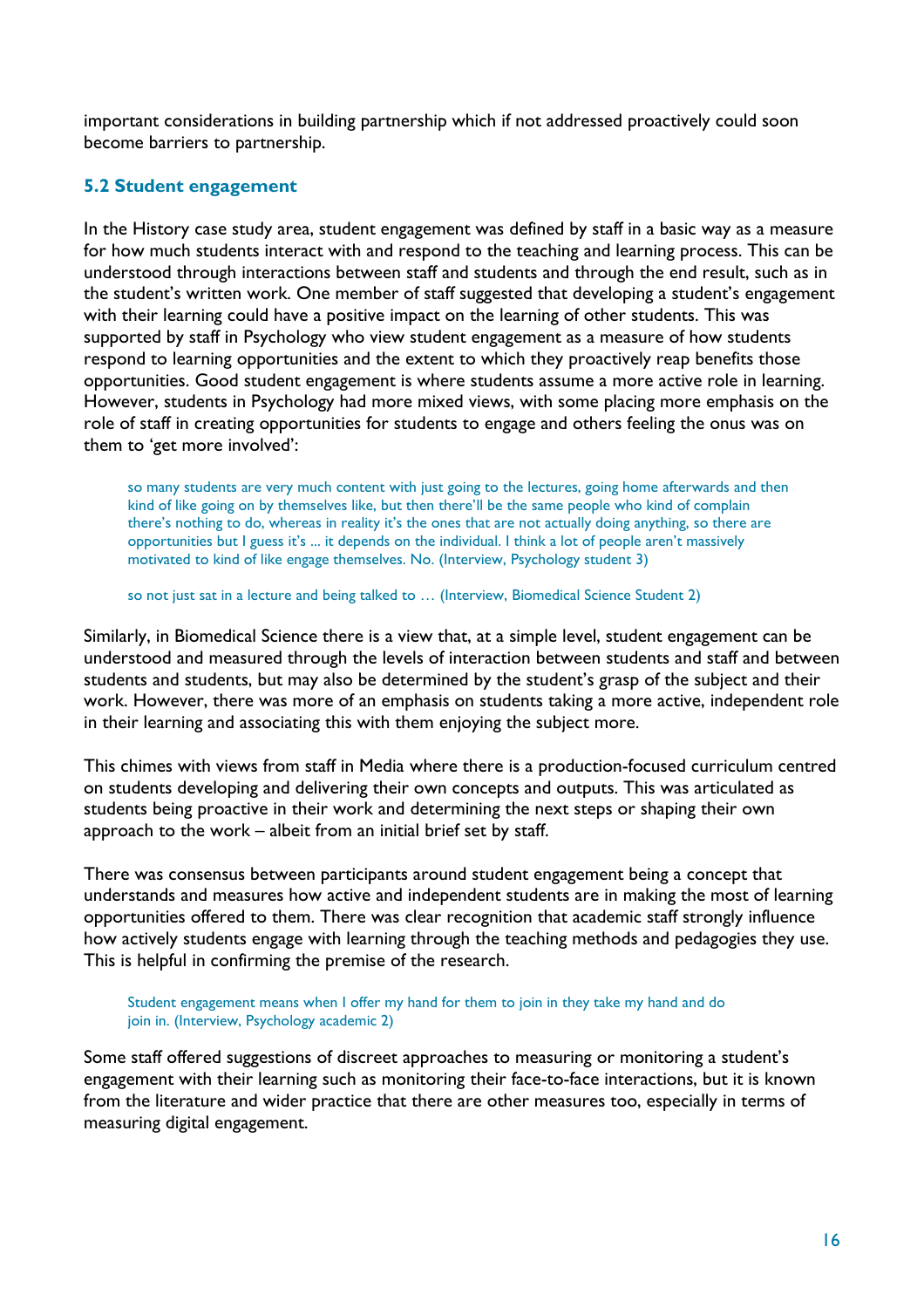The definitions offered here are fairly straightforward and mechanistic in part. This could suggest that while methods for enhancing student engagement in learning can be complex and varied, the end goal of students reaping greater value from the learning experience remains a simple one, and a present one. This is confirmed by an external examiner from one of the subjects who held the opinion that student engagement was proactive in the curriculum and embedded in student-staff interactions (External Examiner Report 2013-14).

## <span id="page-16-0"></span>**5.3 Summary**

The literature on student engagement and partnership presents a range of interpretations of these concepts, each with different nuances and motives. The views of participants begin to identify some of the same nuances, namely the more active role of students and the tensions around responsibility and equity. However, there are some pre-requisites identified in the literature that did not emerge from our research. The Higher Education Academy's (HEA's) values of partnership are particularly helpful in summarising these:

| <b>Trust</b> – all parties take time to get to know one- |
|----------------------------------------------------------|
| another and can be confident they will be treated        |
| with respect and fairness.                               |
| <b>Courage</b> – all parties are encouraged to critique  |
| and challenge practices, structures and approaches       |
| that undermine partnership, and are enabled to take      |
| risks to develop new ways of working and learning.       |
| <b>Plurality</b> $-$ all parties recognise and value the |
| unique talents, perspectives and experiences that        |
| individuals contribute to partnership.                   |
|                                                          |
| <b>Responsibility</b> – all parties share collective     |
| responsibility for the aims of the partnership, and      |
| individual responsibility for the contribution they      |
| make.                                                    |
|                                                          |
|                                                          |
|                                                          |
|                                                          |

*HEA Framework for student engagement through partnership (2015)*

Nonetheless, participants have collectively articulated a rounded and interesting view of student engagement and partnership as concepts that can be used in designing and enhancing the learning experience. This begins with a focus on how active students are in the learning process and is built upon by considering how collaborative the interface between the student's contribution and the teacher's contribution is.

It became clear during the Symposium event that a typology of student engagement, which suits the University of Lincoln's circumstances, would be helpful in framing the discussions about what we mean by student engagement. Models that simply differentiate between engagement in learning and engagement in enhancing learning provide a helpful starting point, but a further dimension that differentiates between 'in the curriculum' and 'outside the curriculum' is useful in understanding where and how student engagement is happening. However, it was also recognised that practice can be 'on the edge' of the curriculum where it is not formally validated by runs in practice alongside core teaching activity.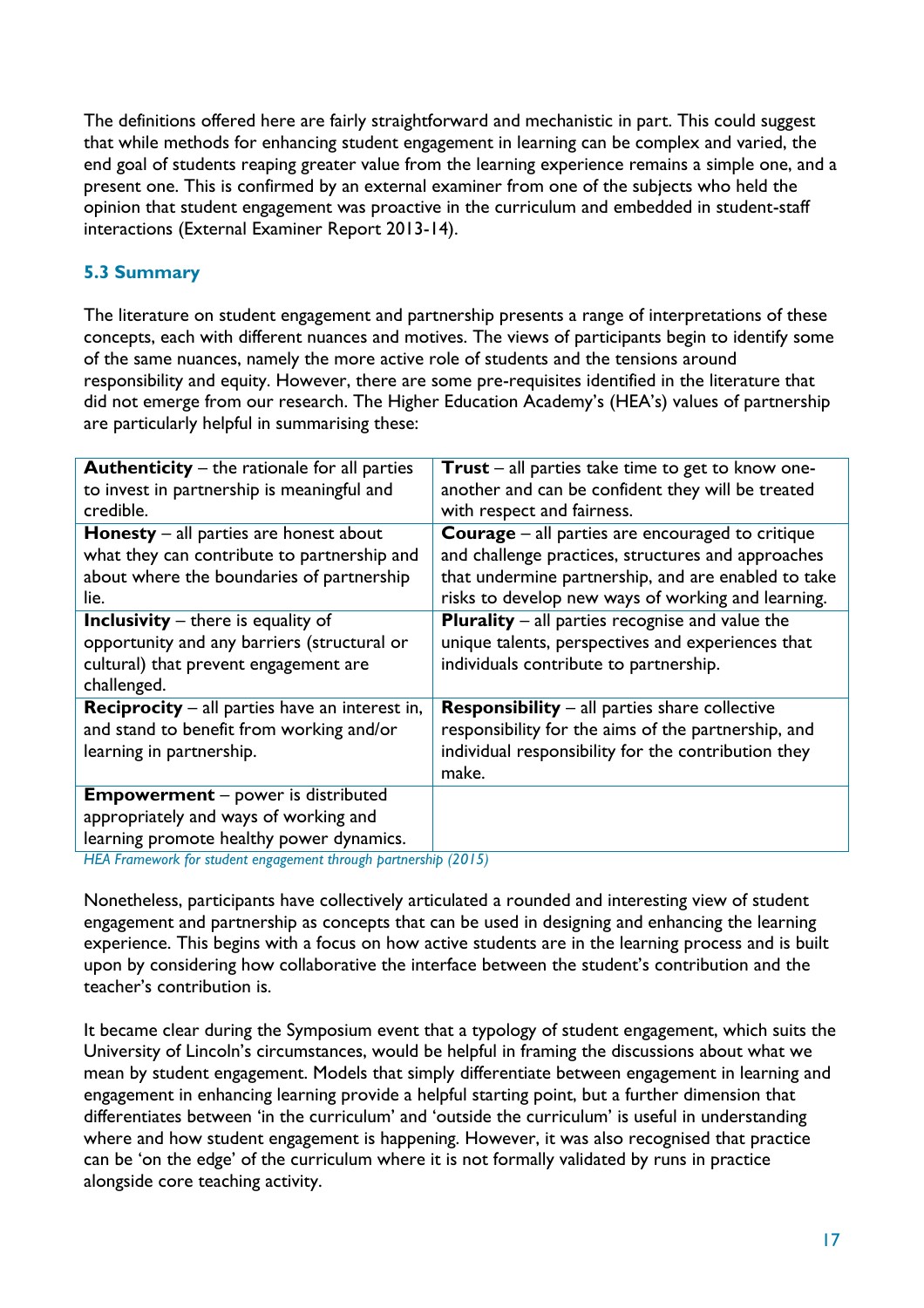| Figure 2: Model of practice to develop student engagement and partnership working |                               |  |
|-----------------------------------------------------------------------------------|-------------------------------|--|
| LEARNING<br><b>ZI UZIORSHI</b>                                                    |                               |  |
| <b>IN THE CURRICULUM</b>                                                          | <b>OUTSIDE THE CURRICULUM</b> |  |
| <u>Z</u><br>U<br><b>UZIONON</b><br><b>NUNNAI</b><br>EARNING                       |                               |  |

The analysis of data collected for this research suggests that activity in each of the quadrants above could benefit activity in the others and that, while something may begin in one area, it could move over time. For instance, an innovative project that began outside the curriculum may, over time, be adapted within the curriculum. On the other hand, more innovative practice may be barred from becoming part of the curriculum for one reason or another.

Throughout the data collected there is an overarching theme around staff retaining control over the learning experience and setting the boundaries of a student's engagement, or at the very least determining a start or end point. Many of the views expressed by participants suggest that academic staff create learning opportunities and students then choose to engage with those opportunities to a lesser or greater extent. This may be logical in the current landscape of learning and teaching, but if partnership is a construct for disrupting the status quo and rethinking the role of students then this may need to change over time so that students have a greater role in shaping, framing and designing their own learning.

These perspectives provide useful frames for the rest of the research enabling an analysis of practices in the four disciplines, how the institutional culture is aiding or prohibiting this practice, and the impact these practices have on student development.

### <span id="page-17-0"></span>**5.4 Recommendations**

Debates about understandings of partnership and student engagement emerging from this research lead to the following recommendations for practice in higher education:

 articulating the shared rationale and aims for embedding partnership into learning and teaching is important as this is likely to differ between disciplines;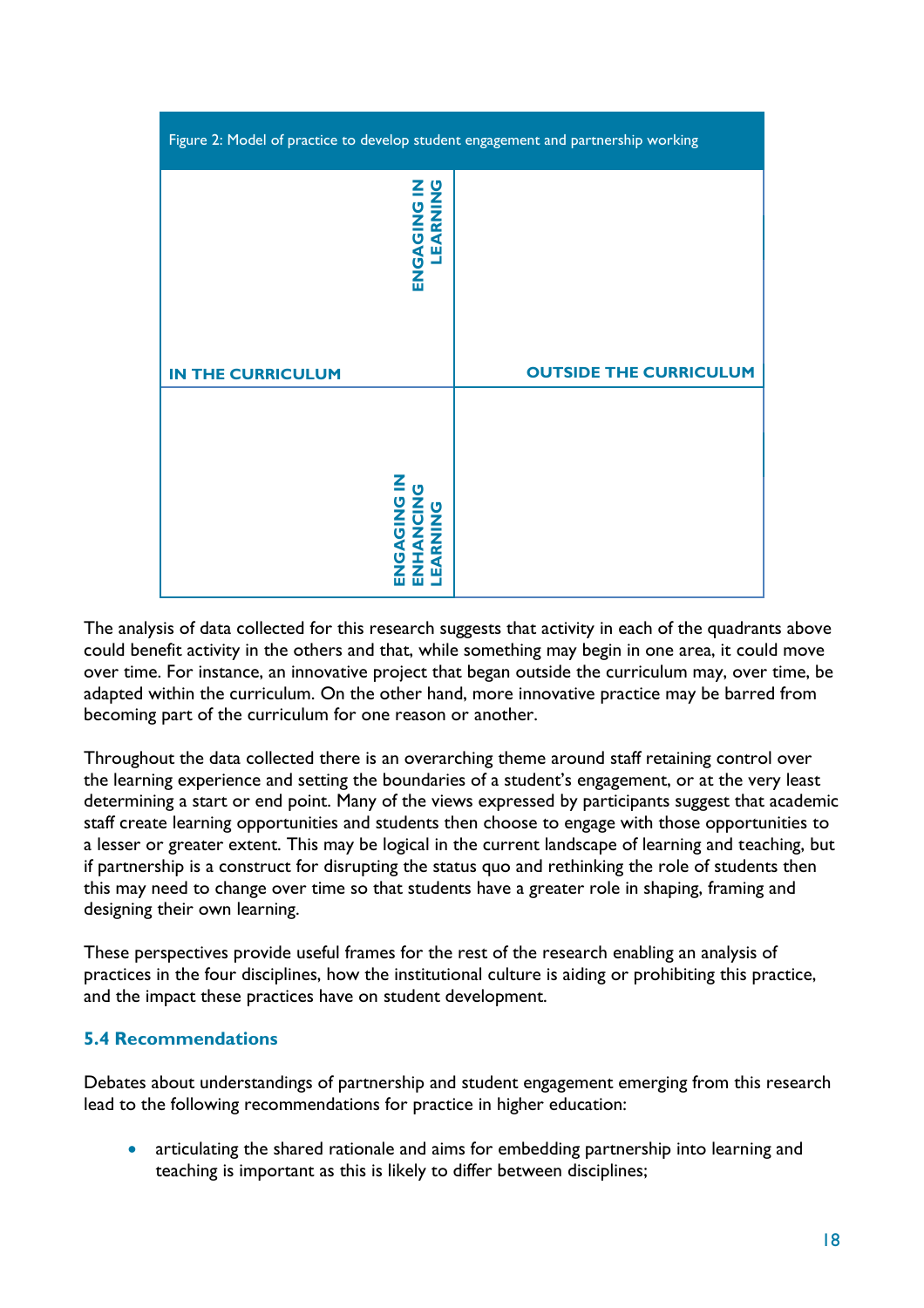- the process of partnership is as important as the end product and this should be given due attention in designing the learning experience;
- further work is necessary to explore the potential for, and implications of, truly challenging traditional power relations in the learning environment.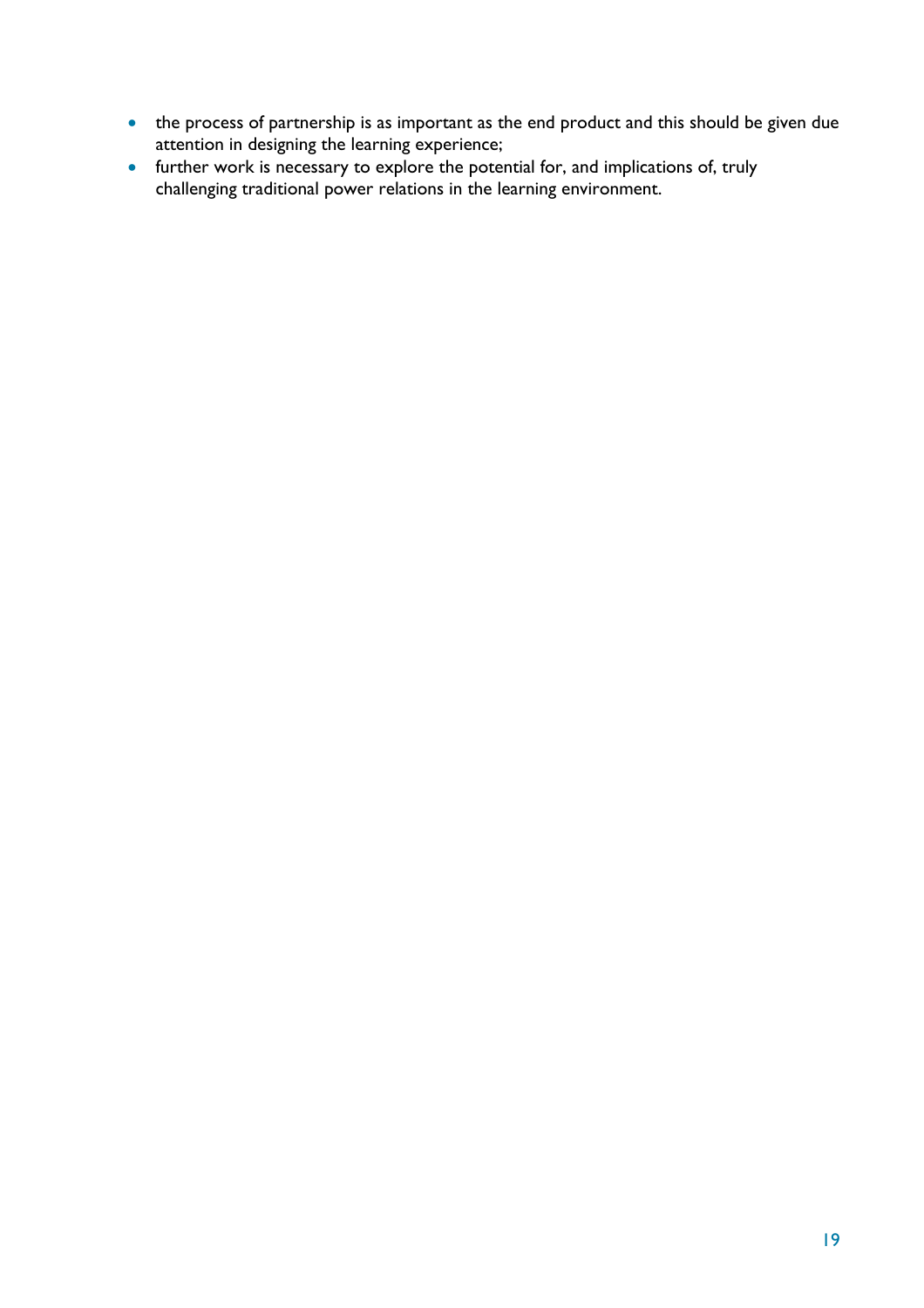# <span id="page-19-0"></span>Case study: Psychology

#### **Understanding expectations of engagement**

The School of Psychology at the University of Lincoln is widely recognised as having strengths in student engagement, particularly in peer support, developing community, student-led enhancement and student representation. They aim to "see students engaged in their own learning from day one – viewing learning as something more than what is assessed and credited" (University of Lincoln 2015). This work is regularly disseminated internally and nationally, but the School has recently stopped to consider whether their efforts really are having the intended impact.

### **The School of Psychology's approach**

Over several years the School has introduced and embedded a comprehensive framework of activity aimed at fostering greater student engagement with learning, community and quality enhancement activities.

This begins as students arrive when they benefit from a second-year student peer mentor who acts as a 'big brother/sister' in the crucial first few weeks of settling into university and the programme; and this is complemented by a robust personal tutor system whereby students have a timetabled tutorial weekly. Tutorials are co-ordinated across the school to provide each tutor group with a structured programme of support for understanding their strengths, weaknesses, engagement and ambitions.

In a discipline that is research-intensive, there is a need to ensure a healthy supply of student participation in their peers' studies and tests. The school has a system of students earning points every time they contribute their time to an activity, and each student is required to earn a certain number of points to draw participants from the student participant pool themselves in their third year.

In addition, students can become involved in contributing to the life of school through opportunities such as organising the final year student research conference, undertaking both voluntary and paid work assisting academics with their research, and attending research seminars. There is a strong history of effective student representation too with student representatives regularly engaging students in the development of their experience, including the re-design of assessment feedback 'front sheets' and the redesign of the undergraduate Psychology programmes.

These are just some examples of the wealth of activity and effort invested. As the school redevelops its programmes though, it wanted to better understand precisely what works and has a positive impact on student engagement.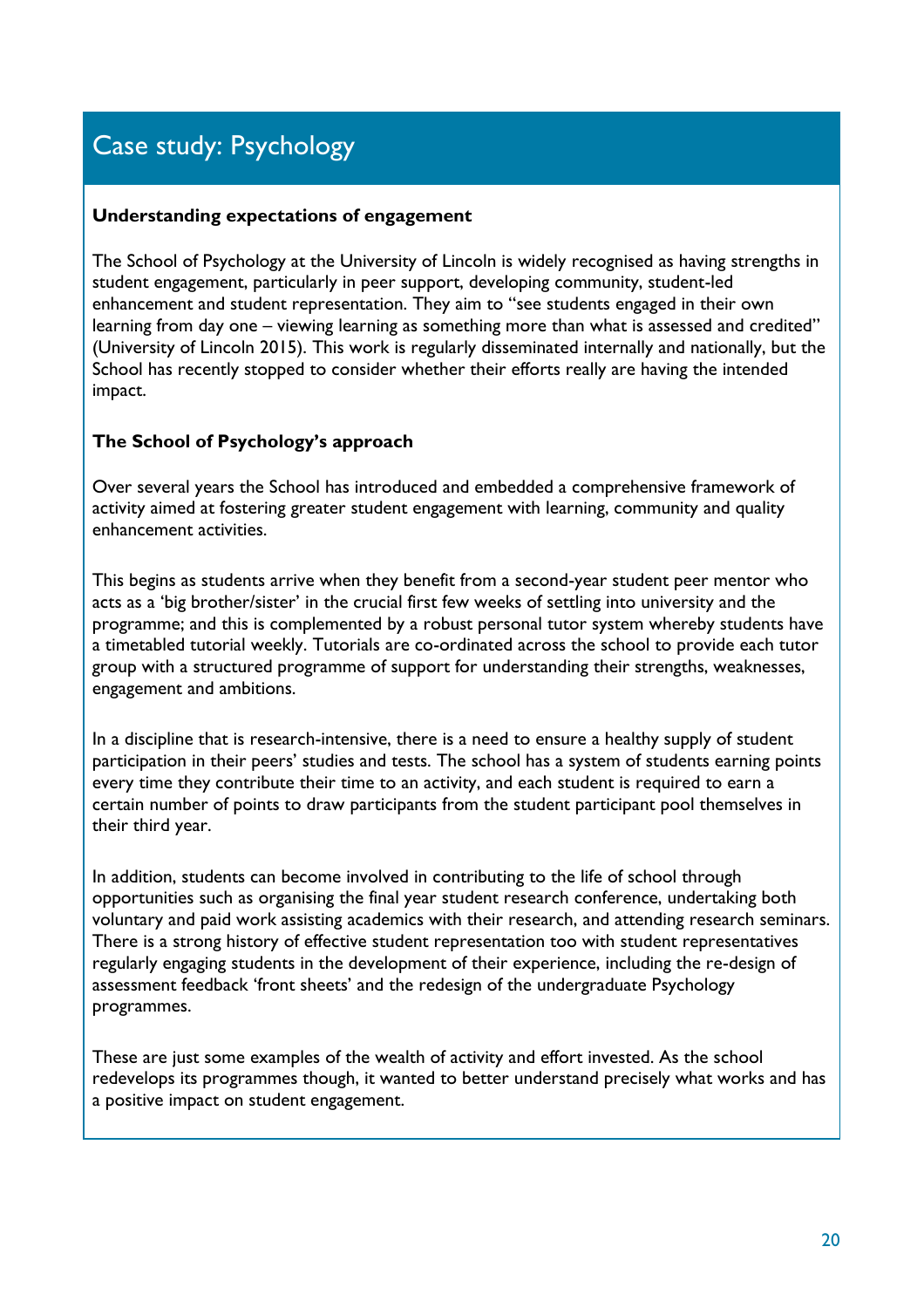#### **Researching expectations of engagement**

In 2014, the School was successful in applying to the University's Fund for Educational Development (FED) to undertake a research project aimed at understanding the relationship between two main threads of the student experience: student expectations and student engagement. The School's Student Engagement Champion, Dr Kirsty Miller, and students Hannah Pitt, James Ferrier and Dan Richardson have led the project throughout the 2014-15 academic year.

The team administered a survey of newly enrolled students on undergraduate Psychology programmes to assess their expectations of how and to what extent they will engage with their learning experience. This was followed up by focus groups to unpick the themes emerging from the initial survey. The project team have since followed up with a second survey of the same cohort, this time at the end of the first year of study, to assess how much students did actually engage with their learning experience.

Over the year, it became clear that expectations did not match up to what students experienced. For example, where students expected that they might ask for help from, and interact with, academics more, this occurred less in reality; and where students expected managing time and learning course material to be difficult, it was in fact even more difficult than expected.

I knew there was a lot of independent work to be done but the amount has really hit me, I've learnt that I need to very self-motivated. (Symposium event, Psychology student from the FED research project)

At the time of writing this case study, the School of Psychology project team are still finalising their findings. However, it is already clear that useful data is emerging from this exercise which can further understanding about whether students expect to engage as partners in their learning and whether they perceive to have done so by the end of the year or programme. The team are exploring how they might collect this data more systematically from students across the University.

**More on this project is available at:** [http://fedpsychology2015.blogs.lincoln.ac.uk](http://fedpsychology2015.blogs.lincoln.ac.uk/)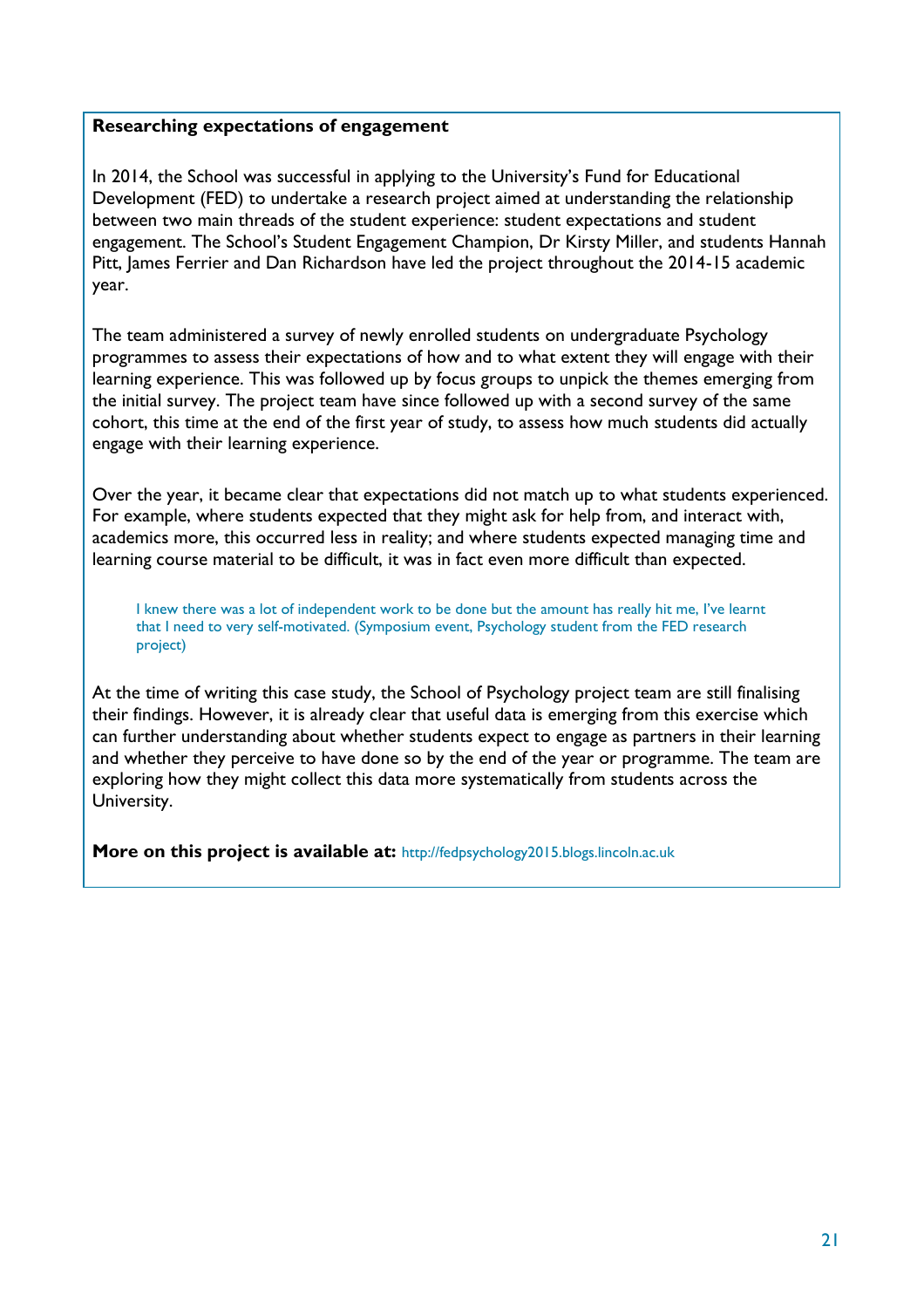## <span id="page-21-0"></span>6. Findings: pedagogical practices

One of the research questions that underpinned this research asked "what forms of pedagogical practice foster and support meaningful partnerships with students in different disciplinary contexts in higher education?" Through the interviews and questionnaires, students and staff were specifically asked about the particular activities they felt contributed to a culture of partnership between staff and students. This section summarises the key findings from analysis of these staff and student views. Analysis also incorporated secondary data from previous student feedback, staff programme reports and external examiner comments.

### <span id="page-21-1"></span>**6.1 Engagement in research**

The strongest finding to emerge from the analysis is the significance of opportunities for collaborative research in developing partnership approaches, both within and beyond the curriculum. Studies elsewhere have identified the role of undergraduate research in students' cognitive, personal and professional development (Hunter *et al.* 2006), while Spronken-Smith and Walker (2010) also identify the added benefit that inquiry-based approaches can "help to facilitate an academic community of practice including both academics and students" (p738). This research extends these findings by highlighting the potential of collaborative research to change the nature of the staff-student relationship and develop a culture of partnership.

While this may have been expected, given the University's strategic commitment to researchengaged learning and teaching, the strength and regularity of references to the role of research from both staff and students was striking. Several respondents referred to opportunities through the Undergraduate Research Opportunities Scheme (UROS) programme, an internally-funded scheme offering research bursaries to undergraduate students. This type of scheme can be seen in a number of institutions, and it clearly has a significant impact on the experience of the students able to benefit from it.

it's through the opportunities that I've applied for and volunteered for that I've got to know staff rather than just through my course. (Interview, Psychology student 1)

I'm quite interested in the research side of Psychology ... so I was actively looking for that opportunity … asking lecturers if they've got studies they need research assistants for. (Interview, Psychology student 3)

In addition to these extra-curricular opportunities, there are also opportunities for students within the curriculum to collaborate with staff on a research project. This was a particular feature of the Psychology curriculum, where there was evidence of a strong culture of collaborative research opportunities: a feature that has also been commended by the external examiner. Similarly, the external examiner for Biomedical Sciences comments on the "vibrant research culture" which has developed recently.

In survey responses, a number of students highlighted engagement in research as an aspect that they particularly enjoyed:

Being involved in research both as a participant … and conducting it as part of the Research Skills modules and dissertation

Love that it's real world, proper research based learning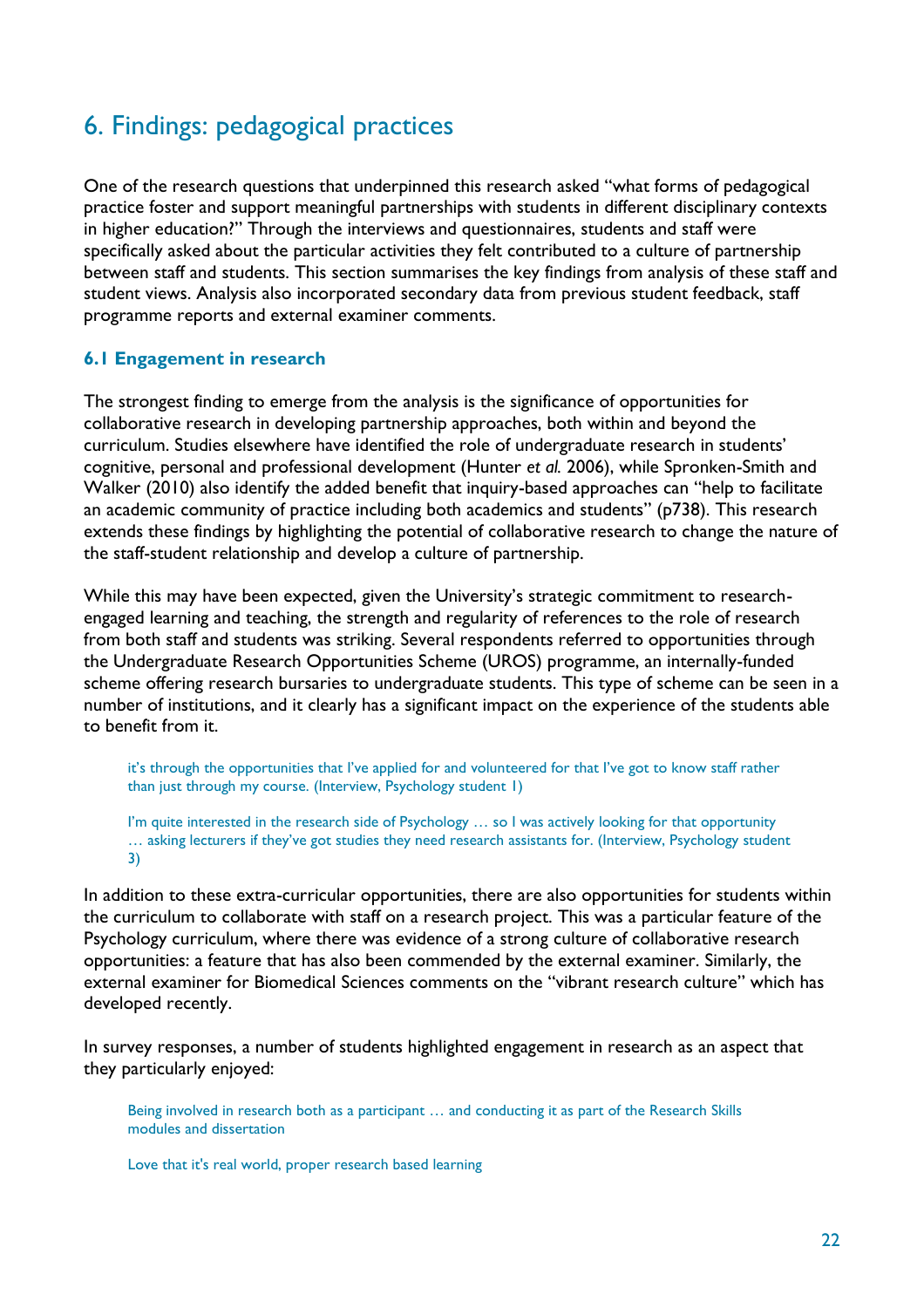Being involved with research means I am contributing to the fields of Psychology I'm interested in whilst building my skills as a researcher. (Undergraduate student questionnaire responses)

A feature of several of the subjects involved in the research was the organisation of a 'student conference', either actual or planned. This gives the opportunity for students to present and share their research projects alongside staff, and creating an event that includes students from all levels of the programme as well as local sixth formers. Psychology students become involved in the planning and organisation of the conference, and cited this as an example which developed a sense of partnership.

I helped organise a student conference in the first year so that was kind of a partnership event which I took part in. (Interview, Psychology student 2)

One stated advantage of the student conference was to develop a sense of sharing; making student outputs public rather than private pieces of work only shared with the lecturers who mark them. This is felt to provide students with a more realistic research experience.

they spend all their time doing this research project … and come out with some great stuff, but it's just us that reads it. (Interview, Biomedical Science academic 1)

there's something to be said about more visibility for their research … just as historians in general but as students in particular. (Interview, History academic 1)

#### <span id="page-22-0"></span>**6.2 Large group teaching – creating engagement and participation**

The next section of this report explores culture and describes the importance of group size in developing partnership, with large lecture theatres seen as a barrier to participation. However, in the research interviews, a significant number of staff and students referred to specific techniques and styles used in large group teaching situations in order to create greater engagement and participation by students. By using techniques that required students to become more involved in the lecture, staff felt that the atmosphere could become less formal. A number of staff referred to the development of empathy: remembering what it was like to be a student in a large lecture, and creating greater engagement through a more relaxed atmosphere.

Staff and students referred to the use of humour as a device for creating a more relaxed environment.

Some are more jokey with the students where it feels more of a personal level, and I find it's easier to understand the topic just because of the way they engage with everyone. (Interview, Psychology student 1)

I'm always using humour and stories and anecdotes. I try and inspire and create a sense of wonder. (Interview, Psychology academic 2)

Students described how the simple act of responding to a question in a lecture can be both daunting, and an important element in developing a sense of partnership. There are several examples of techniques to encourage students to respond to questions in lectures, including the use of 'talking partners' in lectures, and allowing longer waiting time before moving on.

You have to make time to allow people to sit on that and I use some traditional methods like talking partners. (Interview, Psychology academic 2)

having small discussions in lectures can help a bit in getting different ideas from the students. (Interview, Biomedical Science academic 2)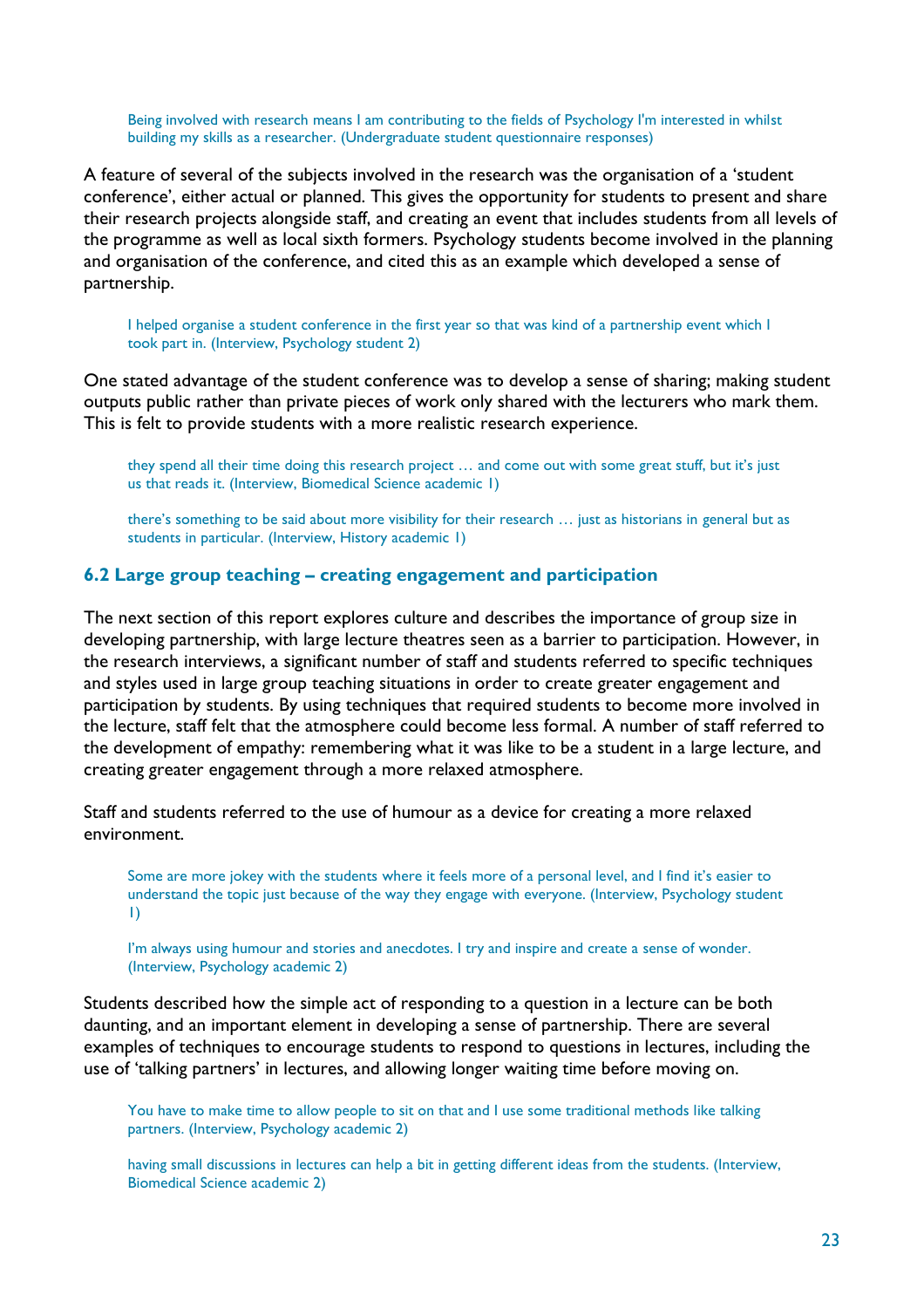A number of staff referred to the actual or planned use of interactive voting tools as a way of allowing greater participation.

Another identified method of creating engagement is to encourage student discovery, promoting the notion that the teacher is not the sole source of knowledge.

Students can be two or three hours' worth of reading away from knowing loads of stuff that I don't know. (Interview, Psychology academic 2)

I give them a paper and they have to tell me about it rather than the other way round. (Interview, Biomedical Science academic 2)

#### <span id="page-23-0"></span>**6.3 Use of technology**

Several respondents referred to their use of technology to create frameworks for partnership, providing students and staff with collaborative environments that allow richer sharing of ideas and resources. Many of these used technologies which are already familiar to students, such as Facebook and Twitter.

A closed Facebook group is a great way to support social informal relationships. (Interview, Media academic 1)

The same respondent also stated that there are:

comments features which allow you to offer feedback … a viable option for supporting and facilitating successful collaboration in partnership. (Interview, Media academic 1)

External examiners for Media Production identified the creative use of online collaborative environments as a particular strength of the programme.

The key feature of an online collaborative environment is the option for shared editing and commenting. This feature is present in Google Docs, used and promoted by staff in Media Production, while the wiki tool in the VLE offers an institutionally supported and hosted platform for this.

that is students working together and it's using Wiki Pages and then students can comment on each other, and I can use comments as well to help guide people on the Wiki Pages. So it's a way of [them] doing the learning but I am guiding them through what they need to learn. (Interview, Biomedical Science academic 2)

Technology is also used to support the creation and sharing of resources by students. This is another activity that was referred to several times as an effective way of creating a sense of partnership. The use of technology is particularly relevant in enabling broader dissemination of resources, in addition to the development of students' own digital literacies. The 'Making Digital History' project is a strong example of this (see History Case study for further details).

It's done obviously doing something for themselves and for the module but at the same time they are working with us even to create learning materials and actually adapting tools to support teaching and learning for the future for other students. So I guess that's my idea of partnership. (Interview, History academic 2)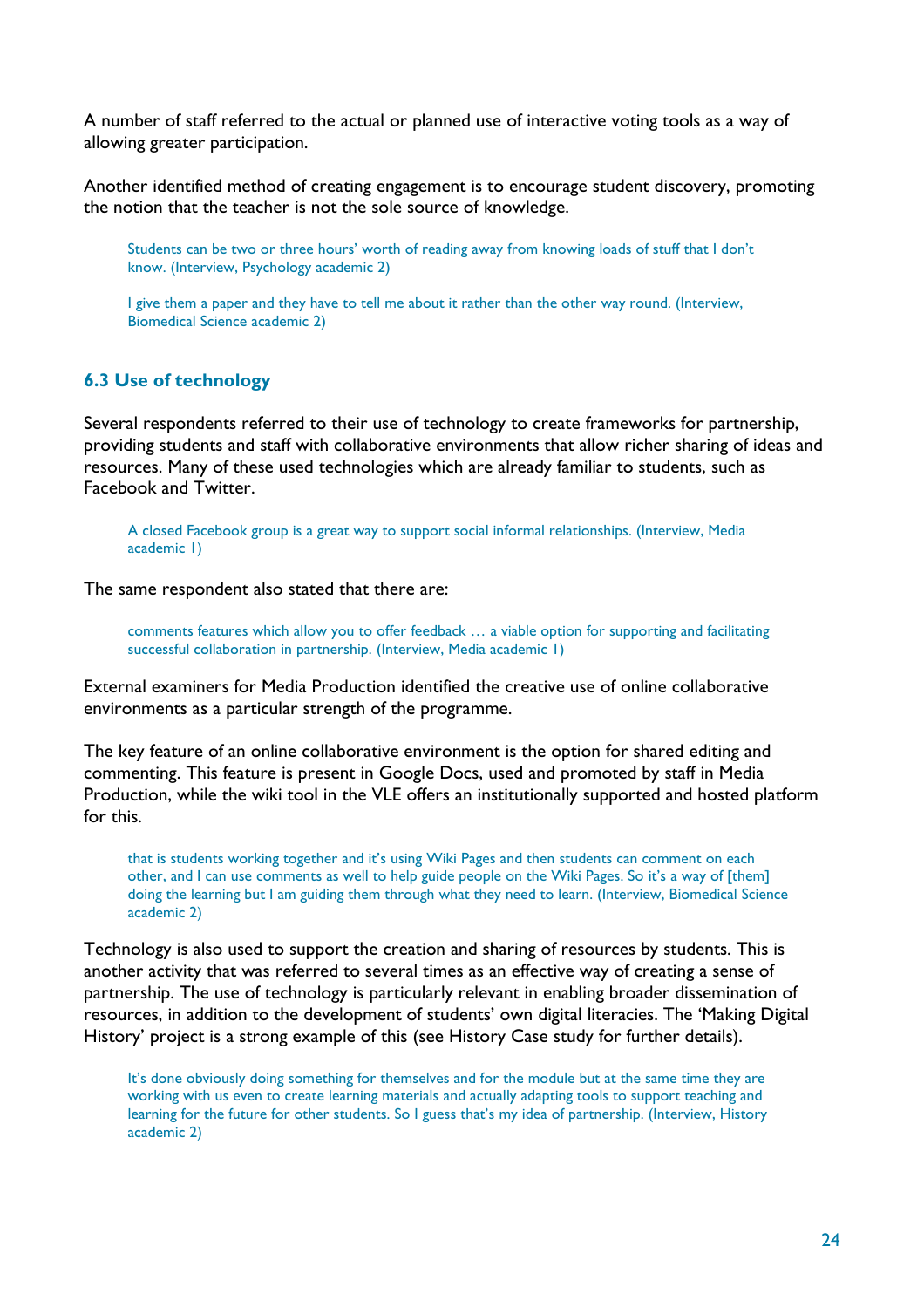A separate example of students creating and sharing resources comes from Biomedical Sciences, where the 'Peerwise' software is used by students to create and share multiple-choice questions on a particular topic. This is cited by lecturers as an effective way to promote partnership working between students.

## <span id="page-24-0"></span>**6.4 Interdisciplinarity**

The Media Production case study, provided later in this report, highlights the benefits of students working on collaborative projects with staff and students from other subject areas, either within cognate disciplines within the college or more broadly across the whole institution. The 'co\_LAB' project (see case study on p. 42 for further details*)* is often referred to as an excellent example of the power of interdisciplinarity to create engagement and partnership. It has been commended by external examiners, with the recommendation that the scheme is extended and incorporated into credit-bearing activities. They also identified interdisciplinary collaboration as an important employability skill. A comment from one of the Media Lecturers involved in co\_LAB demonstrates how this type of activity creates a real sense of ownership by students:

a human centred design course where we had mixed student and staff groups, each doing a different design challenge. When staff weren't there, students carried on and took real ownership of those projects. (Interview, Media academic 2)

A workshop, held during the symposium on embedding partnership (2 June 2015), highlighted the importance of enabling collaboration across disciplines, with institutional factors of space and timetabling seen as potential barriers to be overcome. This is, therefore, included as one of the recommendations of this report.

## <span id="page-24-1"></span>**6.5 Peer learning**

Staff in each of the four subject areas identified elements of peer learning as practices which promote a sense of partnership. The University introduced a pilot scheme of peer-assisted study sessions (PASS) during 2014-15, and it is notable that each area included in this research project was also a pilot subject for PASS. Since the subjects selected for this study were purposefully chosen for their recognised good practice in student engagement, it is perhaps not surprising that they should also be early adopters of PASS, and serves to confirm the perceived value of peer learning.

Staff in Biomedical Sciences also described the use of peer review, while Psychology has an established peer mentoring scheme alongside its developing PASS programme.

I recruit second year students … and I consider them to be part of the module team and part of the partnership or the collective effort. (Interview, Psychology academic 1)

### <span id="page-24-2"></span>**6.6 Other factors that promote partnership**

Alongside the pedagogical practices that promote partnership, the analysis revealed other contributory factors that are worth noting. The findings on cultural aspects in a later section of this report explain how the use of space was referred to by a number of staff. While several of these comments referred to the requirements of teaching spaces, there were also examples of how removing students from their conventional spaces strengthens partnership approaches.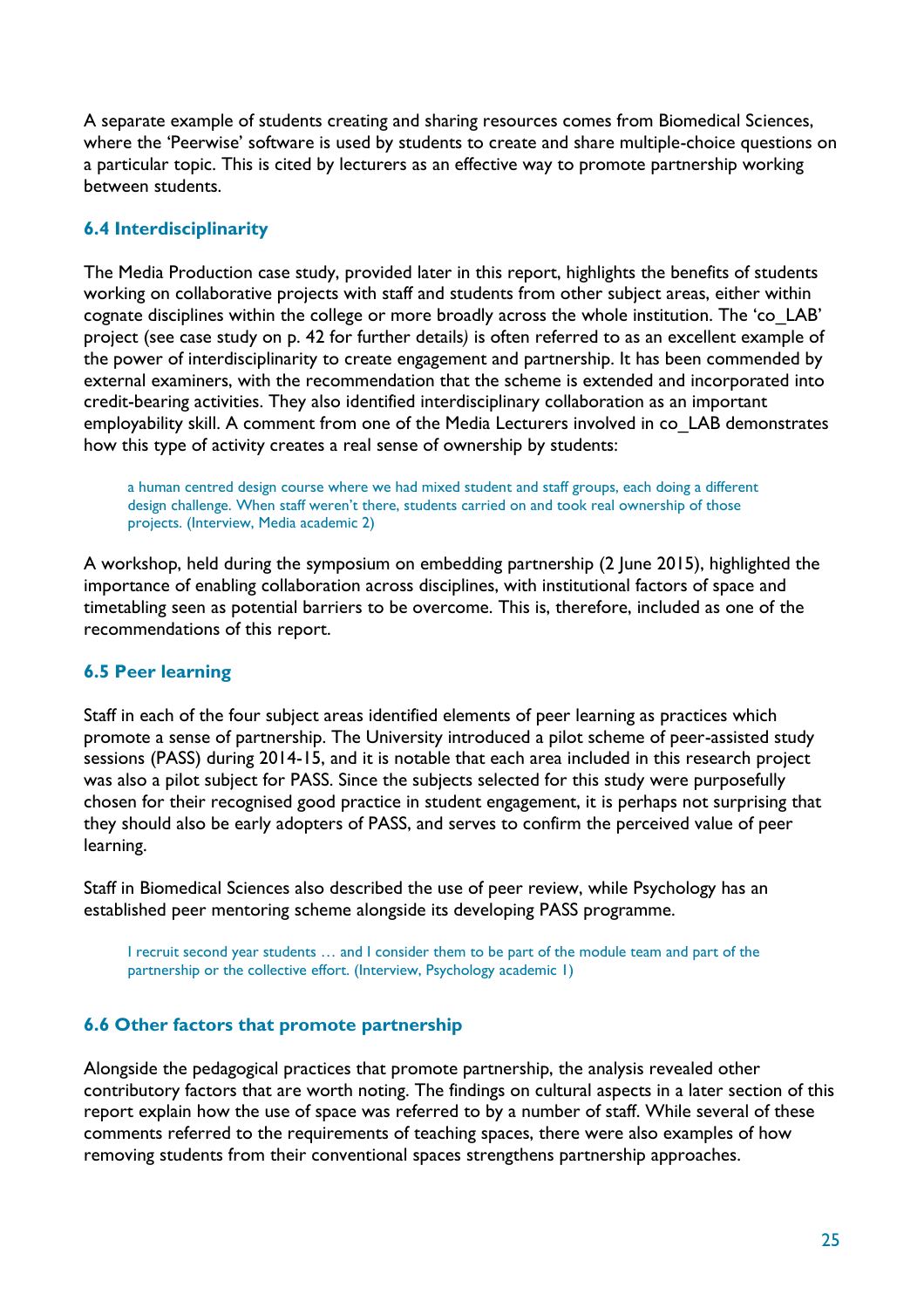As soon as I moved the group out of that room we were in, their engagement, partnership, performance, enjoyment, just soared. (Interview, Psychology academic 1)

I want passion from the students, and the only way to get that is to put them in a position where they can experience freely how to develop those experiences. You can only do that by breaking rules and opening up the space. (Interview, Biomedical Science academic 1)

Finally, the importance of early engagement was mentioned by several staff. One Biomedical Science lecturer described the value of debates as a practice which encourages engagement, and organises debates on topical issues during first year students' welcome week, right at the outset of their student journey. A History lecturer described the importance of establishing PASS as early as possible, recognising the first few weeks of a student's experience as critical in setting expectations and establishing behaviours.

## <span id="page-25-0"></span>**6.7 Summary**

The data from this project demonstrates that there are a range of forms of pedagogical practice that foster and support meaningful partnerships with students in different disciplinary contexts. Of significant importance is meaningful engagement in research and research-like activities both within and beyond the curriculum, developing curiosity through an enquiry-based culture. Within this, it is evident that opportunities to share and present work publicly support student engagement and development. This section of the report has also considered how it is possible to develop pedagogies of partnership even where the space and class size might be considered as constraints to more creative practices. It is also evident that different technologies can be effectively drawn on to enable collaborative environments that support learning and teaching partnerships. Collaboration within and across disciplines is highly valued by staff and students, although there is recognition that, at times, institutional structures may create challenges in establishing innovative practices.

Collaborative learning, through different approaches to peer learning, emerged as a particular feature of the case studies in this research; not only supporting the development of student– student and student–staff partnerships, but when implemented early in the learning journey, supporting students as they develop as partners in their studies.

### <span id="page-25-1"></span>**6.8 Recommendations**

Practices that embed the ideas of partnership between students and staff are central to this research. To further those mentioned, it is important to:

- recognise the importance of learning spaces, including:
	- o spaces that encourage more collaborative approaches in large group teaching;
	- o spaces for sharing work and allowing for inter-disciplinary work;
	- o curriculum space flexibility of structures and process to allow creative approaches and inter-disciplinary working through, for example, timetable flexibility ('flexible Fridays'), and exploring use of integrative assessment;
- provide opportunities for interactions and collaboration between staff and students, both in technologically supported ways and in traditional face-to-face settings;
- implement curriculum initiatives early and across the board for example through the incorporation of inter-disciplinary projects during welcome week.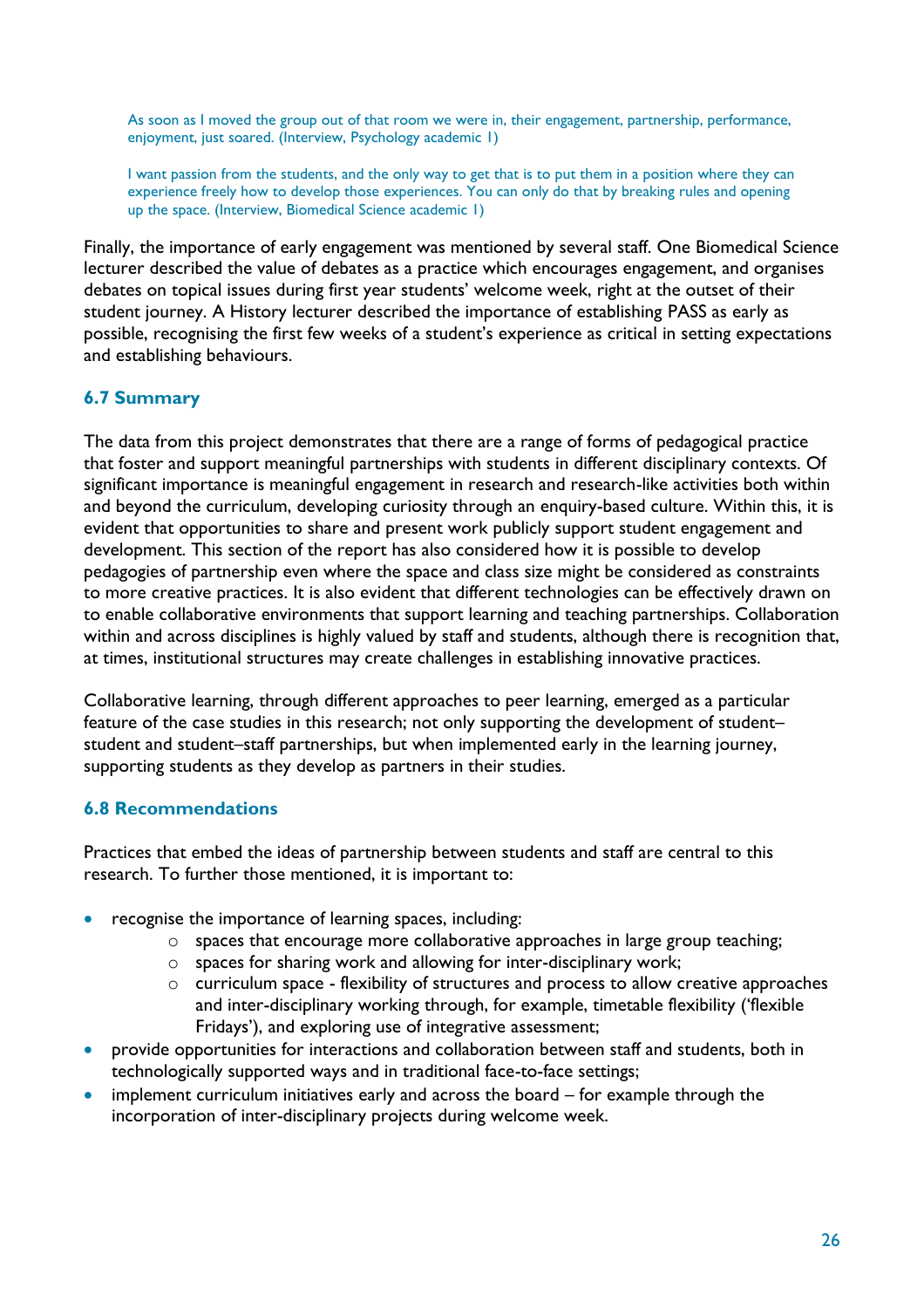# <span id="page-26-0"></span>Case study: History

### **Background**

The subject of History is currently located in the School of History and Heritage, within the College of Arts. Recruitment to the BA (Hons) History programme has increased significantly in recent years with over 100 students each year now on the programme, resulting in the recruitment of several new staff and the opportunity to broaden the range of staff research interests.

The programme recently underwent a major revalidation, with a revised curriculum running since 2013. A particular aim of the revalidation was to align the curriculum with the research interests of staff, and a teaching and learning strategy that promotes the notion of 'student as producer of history'. The programme specification describes the

emphasis throughout the programme on positioning the students as active participants in the research process [and] assessment forms [which] involve students as active participants in collaborative or individual research projects. (University of Lincoln 2014, p. 9) (*[http://www.lincoln.ac.uk/about/courses/hsthstub\\_2015-16.pdf](http://www.lincoln.ac.uk/about/courses/hsthstub_2015-16.pdf)*)

## **Evidence of impact**

History students have generally high levels of satisfaction, particularly in the area of teaching. NSS scores from 2014 show that 98% of students agree that staff are enthusiastic about their teaching, with other questions on the teaching scale recording 92-94% agreement. (Source: unistats. See: <http://unistats.direct.gov.uk/subjects/satisfaction/10007151FT-HSTHSTUB/>)

External examiners recognise that students are encouraged to undertake their own researchfocused work from an early stage and welcome the increased breadth and creativity of the work students can undertake.

Staff interviews reveal a strongly embedded culture of student engagement, with an active student engagement champion in the school. Staff describe the active involvement of students in curriculum redesign workshops, with students taking the lead in making suggestions for change. In addition, the newly established PASS scheme is seen as a significant factor in promoting a sense of partnership between students. Of particular interest is the 'Making Digital History' initiative to create and share resources for teaching history in higher education, which staff consider to be the main way in which a partnership approach to learning is promoted through the use of technology.

## **Making Digital History -** <http://makingdigitalhistory.co.uk/>

The project was originally funded through the Higher Education Academy (HEA), with subsequent support from the University's Fund for Educational Development (FED), and is underpinned by the principles of 'Student as Producer'. The initiative involves the use of Xerte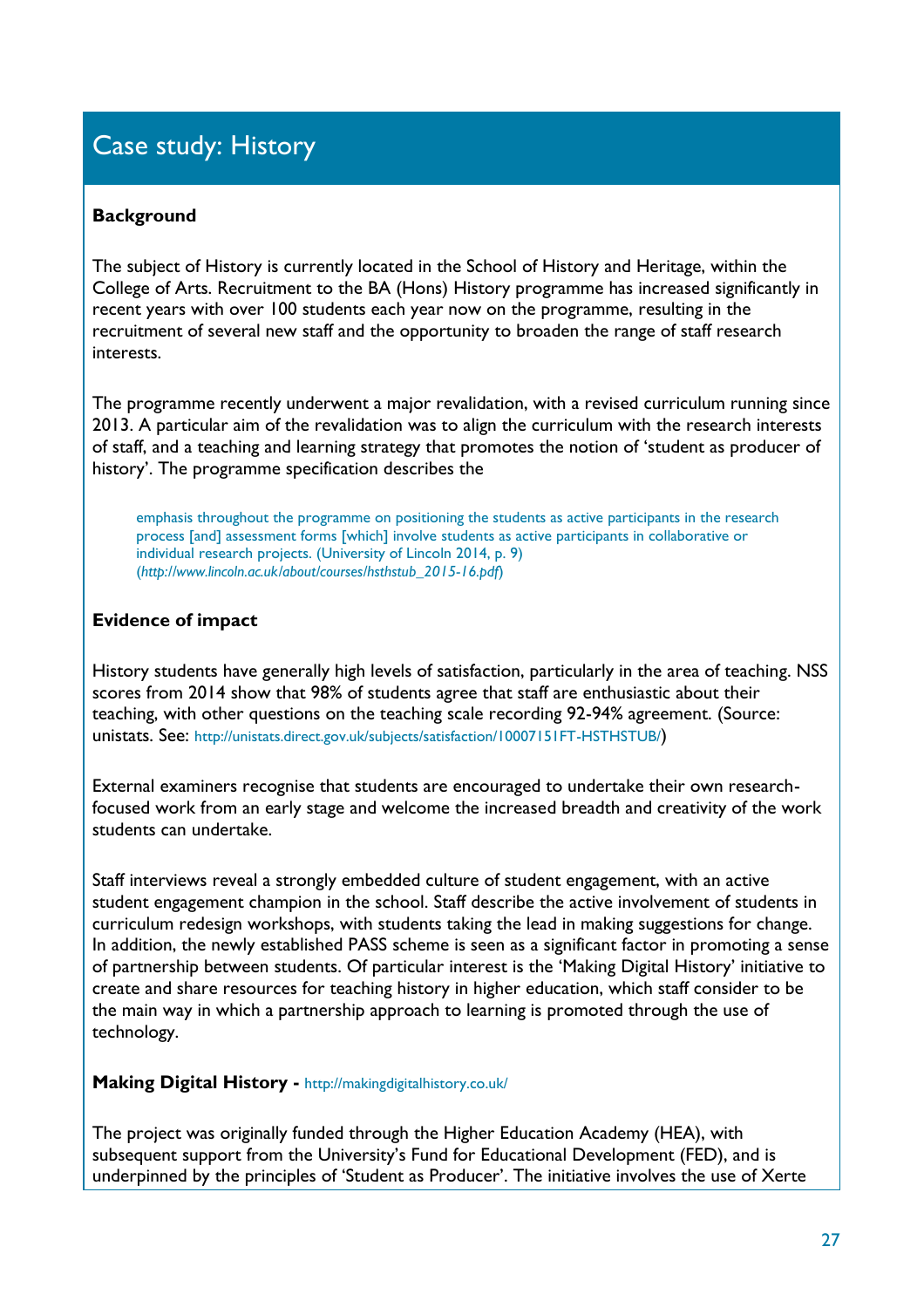(an open-source tool for the development of learning objects), with students working in groups to research topics and develop online resources.

The project involves assessed work across all levels of the curriculum and in different types of module. Its key aim is to shift students from consumers to active producers/communicators of historical knowledge to audiences beyond academia.

A case study of the project has been included in a recent compendium of effective practice in independent study, produced by the HEA. <https://www.heacademy.ac.uk/node/10476>

## **Summary**

The History case study provides excellent examples of innovative approaches to partnership in a Humanities subject, based on principles of research-engaged teaching and learning. Through progressive redesign, the curriculum has been shaped to incorporate staff research interests, while encouraging students to undertake their own research and share knowledge through the creation of learning resources. Students are active participants in their learning, and also in processes of change to enhance the quality of their learning.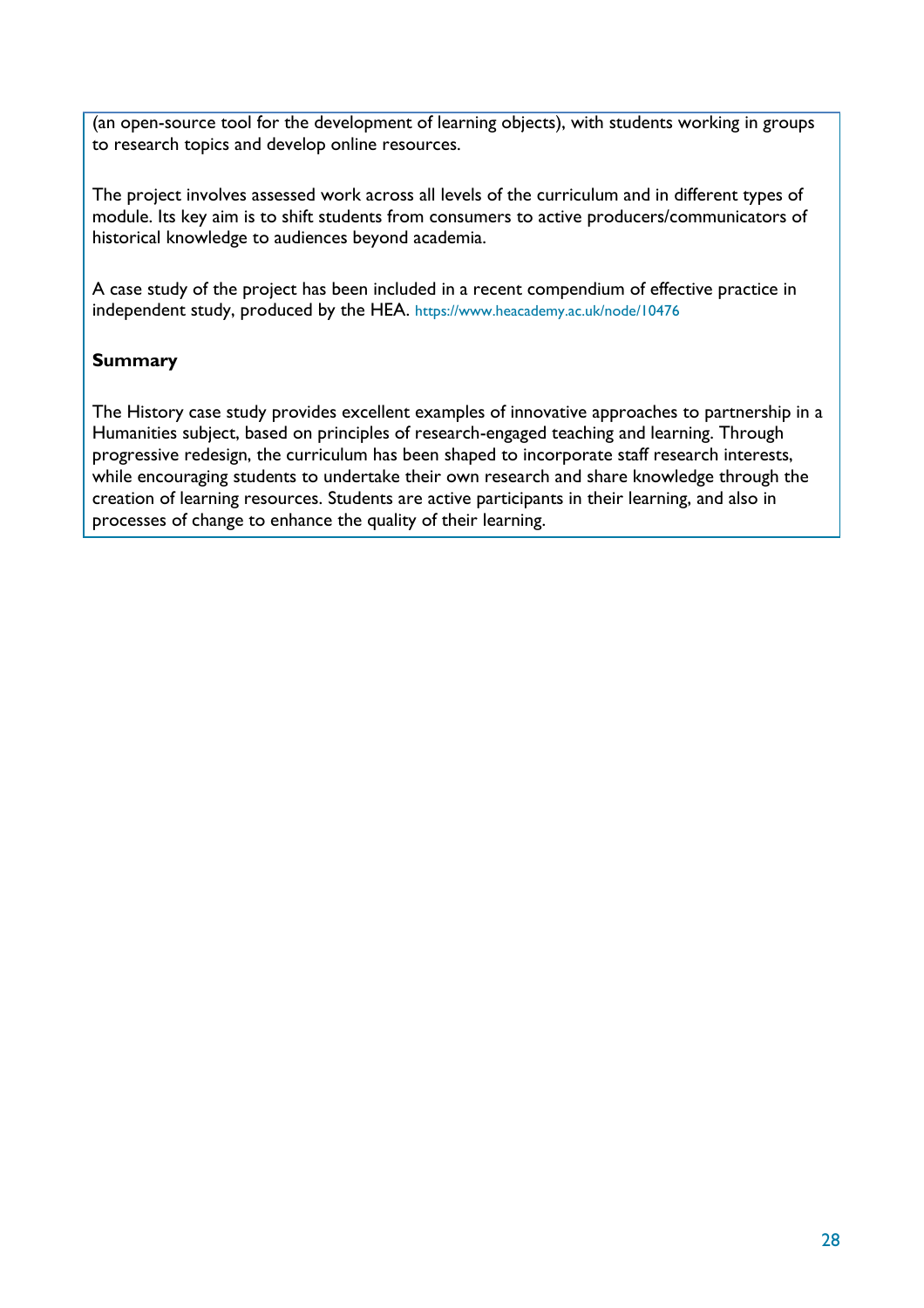## <span id="page-28-0"></span>7. Findings: culture

Where in other sections of this report, discipline specific differences have been identified, within the analysis of culture, many commonalities occur. It is also evident how the cultures of partnership have been progressed through the work of Student as Producer (Neary 2013).

One external examiner highlighted that student engagement is a key target area in ensuring that the ideas of Student as Producer become embedded into the curriculum. The idea of an embedded culture of partnership is one that presented some of the issues in data analysis. During the interview process, student participants often lacked insight into what was meant by 'partnership', potentially due to its embedded nature. Following HEA funding, as part of the National Teaching Fellowship Scheme (NTFS), the University of Lincoln's Student Engagement Strategy (2012) highlights a need to move from participation to partnership.

Where previous sections of this report have noted complexities in definitions and meanings around key concepts, and explored pedagogical practices that support partnership development, this section addresses some of the perceived cultural barriers and opportunities in this regard.

## <span id="page-28-1"></span>**7.1 Identity**

The issue of how the learning culture fostered through pedagogies of partnership can influence a student's sense of identity emerged from across the data; with experiences at different levels of study being relevant. Managing expectations both during recruitment and subsequent activities plays a crucial role in starting to overcome some of the barriers identified in the research. Although level one students were not a part of the sample in this research, students further into their studies, and staff, reflected on the level one experience, noting differing expectations resulting in a potential lack of awareness of a culture of partnership.

I think first years have a bit too much of a fixed idea of they are coming to be taught by us, not every first year, but quite a lot of them. (Interview, History academic 1)

The idea of identity being gained over time appears through the data collected. Ensuring consistent messages is one element of developing a sense of identity and belonging, however, there are many other attributes to be explored. One external examiner noted that by level three, students begin to demonstrate a mature approach to their subject. As shown, this was not achieved straight away; however, a strong contributing factor was students' engagement with research at an early stage.

Culture is developed and shared among groups, so to be part of it there needs to be a way in. The role of the student representative is noted as providing an opportunity to do this.

Second year. Because … it started to count plus I started taking part in student rep SU helper so I became more engaged in the course in that way, because when you're a course rep, you're engaging with lecturers, you're taking people's ideas and going to higher levels [sic]. (Interview, Psychology student 2)

Discipline-related identity was explored through data collection; students interviewed were asked their perspectives on how they began to adopt an identity as a student of their subject area. Student respondents talked about a sense of becoming more relaxed with the learning environment being a point at which they began to feel they were becoming a part of their discipline.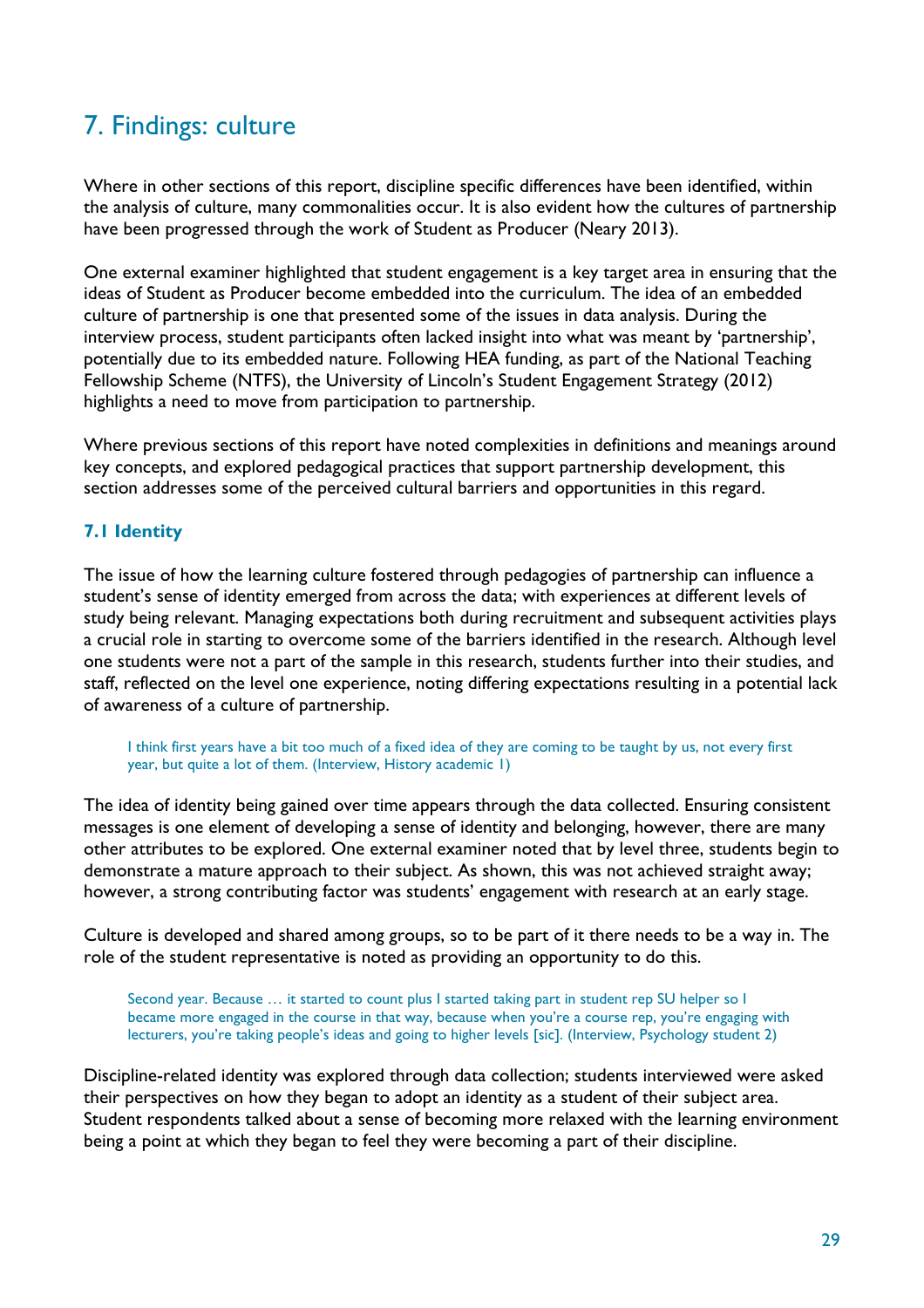When asked: "At which point in your course did you feel like you could identify as a Biomedical Science student?" One student responded:

I kind of felt like – first year it was all very much am I clever enough to be here? Have I chosen the right degree? And then when you get to second year and you go to your lectures and you're like, "Yeah, I remember that, okay, I understand that" and you start to think that I know where I'm going, I know what I'm doing.' (Interview, Biomedical Science student 1)

In addition to feeling part of a wider culture of partnership, local practice contributes to this development of identity. For Biomedical Science students, providing hands on practical experience was shown to have a positive impact on becoming part of a wider community of biomedical science students. This reflects commentary by the Teaching and Learning Research Programme (Brennan *et al*. 2009) showing that allowing students to learn through practising their discipline develops a powerful grasp of approaching their subject like an expert.

I suppose when all these opportunities came about, I mean, there's peer mentors and a lot of these extra, extra things that you can do within the course that helps you ... helps you get more involved. (Interview, Psychology student 1)

Although offering a positive route to engaging and subsequently developing partnerships, it is necessary to be cautious about the repercussions of labelling students and the impact on a wider culture of partnership. One student, when asked about how they would like to contribute to their course, responded that their course representative took the role of communicating with their tutors.

I know we've got course reps. I feel like we should have better communication with them because they're the ones who communicate with the people higher up. (Interview, Psychology student 1)

This statement does not reflect the successes of the representation system, it instead reflects on improvements needed to ensure that students, regardless of role or position within their course, should feel able to partake in the wider conversations and contribute towards the culture of partnership.

### <span id="page-29-0"></span>**7.2 Time and workload**

The curriculum as a platform for delivering partnership was considered to have many barriers. The complexities of disciplines including module options and accrediting bodies often pushed many practices outside the curriculum. Subsequently issues associated with developing partnerships outside timetabled sessions impact the development of a culture.

I think involving students in our own actual research as well, how to negotiate that with the curriculum, can that be done within the curriculum? (Interview, History academic 1)

Maintaining a level of research, teaching and enterprise has been identified across all disciplines by academics. One external examiner commented on the importance of staff research interests being brought into learning and teaching in creative ways that will inspire students to engage in their subject.

Students also face problems with having time to explore developing meaningful partnerships. When asked why they did not participate in further opportunities, 26 students (45.61%) responding to the undergraduate questionnaire stated that they did not take part in further opportunities due to time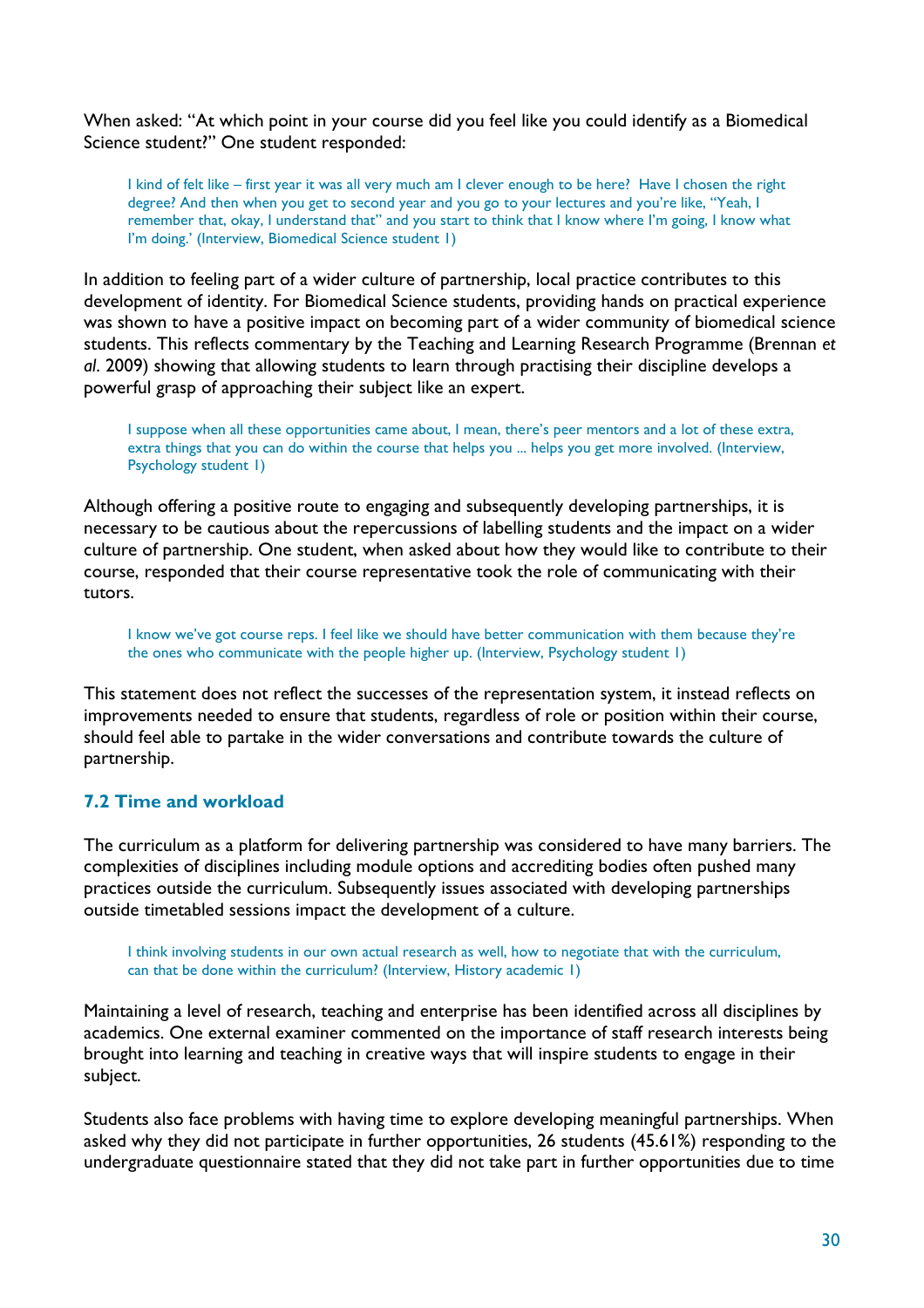constraints. This issue warrants further exploration as there are many issues that can impact on perceived time constraints.

While this research has shed light on many pedagogical practices that foster partnership, it is evident that there are perceived barriers in place that contribute to a culture of partnership being difficult in some areas, moving some activities to the edge of the curriculum. Biomedical Science students identified during interview that an uncertain timetable placed pressures on being able to partake in activities that were not directly in the curriculum.

The timetabling is ridiculous. There is no structure and consistency whatsoever and it makes it near on impossible to plan other activities around it on a week-to-week basis. (Level 2 survey, Biomedical Science student)

In addition to time pressures from the academic perspective, students are required to balance parttime work considerations and social activities. Foster *et al*. (2014) draw these conflicts together with the questioning of students putting short-term financial gain through paid work against the long-term benefit of participating in their studies.

While students and staff have to balance their many responsibilities, finding time for practices that develop learning partnerships should be a priority.

#### <span id="page-30-0"></span>**7.3 Activities outside the curriculum**

As noted previously, there may be barriers to developing partnerships within the curriculum resulting in many of the practices that foster partnership successfully, taking place outside the curriculum and the timetable. From the perspective of culture, this creates many interesting ideas to explore.

Biomedical Science notably identifies using student societies as being a key area of working round limitations associated with the timetable.

I've been involved in setting up a society for biomeds, for example, that they would come to me and say, "tell us what you think would help? How can we make this better?" It's those areas that I think you really see it within science where there are limitations in the curriculum based on external forces. (Interview, Biomedical Science academic 1)

This sees a notable change in the idea of who initiates partnerships; true partnership has to be developed by all parties involved. Much work has been undertaken regarding students in roles of developing curriculum design (Campbell *et al*. 2009). Students are experts in the student experience and as such play a crucial role in the further development of an institutional culture of partnership.

Some of the most effective activities for partnership are those on the edge or outside of the curriculum. (Symposium on Embedding Partnership in Teaching and Learning, participant of breakout session of culture)

As students play a role in developing partnership in the curriculum, academics play as equal role in developing it outside. Recognising skill sets and expertise in differing areas will play a key part in taking partnership in higher education forward.

Healey and Jenkins (2009) explore the role of enquiry-based learning through developing undergraduate research and enquiry using Levy (2009) as a model of displaying activity. This model,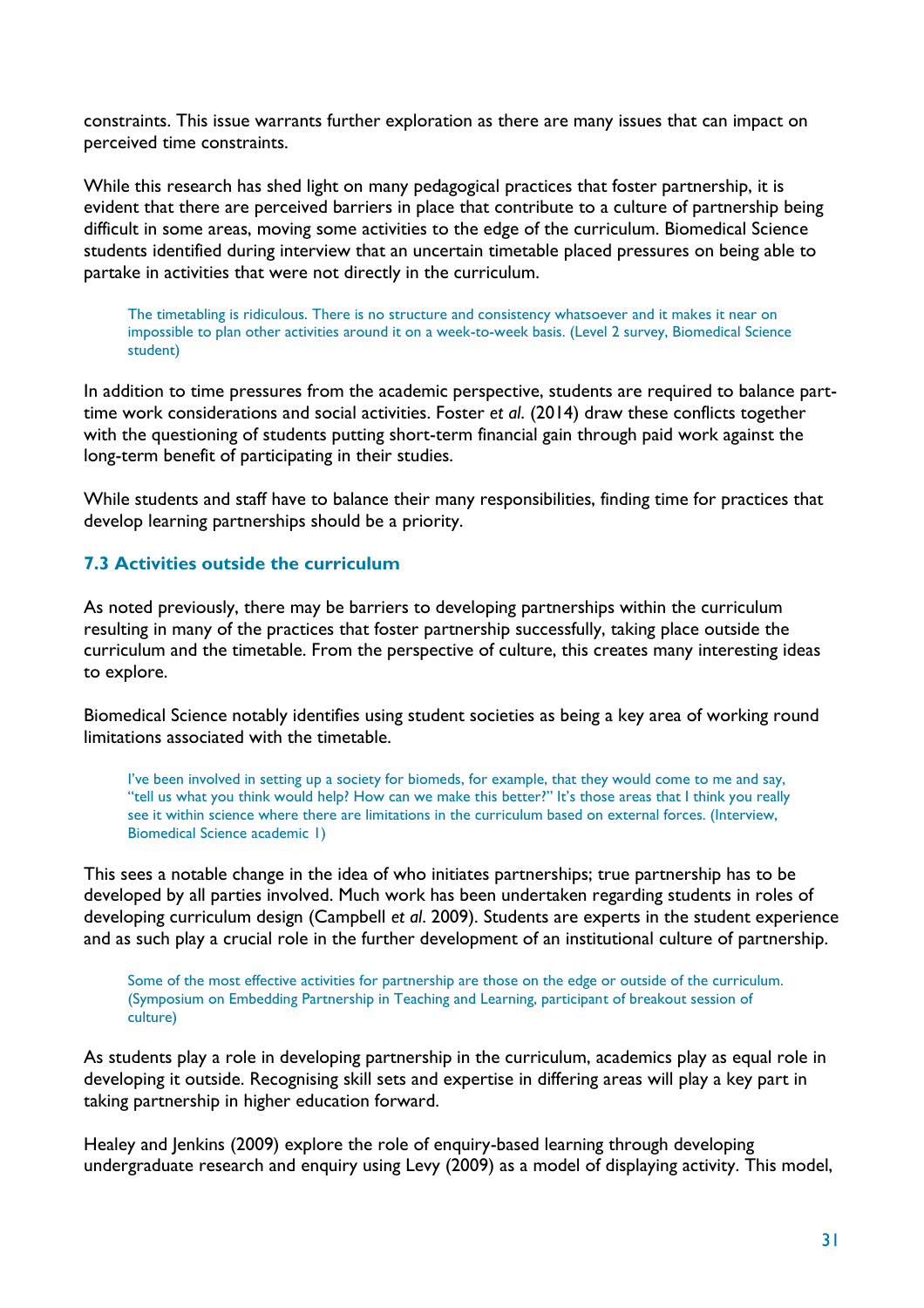as seen in Figure 3, can also apply to extra-curricular activities. A shift in student-led approaches, such as those seen in societies and student-led projects would move towards a pursuing and authoring student body.

|                                                            | Figure 3: Inquiry-based learning – a conceptual framework (Levy 2009) |                        |                                     |
|------------------------------------------------------------|-----------------------------------------------------------------------|------------------------|-------------------------------------|
|                                                            | <b>Student led</b>                                                    |                        |                                     |
|                                                            | <b>Pursuing</b>                                                       | <b>Authoring</b>       |                                     |
| <b>Exploring and</b><br>acquiring<br>existing<br>knowledge | (information active)                                                  | (discovery-active)     | <b>Participating in</b><br>building |
|                                                            | <b>Identifying</b>                                                    | <b>Producing</b>       | knowledge                           |
|                                                            | (information-responsive)                                              | (discovery-responsive) |                                     |
|                                                            | <b>Staff led</b>                                                      |                        |                                     |

## <span id="page-31-0"></span>**7.4 Group size**

Environment plays a substantial part in developing and sustaining pedagogies of partnership. Both group size and learning environment contributed to discussions about confidence and expectation of learning environments.

We're all in the frame of mind of if lectures necessarily are not the best way. (Interview, Biomedical Science staff 2)

The use of large lecture theatres can present as barrier to participation, as noted in the previous section. Across student responses to this research, lack of confidence in both knowledge and presenting ideas in front of a large group of peers were consistent themes in these areas. This links to earlier discussions about confidence and the importance of pedagogical approaches that provided a supportive approach to encouraging interaction in large group settings.

I find it awkward shouting out, I know they expect it, but I feel like you should put your hand up like in a school sort of thing, but in seminars you can feel more comfortable shouting out. (Interview, Psychology student 2)

Within the lecture theatre environment, students are able to gain knowledge, but it is within seminars that students feel that they are able to get to know people and develop skills. A student from History explained in the undergraduate questionnaire about how seminars made them "feel less pressure and more able to perform."

## <span id="page-31-1"></span>**7.5 Summary**

There is evidence that demonstrates existing cultures of partnership within the four case study disciplines in this study. This was to be expected as the research selected areas of which practices within which pedagogies of partnership were known to be in use with a culture developing from this. This section of the report, however, has highlighted the many challenges that are faced by both students and academics in balancing workload and participating in an equal and meaningful partnership.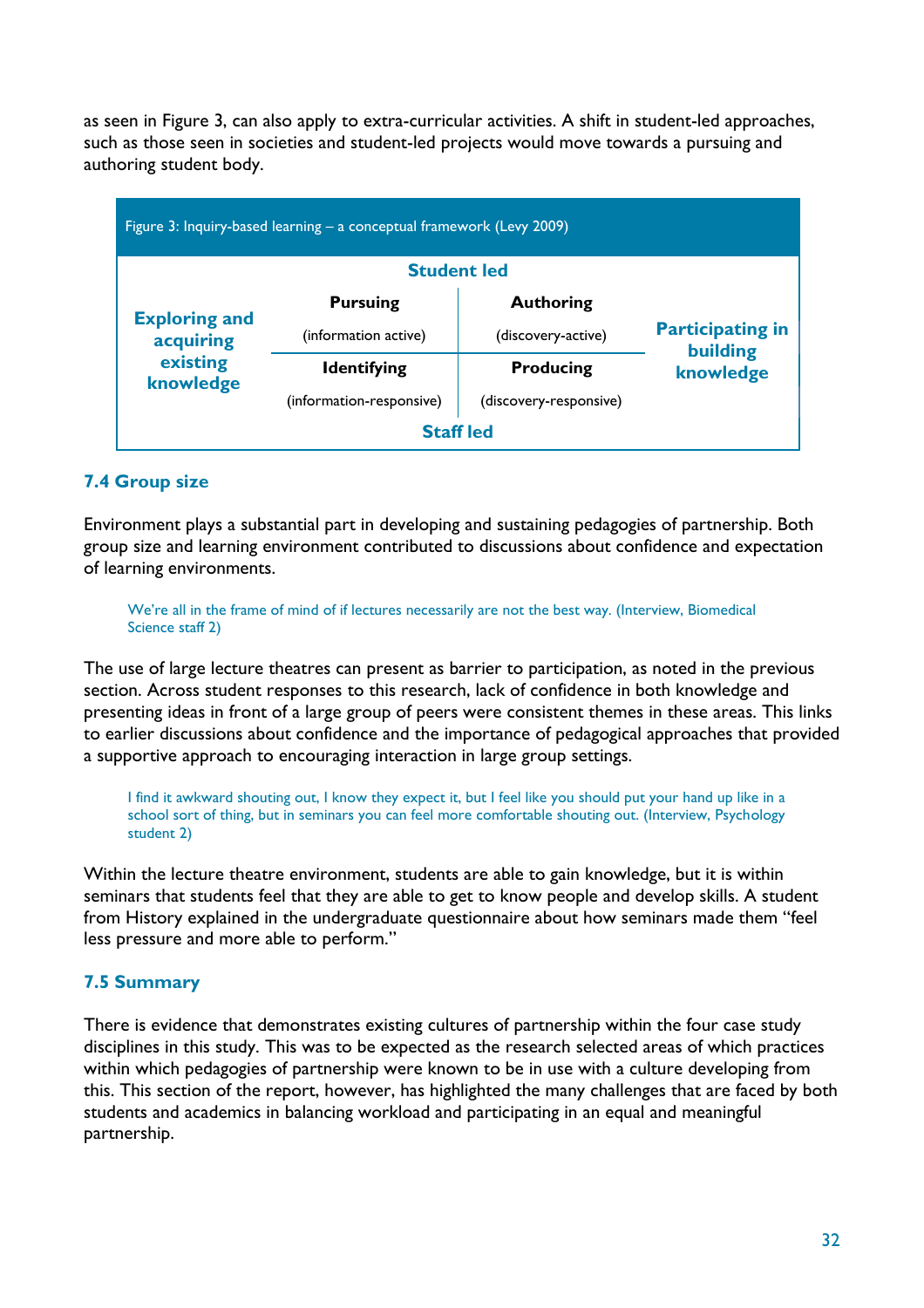There is reason to suggest that the earlier students engage in a culture of partnership the more they benefit from it. This creates potential for further investigation about how to develop this partnership at a much earlier stage. To do this, a shared language needs to be used that promotes partnership.

## <span id="page-32-0"></span>**7.6 Recommendations**

To further develop the learning and teaching culture so that it supports and fosters partnership practices, analysis of the data from this research leads to the following recommendations for practice in higher education:

- further explore the role of student societies and the part that they play in developing meaningful partnerships as well as developing confidence;
- further explore how technology could provide ways of overcoming some of the possible barriers to developing partnerships in teaching and learning;
- investigate the impact of the roles attached to students, particularly student representatives and the impact this may have on how they, and how students without such roles, perceive their responsibilities in developing partnerships.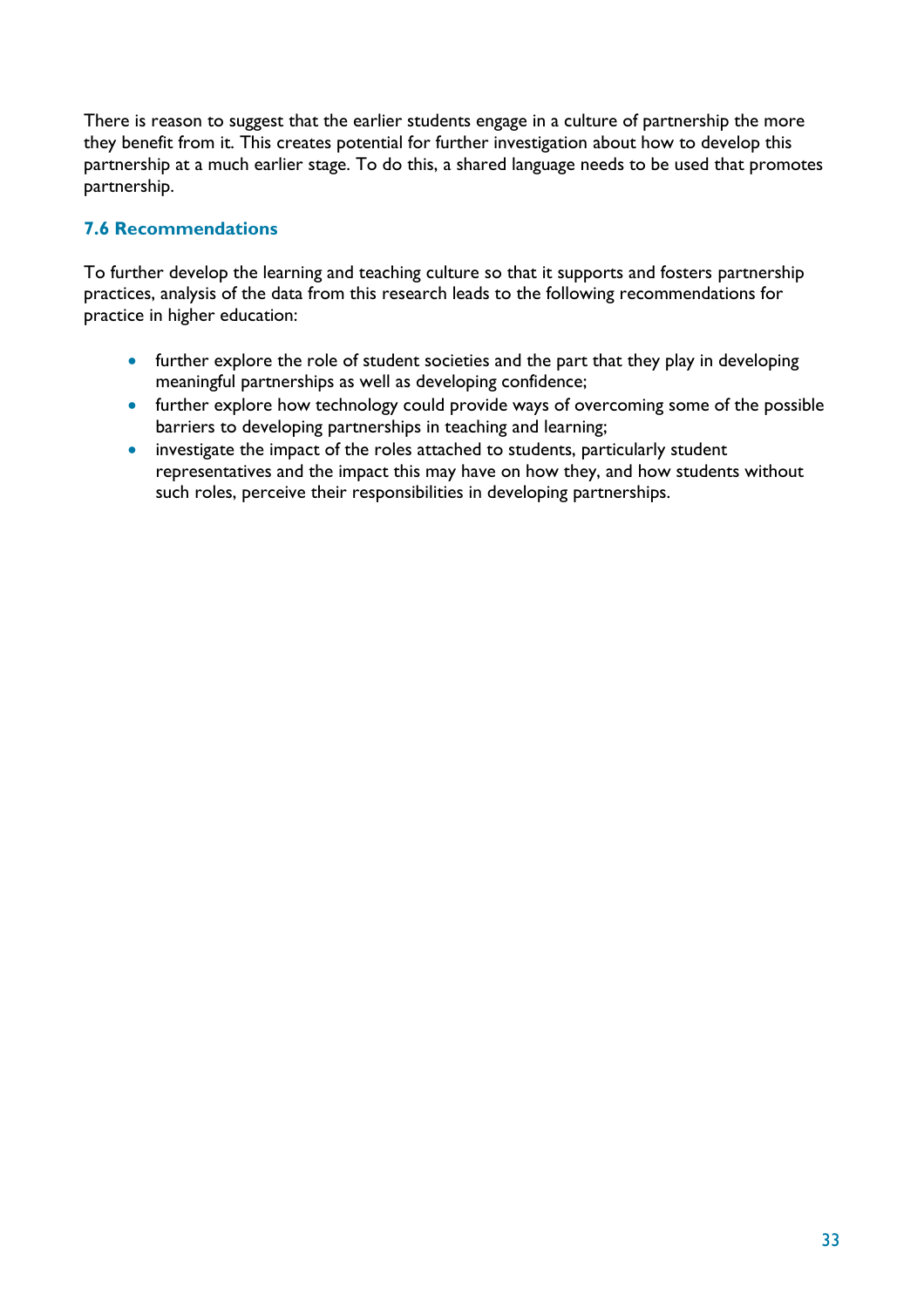# <span id="page-33-0"></span>Case study: Biomedical Science

Biomedical Science is a programme within the School of Life Sciences in the College of Science. The course aims to provide graduates with the academic qualities and understanding of laboratory-based investigation of human health and disease required for registration by the Health Professions Council (HCPC) as a Biomedical Scientist after a period of training in an accredited laboratory. Institute of Biomedical Science (IBMS) accreditation ensures that the degree meets academic requirements for registration as a biomedical scientist with the HCPC.

## **Research-led teaching and learning**

Student as Producer underpins the curriculum using the three ideas of discovery-mode teaching: problem, enquiry and research-based learning. This is reflected during staff interviews and external examiner reports who note the level of research informed curriculum as well as extracurricular activities that support skill development.

Students recognise that practical laboratory experiences provide them with opportunities to work in partnership with academics. These practical sessions allow skill development in a supportive environment; students have the opportunity to practice work that will be useful for their career.

The final year project is one that brings together elements from across the programme. This module has developed from student feedback to provide a platform for students to undertake a research project within the curriculum. Students can follow their area of interest building on the expertise from within the school as a support structure. Following the undertaking of the research, students have the option to document their project in the form of a traditional thesis, or in the format of a scientific journal paper. In addition to this, students present their work to peers, academic staff and external guests during the School of Life Science Poster conference, allowing students to discuss and showcase their work.

### **Developing partnerships within the confines of accreditation**

Accreditation from an external body provides unique challenges in developing practices that both fulfil requirements and develop partnerships in teaching and learning. Having restrictions on the content that is required, this has required programme development to develop the practices to address these restrictions.

Academics take the role of practitioner, facilitating group sessions in the form of workshops and seminars. Students are guided through case studies and present them to peers in small groups. This method of discovery-based learning is also reflected in assignments and the use of technology. Blackboard wiki pages allow students to work together to create a knowledge base together, but also allow support from academics.

Opportunities also exist outside the curriculum and are supported by the programme. The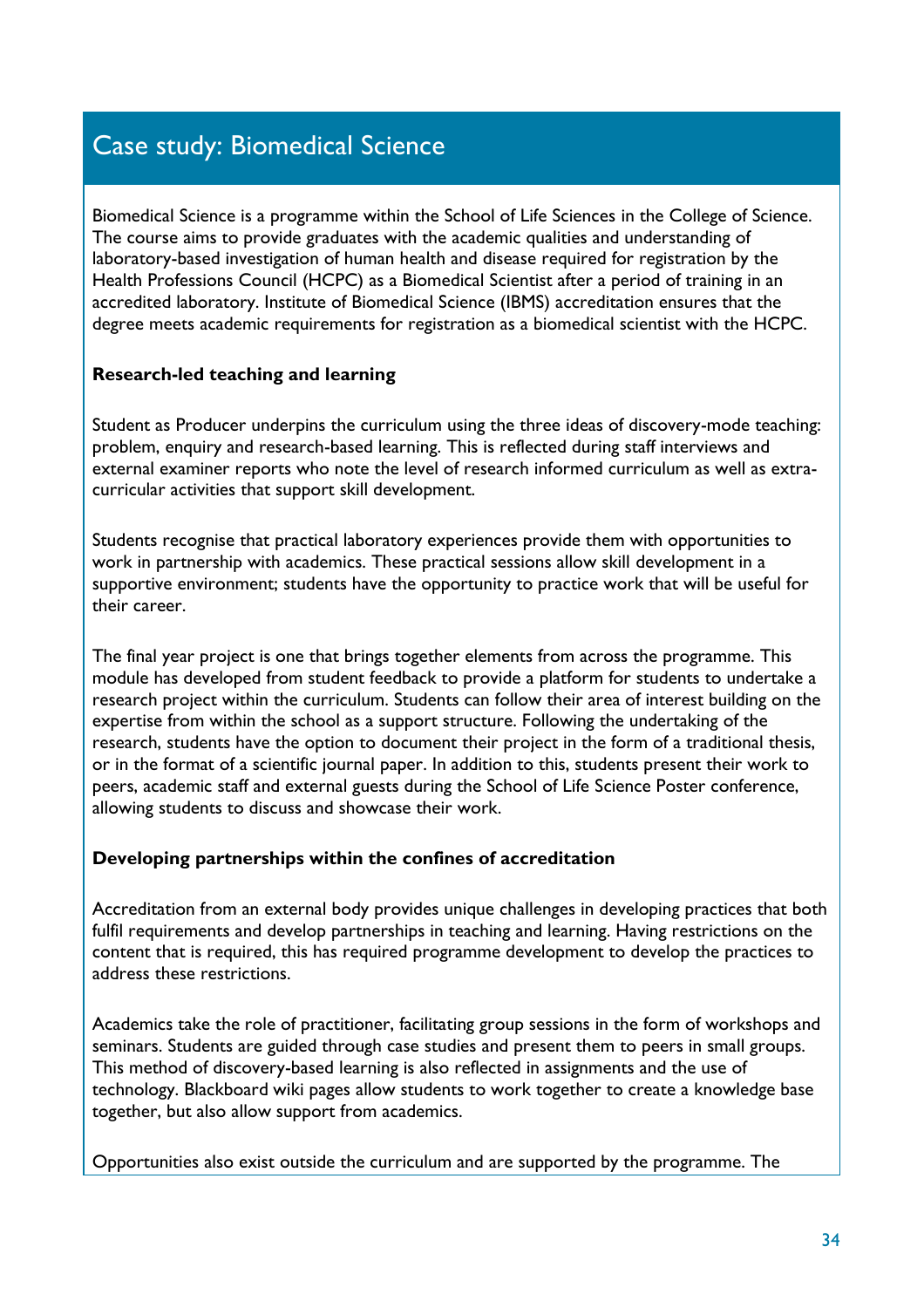Undergraduate Research Opportunities Scheme (UROS) provides funding for students to work collaboratively with academics over the summer. Biomedical Science has participated in numerous projects, allowing staff and students to work together within a professional live research project.

## **Summary**

Although Biomedical Science has restrictions in the scope of changes that can be made to curriculum, due to the accreditation by an external body, great efforts have been placed on making changes to ensure partnership exists and can develop. Emphasis is on the discovery mode aspects of Student as Producer, ensuring that students and academics work together to create knowledge and develop understanding.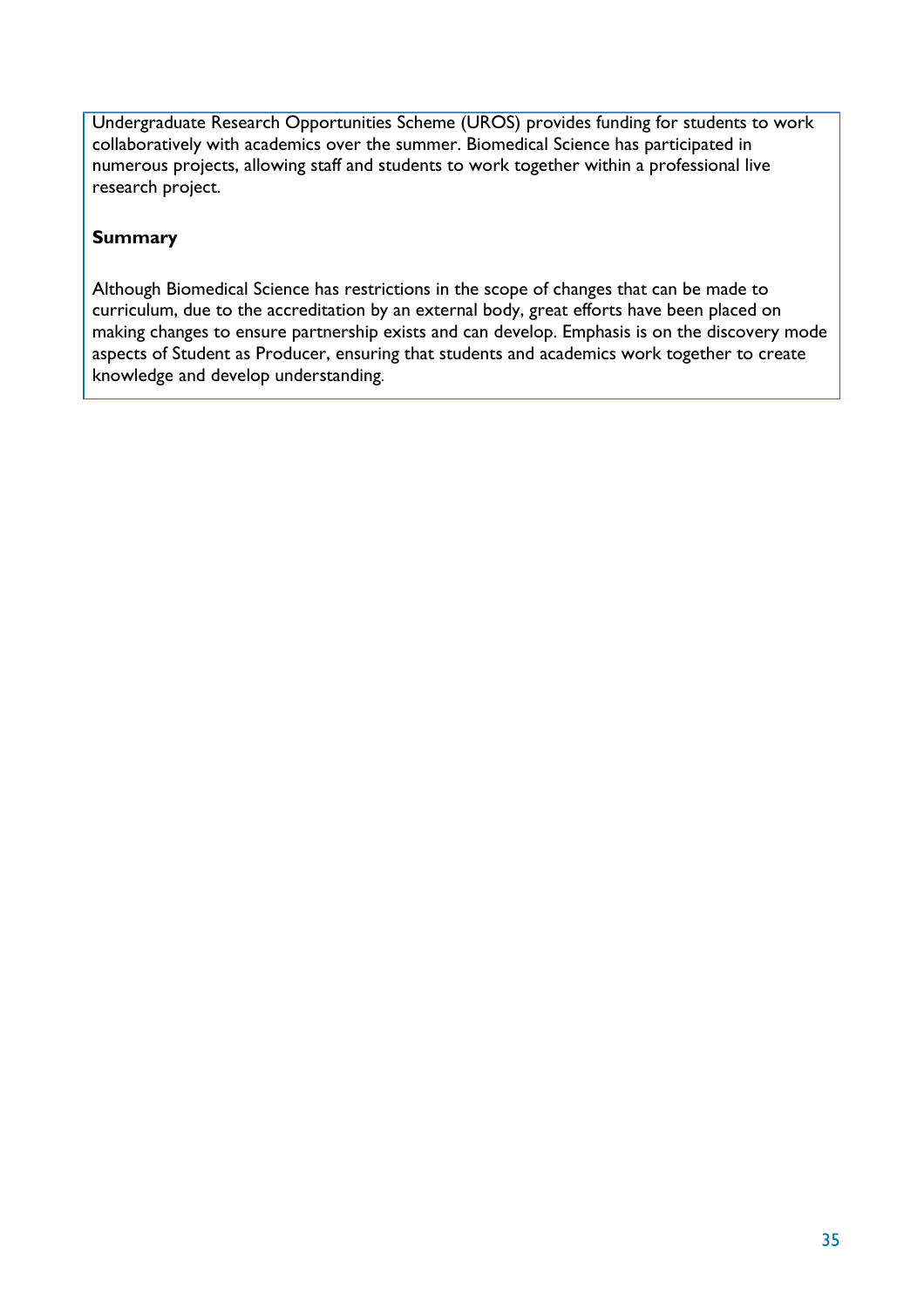## <span id="page-35-0"></span>8. Findings: impact

This research set out to investigate the pedagogical approaches that aim to engage, foster and support students as partners in learning, across a range of disciplines. A key aspect of the project, embedded in the research questions, was a desire to elucidate evidence that identifies how partnership enhancing practices impact on student learning and the student experience. 'Impact' refers to having an effect on, changing or influencing, something; making a difference. In the context of this study, this section of this report examines perspectives on how pedagogies of partnership can influence or make a difference to the student's experience and development in higher education.

Commonly, studies that explore impact in the context of teaching and learning in higher education tend to focus on the impact of educational development programmes, rather than more directly on the impact of particular pedagogies, as is the intention here. In the complexity of the many influences and variations in teaching and learning in higher education, impact is arguably most meaningfully evaluated by developing our understanding of the experiences and perceptions of those involved. Engagement in partnerships that develop learning and teaching may make a difference to all stakeholders, particularly students and teaching staff, but that impact may be immediate, in the classroom, or it may be felt later, even some years later; there may be tangible effects or consequences that are difficult to quantify and articulate. Gunn and Fisk (2013), writing in the context of understanding the impact of teaching excellence, acknowledge that the "impact on student learning has become more abstract. In part this is a result of the difficulties of evaluating how excellence in teaching actually affects student learning" (p. 9). There is, however, research evidence that demonstrates how problem-based pedagogies, that promote active participation in learning, facilitate deep learning by encouraging curiosity, critical analysis, synthesising new knowledge and skills with those previously gained, developing arguments and interest in the topic, taking risks, being reflective and learning from the process (Biggs and Tang 2011; Entwistle 2009; Ramsden 2003).

This section of our report commences by exploring emergent findings on how partnerships develop over the period of undergraduate study and the impact of such developments. This is followed by consideration of how partnership approaches impact on developing students' skills, in particular, skills in relationship building, networking and communication, increasing confidence and encouraging recognition of the responsibilities of partnership and the value of each person's contribution. Finally, the conclusion to this section summarises the research findings that further our understanding of the impact of pedagogies of partnership. The discussion about impact of pedagogies of partnership in this section of the report is in addition to aspects of impact that are highlighted through the other three research themes.

### <span id="page-35-2"></span><span id="page-35-1"></span>**8.1 Development of partnerships and their impact over the period of undergraduate study**

The analysis of data from this research indicates that, as might be expected, relationships develop gradually over the course of the undergraduate journey. Importantly, however, the impact of these developing relationships is accordingly felt in different ways and at different points along that journey. It is evident that across the subject areas studied in this project, both staff and students hold a perception of the first year of study being a period of settling in; a time to become accustomed to a new environment, new expectations, new friends and peers. As such, some students suggest that they are either not yet prepared for, or are unable to fully engage in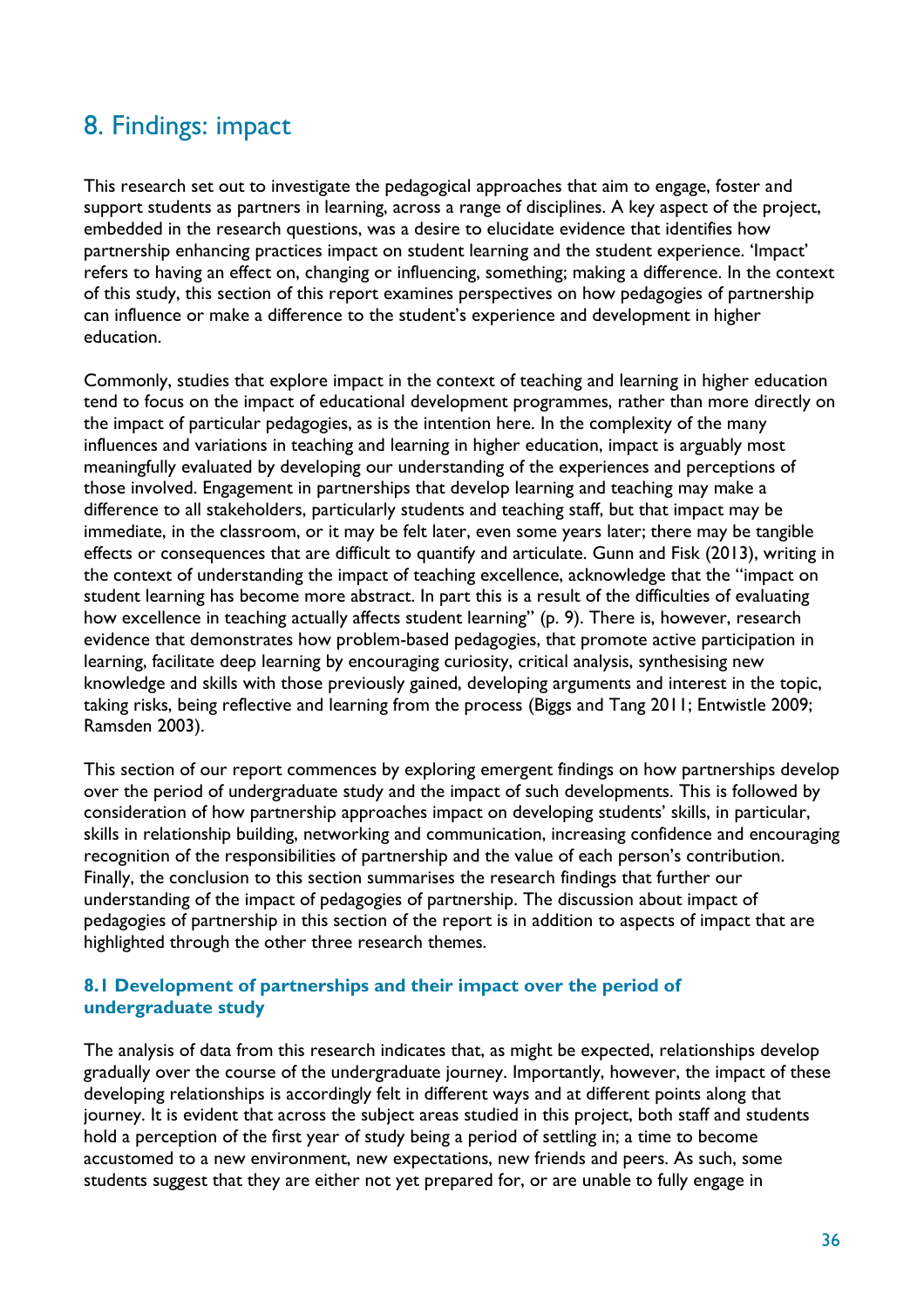pedagogical partnerships during that early period of their studies. Similar concerns have been highlighted in the earlier section of this report exploring culture and the development of disciplinary identity.

You are developing as well as a person and your knowledge as well. At first year you're thinking "Oh, is this course right for me? Am I doing alright?" The stress of everything. But then the more you are into it the more you are learning and the more you feel like it's the right thing and it's all worth it and you feel like it is the course for you. (Interview, Biomedical Science student 1).

I think first years have a bit too much of a fixed idea of they are coming to be taught by us, not every first year, but quite a lot of them. (Interview, History academic 1)

Furthermore, some staff reinforce aspects of this when reflecting a view that there is a significant change of culture between teaching and learning in different educational contexts, particularly from further education to higher education. The importance of focussing on student transitions, and the induction period to prepare and develop students as partners in their learning, is highlighted through the analysis of this data. There is a significant body of literature exploring 'the first year experience' (see e.g. James *et al*. 2010) and it is recommended that this is given further attention in the light of the desire to develop pedagogies of partnership throughout the undergraduate experience.

In discussions at the research project symposium (2 June 2015) participants suggested that a focus on preparation for engaged, participative learning during transition and induction processes might also support improved retention rates. Some institutions in the UK are known to have developed highly structured first year programmes to aid the transition from further education.

### <span id="page-36-0"></span>**8.2 Skills development**

Pedagogies of partnership are experienced by the participants in this research as having a positive impact on how students develop a range of desirable skills; this includes relationship building skills, communication skills, 'learning to learn' skills and underpinning these, a sense of growing personal confidence. For example, when asked in the alumni questionnaire about the skills and experiences gained during degree studies that had prepared them for their chosen career or study, respondents frequently referred to research skills, writing skills, working in teams and gaining work experience and increased confidence.

Working with other people to achieve sometimes hard to reach goals. High levels of confidence in my own abilities. (Alumni questionnaire, Biomedical Science 2014 graduate)

Team work, independent working, the ability to stay focussed on one particular topic. (Alumni questionnaire, History 2014 graduate)

Further to this, for many of the alumni who responded to this questionnaire, partnerships beyond the University significantly contribute to the development of skills, for example through work experience and external visits.

Relationship building skills are also expressed in the data as the skills to work effectively with others, networking, negotiating and collaborating; this may be with other students, academic staff or external stakeholders. Importantly these skills are seen as core requirements for effective preparation for further study or employment on graduation.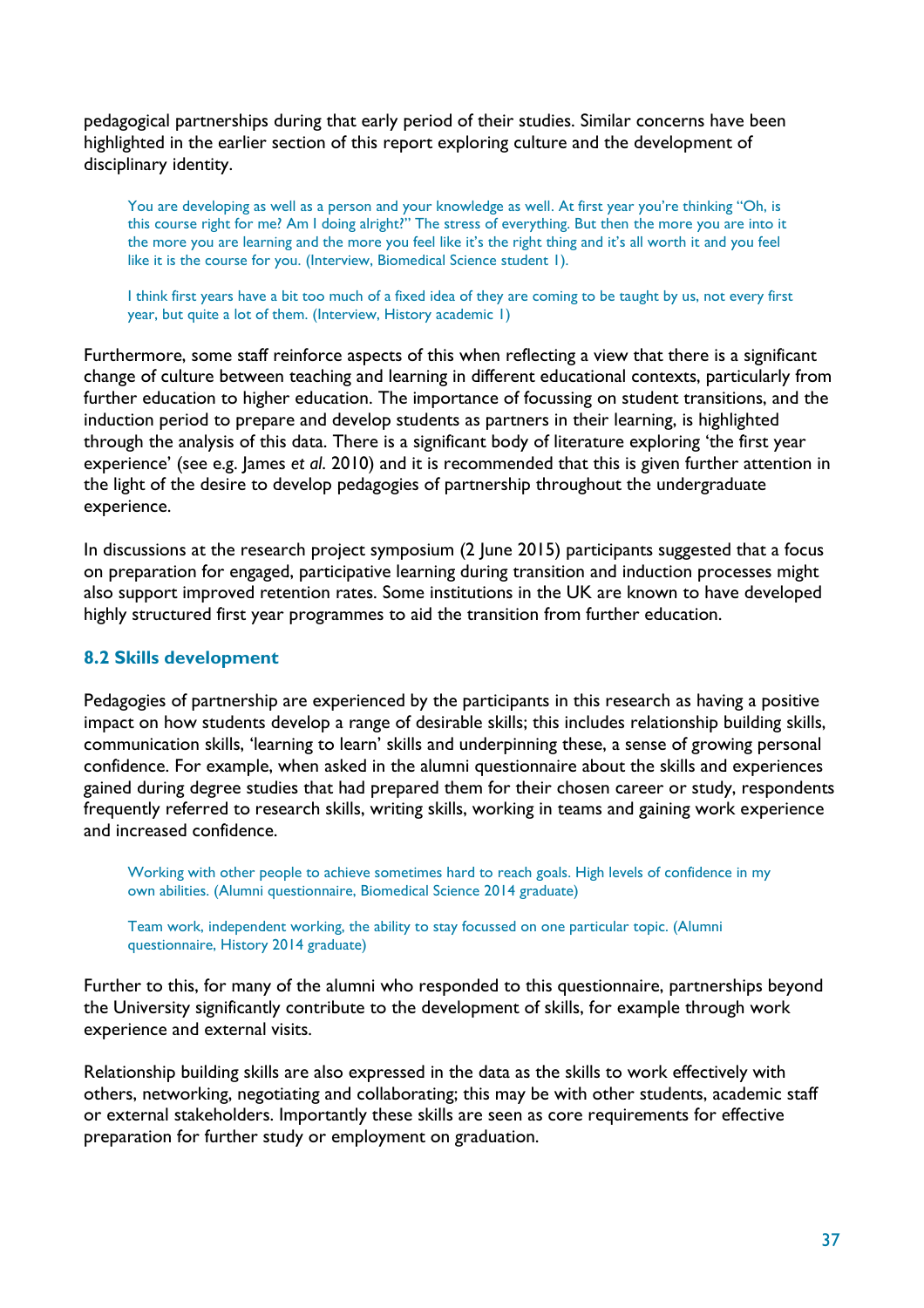I think it's really important for students to be able to work with one another and as they go out into the work it's probably the most important skill that they can have is learning to work with other people. (Interview, Media Production academic 2).

Further to this, referring specifically to partnership approaches enhanced through the use of technology another Media Production academic commented that:

social aspects, social bonding and soft skills needed for a group are actually really important for developing further practice and further relationships between the class. (Interview, Media Production academic 1).

Responses in the alumni questionnaire also confirmed how the skills developed through collaborative learning can impact on confidence in new roles in employment:

I think it helps, as it has taught me how to work with people from different walks of life, during my year at my previous job, I took the lead on a key project which I think I gained skills to enable me from my time at university. (Alumni questionnaire, History 2013 graduate)

Working in a team of new people, specifically in a multicamera studio has helped me a lot as my current role needs me to be able to engage with new presenters and guests daily. Having had the experience already working in this type of environment at university I feel that I was able to slip into my new role quicker and with more comfort. (Alumni questionnaire, Media Production 2014 graduate)

Alongside the development of skills that support effective collaborative and team working, there is evidence that the experience of participation in partnerships for learning encourages students to appreciate and recognise partnership as a joint endeavour, with responsibilities on all parties. "Teaching and learning in higher education is a shared process, with responsibilities on both student and teacher to contribute to their success" (European Commission 2013, p. 18). Pedagogies of partnership develop student awareness of the importance and purpose of actively participating and contributing, and giving value to each person's contribution; students and staff alike having contributions and responsibilities as academic citizens and partners in the academic endeavour.

… contributing in lectures or even after lectures, just being more aware of the content or if I'm unsure and if there's time just to make sure of a few things with the lecturer. I don't normally do that, but I see other people, friends do that, which is really beneficial. It's not just one-way, it's both ways isn't it? Communication does help, I would say. (Interview, Biomedical student 1).

I also believe that as a member of the university, I have a responsibility to help ensure I can take part in whatever I can. (Undergraduate survey, Psychology).

With regard to contributing to the partnership beyond the curriculum and within the University, one of the students responding to this research explained that they contributed to the programme through their evaluation of their experience via feedback forms (Interview, Biomedical student 2). However, other students have broader perceptions of how they can contribute to enhancing the learning experience beyond the classroom.

Just kind of … part of teamwork to organise the course, I know as part of the rep as third year we have to … discuss how to change the course content of what was good, what was bad, so we asked the students what was good and what they felt, we then fed it back to higher members of staff that this was good. It's kind of not me personally, but as a group we've contributed to the teaching and methods saying, "Oh people don't like two hour lectures so maybe a suggestion for next year would be have two one hours on different days." (Interview, Psychology student 2).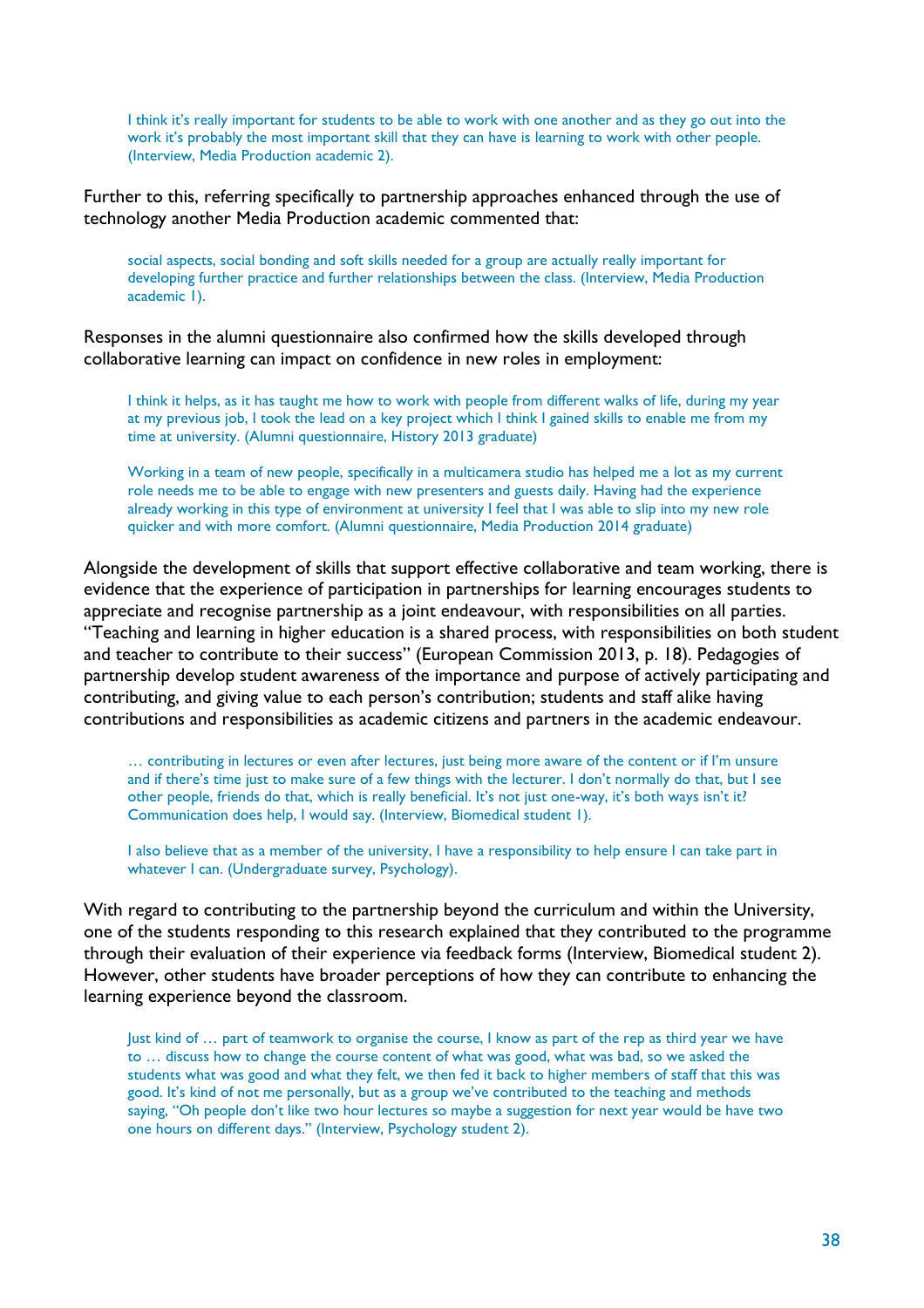Also from Psychology, one academic explained their view on the importance of 'contribution' as follows:

This is part of a club that you're being invited to join, that it's no longer some distant thing that's just in textbooks, this is a community of learning and thinking and contributing, and who knows what your contribution will be. (Interview, Psychology academic 2).

Peer learning as a pedagogical partnership practice, taking place 'on the edge' of the curriculum and firmly within the discipline, has been discussed in an earlier part of this report. The research data, and discussions at the research project symposium, also highlight the impact of peer-to-peer learning, particularly the learning experiences gained through projects such as peer-assisted study skills (PASS), peer statistics support and peer mentoring, and how they result in a range of skills developments for participants. Further to this trans-disciplinary and multi-disciplinary learning is also shown as enabling students to increase the breadth of their experiences, wider subject understanding, partnerships, networks, communication and entrepreneurial skills. Academic staff and student PASS leaders are partners in the learning and teaching of their discipline.

Evidence from both primary and secondary data in this research (e.g. College of Science Undergraduate AMR Action Plans and School Overview Reports) also indicates that effective partnership working can result in students developing more independence and curiosity in their learning, adopting more focussed approaches to study, and finding that they have more understanding of expectations in learning and assessment.

It is not surprising that as skills develop, so students also gain confidence. The impact of these pedagogical approaches on students' confidence is highlighted frequently across the data, being recognised by both staff and students. With relevance to concerns about induction and transition, described earlier, delegates at the research project symposium suggested that confidence building in the first year is necessary for students who do not expect to be involved in partnerships.

#### Some students don't gain confidence until second year or midway through first year. (Level 2 internal survey, Psychology student)

Paradoxically, it is evident that, on the one hand, staff and students agree that a certain level of confidence is required before students can meaningfully engage in partnership work, but on the other hand, engagement in partnership practices develops confidence. Therefore, teaching staff face challenges in establishing the environment that will support the development of, and engagement in, effective partnership learning.

Challenges I've faced in creating partnerships with … students I would say just their lack of confidence, that … they are not very but they are hesitant to speak. They just don't have a lot of confidence in their own ability to contribute to things … just communication, early communication, them not quite knowing that I was meant to be a partner and them also, I think, a little nervous about what the university wanted from them and what they would have to give and stuff (Interview, History academic 2).

Confidence plays a big role in student abilities, be it an assessment practical or assessing their examination. A lot of students will immediately go, "Oh! I can't do this" so one of the safe ways of allowing them to explore those topics, have feedback, not only from myself but from their own peers because that helps. I can assess their verbal skills, their ability of doing a PowerPoint presentation but if a friend says, "You did that really well" you say, "Yes I did do that really well" where I can say it and they expect me to be nice to them. (Interview, Biomedical Science academic 3)

I do like it because then it gives you a bit of experience of speaking, public speaking, which I didn't really have before uni. (Interview, Biomedical Science student 2).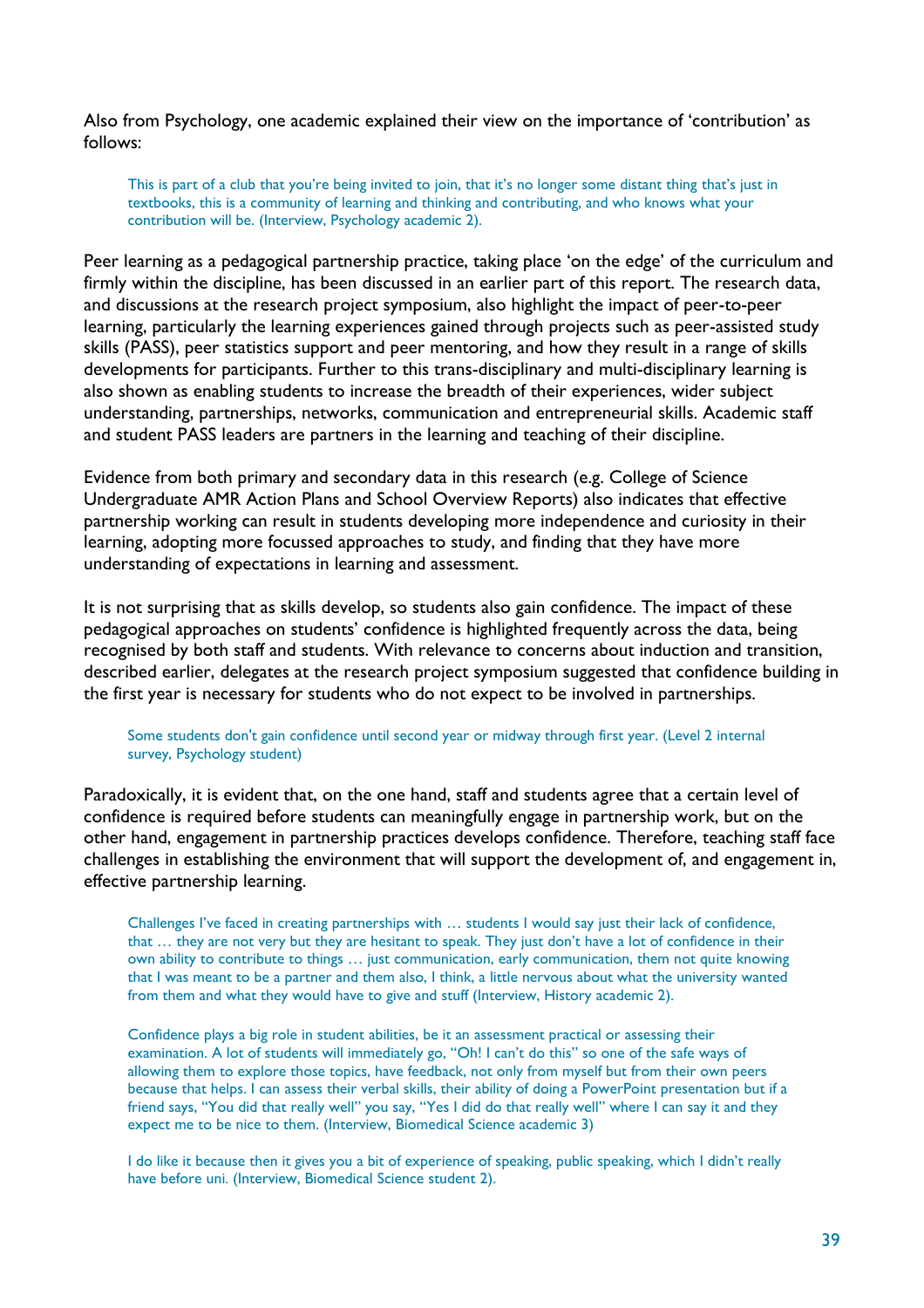Thus there is a need to identify and develop pedagogical practices that empower students and positively impact on their levels of confidence. Importantly, these approaches need to support students to work collaborative with each other, as well as with staff.

I often find that if I put a question to a student singularly or individually, they feel reluctant to answer that question but once you take away the parameters of speaking out in front of an audience and just get them speaking with each other they actually engage far more with that content. (Interview, Media Production academic 1).

The secondary data gathered for this project supports these views:

[Journalism] students enjoy the practical multiplatform work, the newsroom facilities and free software, the organisation of teaching, good feedback and friendly staff. They also cited the grounding, which helps build their confidence plus the opportunities to take on relevant extracurricular work. (College of Arts School Undergraduate Overview Annual Monitoring Reports and Programme Actions Plans 2013-14)

Similarly, some external examiners' reports for the case study subject areas provide evidence of examiners recognising how, by the final year of study, students develop confidence in learning and undertaking independent research, with one examiner stating that this occurs because students are engaged with research and problem-solving pedagogies from the start of their undergraduate studies.

However, it is evident from the data that it is not only in the classroom, or within the curriculum that confidence and learning relationships can be developed. As discussed in other sections of this report, activities beyond the curriculum, including social events are seen as important and effective arenas for raising confidence and offering opportunities for staff and students to get to know each other. Some examples of these practices are discipline specific and, whilst not in the timetabled curriculum, they are firmly connected to the formal teaching and learning, others are more clearly 'beyond the curriculum'.

Additionally, it is also worthy of note that where staff–student partnerships are effective, students also describe experiencing a more supportive, caring environment.

Helpful, definitely helpful. Supportive. They give good advice and feedback … Even academic or generic advice I would say is really helpful especially if you are struggling with the stress or workload, getting a diary, just keeping you organised, just basic things that just doesn't come to mind … They're willing to help which is always nice to know, someone is here to – someone that cares, well, academic studies and you feel more reassured having someone to talk to academically wise. (Interview, Biomedical Science student 1)

## <span id="page-39-0"></span>**8.3 Summary**

With the aim of furthering understanding of how pedagogies of partnership can influence or make a difference to the student's experience and development in higher education, this section of the report, drew on the primary and secondary research data to explore the emergent theme of 'impact'. As indicated in the introduction to this section of the report, due to the complexity and range of variables inherent in learning and teaching in higher education, it is not possible to make direct correlations, through quantitative measures, between the implementation of and engagement in pedagogies of partnership and impact on student attainment and progression. There is, however, evidence in the primary qualitative data from this project that engagement in partnership practices through undergraduate studies, can result in students gaining a range of insights, skills and attributes that support progression and readiness for a variety of career pathways beyond graduation. Further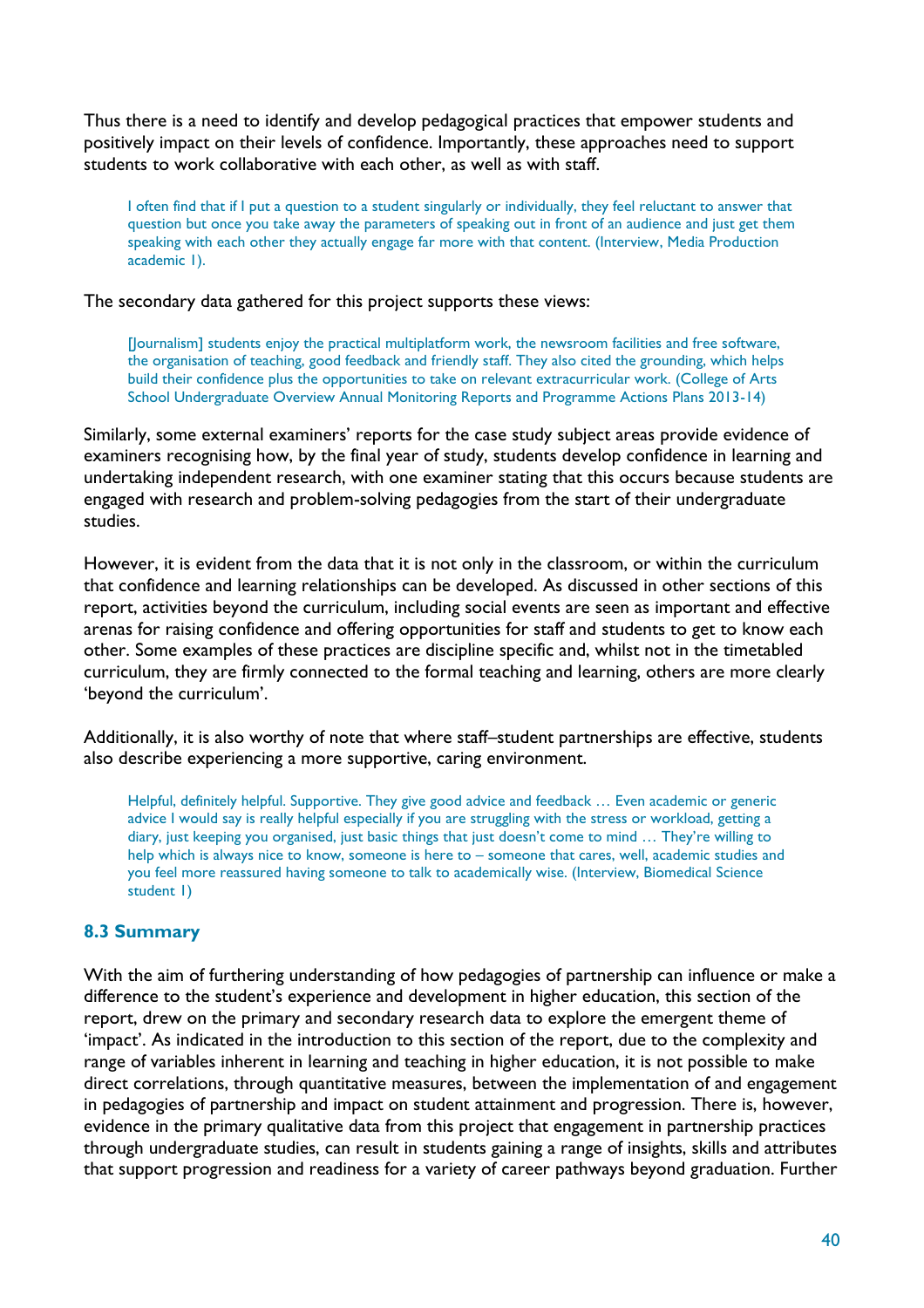to this, the literature also supports a view that understanding impact of pedagogical practices is not straightforward, although it is evident that practices which "encourage deep approaches are more likely to facilitate higher quality learning" (Trigwell and Prosser 1991, p. 251).

## <span id="page-40-0"></span>**8.4 Recommendations**

While the research provides evidence of impact from effective pedagogies of partnership, it also demonstrates that there are ways in which it may be possible to further that impact. Hence the following recommendations emerge for practice in higher education:

- Attention needs to be given to the importance of induction and transition. Being explicit about the differences between learning and teaching in school, further and higher education should involve introducing, developing and enhancing partnerships from an early stage, such as during the recruitment process. Stronger links between conversion activity and first year experience should be developed to ensure a smooth transition process. There also needs to be consideration given to the experience of students, especially international students, entering directly to level two. This should lead to attention being given to how partnerships are developed across the levels of undergraduate study and the role and contribution of students within this.
- Within the variety of pedagogies of partnership, academics and educational developers should further their knowledge and implementation of particular learning activities that can be shown to support the development of students' confidence.
- Academic staff and students should consider how they can support developing partnerships outside of the curriculum, but within the boundaries of the learning environment.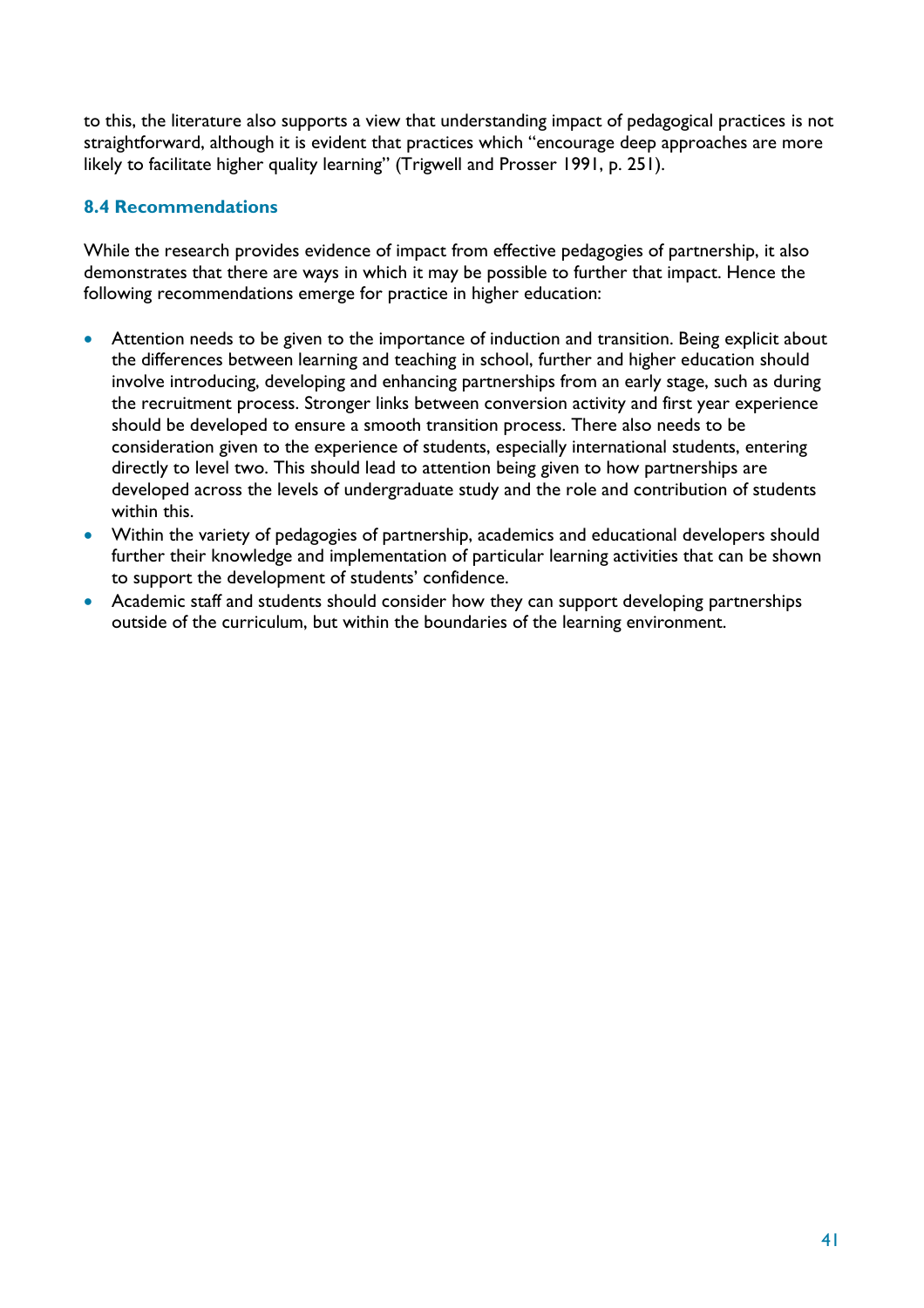# <span id="page-41-0"></span>Case study: Media Production

## **Background**

The subject of Media is currently located in the Lincoln School of Film and Media, within the College of Arts. The BA (Hons) Media Production programme is one of the largest and longest established programmes at the University. Together with cognate programmes in Audio Production and Film and Television, the subject recruits annual cohorts of over 300 students. The School prides itself in its strong relationships with media industries, with social enterprise initiatives enabling students to undertake external commissions while continuing their studies. Students comment favourably on the industry standard facilities, including television and radio studios.

The programmes aim to provide "an educational context in which students develop creative, conceptual, critical, analytical, technical, organisational and research skills appropriate to employment in the media industries" (University of Lincoln 2014, p. 5). See: [http://www.lincoln.ac.uk/about/courses/medmedub\\_2015-16.pdf](http://www.lincoln.ac.uk/about/courses/medmedub_2015-16.pdf)

## **Evidence of impact**

Media Production performs well in subject-specific league tables, and students have good levels of general satisfaction. In the 2014 NSS, 95% of students agree that staff are enthusiastic about their teaching. (Source: unistats. See: <http://unistats.direct.gov.uk/subjects/satisfaction/10007151FT-MEDMEDUB/>)

External examiners reports reveal positive comments, commending the extent of research-led teaching within modules, the level of engagement from students and the quality of their independent work and critical thinking, the use of live and competition briefs, and the active use of online shared environments to enthuse, engage and involve students. The co\_LAB project is particularly commended, with recommendations that the School should look to make it credit bearing.

Thematic analysis of student survey responses reveals strong appreciation of the opportunities for creativity, with students enjoying the collaborative nature of teamwork and the programme's focus on hand-on production.

[I enjoy] working with others to bring a vision to life by being creative.

The technology helps create a nice atmosphere and the teamwork involved is beneficial for the future.

creating an idea and see it come to life through researching and developing.

(Survey responses from Media students)

Staff interviews similarly emphasise the role of collaborative approaches in creating a sense of partnership. The ability to work in partnership is seen as an essential employability skill within the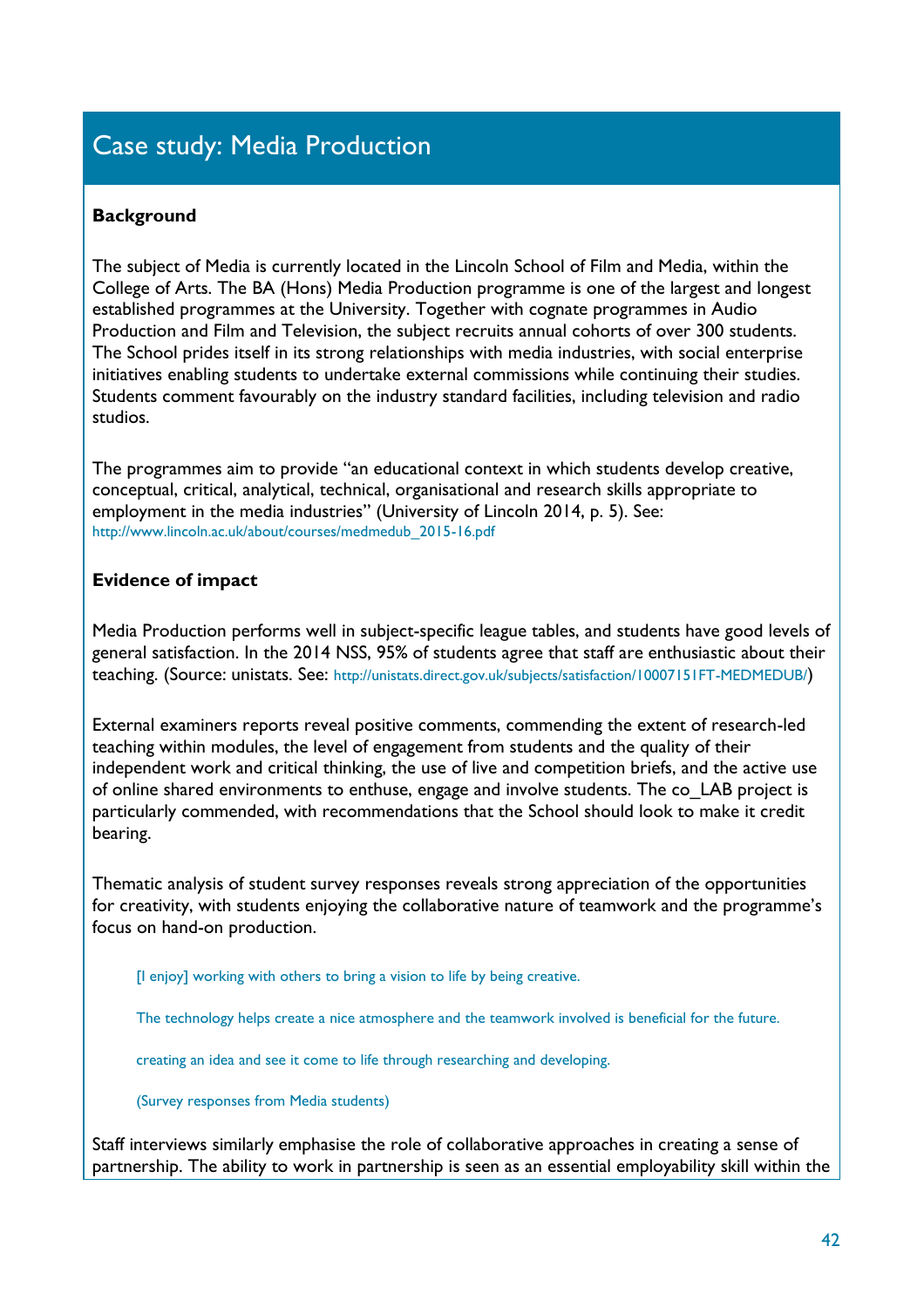creative industries. Collaboration is even more productive when it occurs across disciplinary boundaries, with other media-related programmes, or extended across the College of Arts and potentially to other Colleges. Alongside collaboration and interdisciplinarity, the final major theme to emerge with media is the importance of technology in providing a framework for partnership beyond the classroom and the campus.

### **Co-LAB** ([http://colab.lincoln.ac.uk](http://colab.lincoln.ac.uk/))

The co LAB project embodies many of the key characteristics identified as promoting partnership in creative disciplines. The project was funded through the University's Fund for Educational Development (FED), and is widely identified by staff, students and external examiners as having significant impact in developing collaborative approaches. The research project focuses on pedagogy and curriculum redesign, technology within teaching, digital innovation, community impact and international collaboration.

The project has been presented and well-received at a number of internal events and symposia, as well as national and international conferences.

## **Summary**

The Media Production case study provides examples of the pedagogical practices that promote partnership approaches within a creative arts curriculum. The key element is identified as collaborative group projects, ideally involving staff and students from a range of disciplines, and where students enjoy a hands-on approach focussed on the production of media. This reflects the nature of the media industries, where collaborative group working and project management are highly valued as employability skills.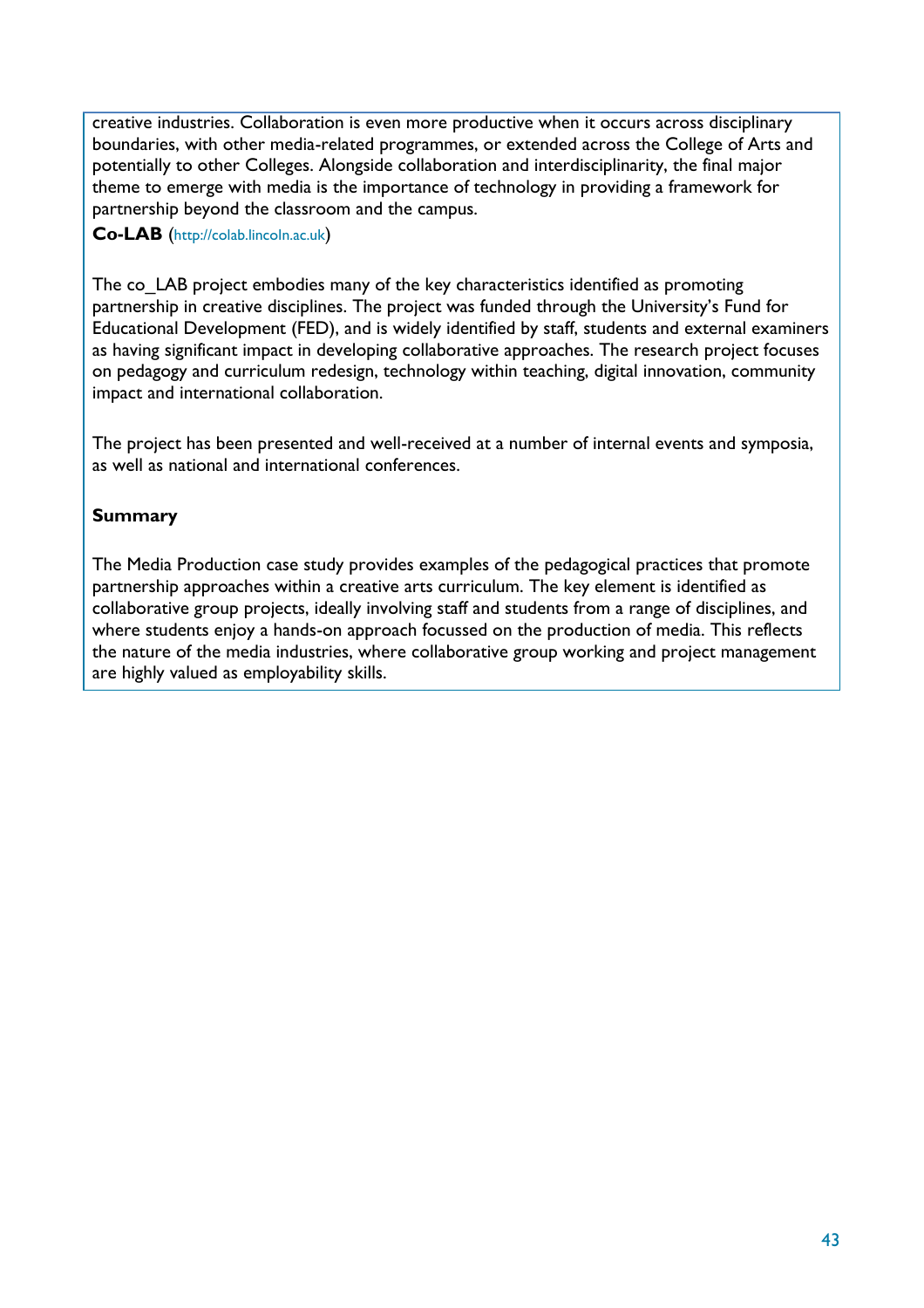## <span id="page-43-0"></span>9. Conclusion and recommendations for practice

The research detailed in this report set out to increase understanding of pedagogical approaches that foster partnership, with particular attention to disciplinary difference and context. Set within an institutional strategic framework of 'Student as Producer' which embeds research engaged learning and teaching, and student engagement, throughout all aspects of practice across the institution, this research focussed on an in-depth exploration of pedagogical practices that have been established to engage, foster and support students as partners across four disciplinary areas; biomedical science, psychology, history and media production. Case studies of each of these subject areas are provided within the report. As well as the institutional context set out here, this research has been informed by a range of national and international literature on this topic.

Adopting a mixed methods, multi-case study approach the research gathered primary data from current students, alumni and academic staff. This was triangulated with secondary data from a range of existing sources, including student surveys, external examiner reports and annual monitoring reports. Further to this, ideas and discussions emanating from a symposium held after the research data collection phase have been incorporated into the reporting of findings in this document. Partnership practices were embedded throughout the design and implementation of this research, with student researchers working as part of the project team to develop research instruments and undertake the data collection; this added significant value and depth to the process. However, it is worthy of note that where higher education research aims to access students in order to investigate their experiences and perspectives this is not without challenges. For example, in this project responses to the questionnaires were disappointingly low, despite significant energy being expended on various promotional strategies and extending the time available for responses. It is hypothesised that, in part this is the result of students' 'survey fatigue' and an institutional response to this issue prohibiting institution-wide surveying of students during the National Student Survey period (which clashed with the timeframe for this project).

Four emergent themes provided both the framework for analysis of the data and the structure for the body of this report; definition and concepts; pedagogical practices; culture; and impact. There are, however, in the reality of practice, overlaps across these themes.

The importance of language and meaning is highlighted through the discussion of definition and concepts. This research has provided empirical evidence of how students and staff construct understandings of key concepts, particularly partnership and student engagement. Within this it is clear that the active role of students and responsibilities on all parties to contribute to the endeavour underpins the perceptions that many staff and students have of effective pedagogical partnerships. The research led to the development of a model of student engagement that aims to enable mapping of different forms of partnerships and the contexts in which they occur.

Working with staff and students from across the four case study areas, a range of interesting pedagogical practices were highlighted. Some of these were particularly innovative and others built on established practices but in nuanced and discipline-specific ways. They all, however, were aiming to foster and support meaningful partnerships both within the student cohort and across students and staff either within or beyond the curriculum, with the aim of enhancing learning and student experiences. It is noticeable that, at times these learning opportunities and activities may be just 'on the edge' of the curriculum, but that constraints on time and space within the formal curriculum appear to push aspects of partnership work just out of formal timetabled teaching and learning.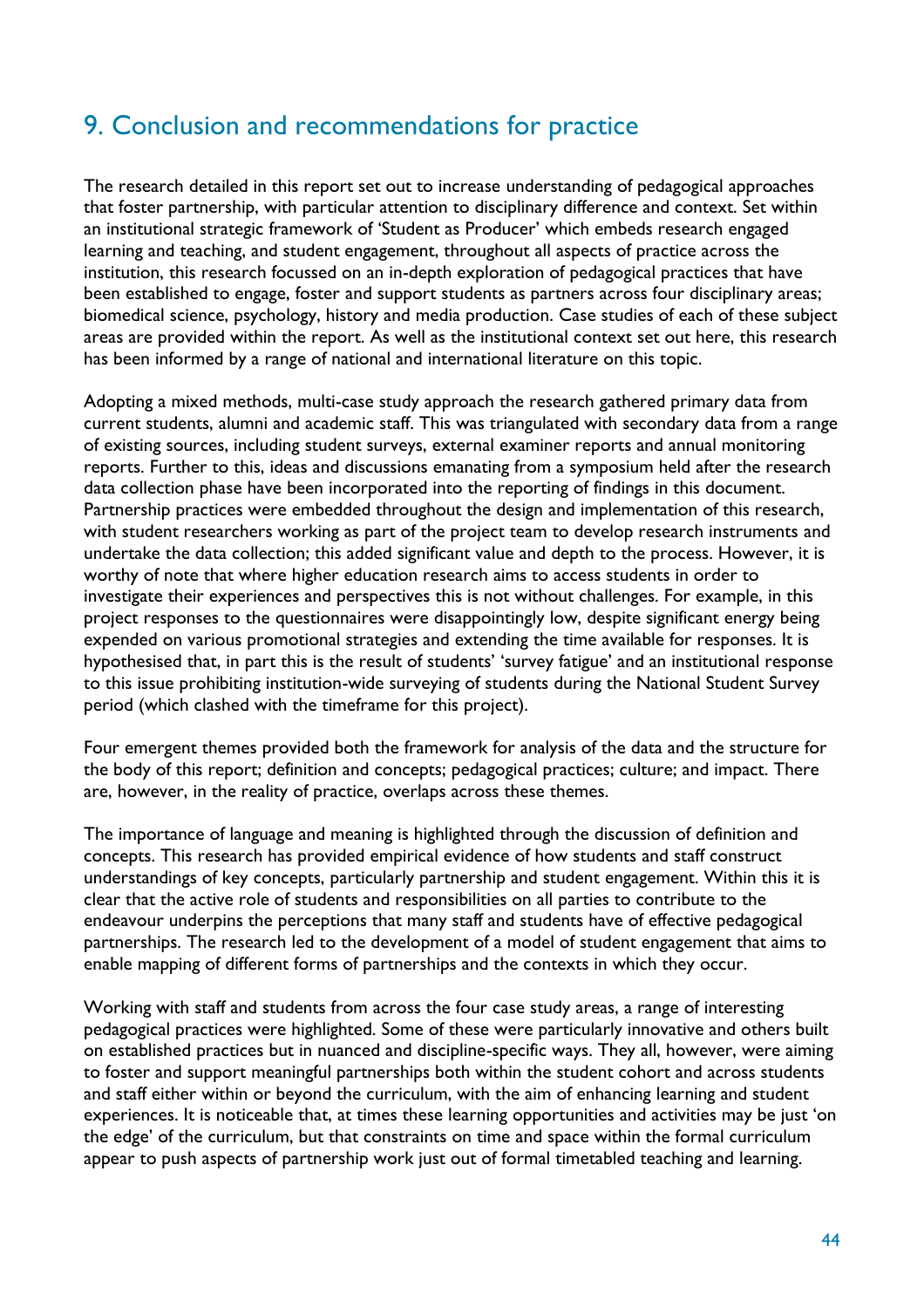The value of research-engaged teaching, including opportunities to share learning and outputs widely, was particularly apparent. This emerged as the most significant practice in terms of developing partnership, with collaborative research opportunities again occurring both within the curriculum and beyond it. Furthermore, academic staff had initiated practices that set out to overcome the constraints of large group teaching and learning spaces that did not easily lend themselves to collaborative, partnership working. Technology also provides opportunities to develop effective spaces for collaborative ventures. Such collaborative practices do not need to be confined to one discipline as it is apparent that partnerships in learning across disciplines provides further opportunities for student and staff development.

It is evident from this study that pedagogies of partnership take place in a number of contexts:

- within the curriculum, in other words as part of the programme content, within the classroom and timetable:
- beyond the curriculum but still within the subject, even at times just 'on the edge' of the formal curriculum, for example optional activities to support and enhance engagement in the subject and participation in subject-related projects;
- within the wider university, where students work in partnerships that support quality assurance and enhancement of teaching, learning and assessment;
- beyond the university, where learning takes place through partnerships developed with colleagues in external organisations and agencies, for example work-based learning and practice learning in professional programmes.

## <span id="page-44-0"></span>**9.1 Principles for pedagogic partnership**

As noted, this research has been undertaken in the context of the institution-wide Student as Producer initiative and has informed wider discussions in the institution about the further development of this work. The research findings confirm and validate this work, providing a useful framework for the articulation of key principles for partnership approaches to teaching and learning.

| <b>Discovery</b>  | Students learn through their own research and inquiry rather than through                                                                                                                                                                                                                                     |
|-------------------|---------------------------------------------------------------------------------------------------------------------------------------------------------------------------------------------------------------------------------------------------------------------------------------------------------------|
|                   | traditional models of knowledge transmission                                                                                                                                                                                                                                                                  |
| Collaboration     | Learning is more productive when it is collaborative rather than individual, so<br>students work together to develop knowledge and understanding.<br>Collaboration also occurs between students and staff, with students seen as<br>partners in the production of knowledge and in the life of the university |
| <b>Engagement</b> | Students become engaged in their discipline through discovery-mode<br>learning, developing their identity as a member of a disciplinary community.<br>Students are also engaged in every aspect of the life of the university                                                                                 |
| <b>Production</b> | Students are producers of knowledge rather than consumers of education.<br>The curriculum focuses on learning outputs as well as on the achievement of<br>learning outcomes                                                                                                                                   |

Pedagogies of partnership relate not only to student–staff relationships, but also to student–student learning partnerships; most starkly evident through developed peer-learning schemes, but also embedded in the culture of learning, teaching and assessment in the curriculum. The research has, however, identified a number of challenges that may constrain the development of pedagogies of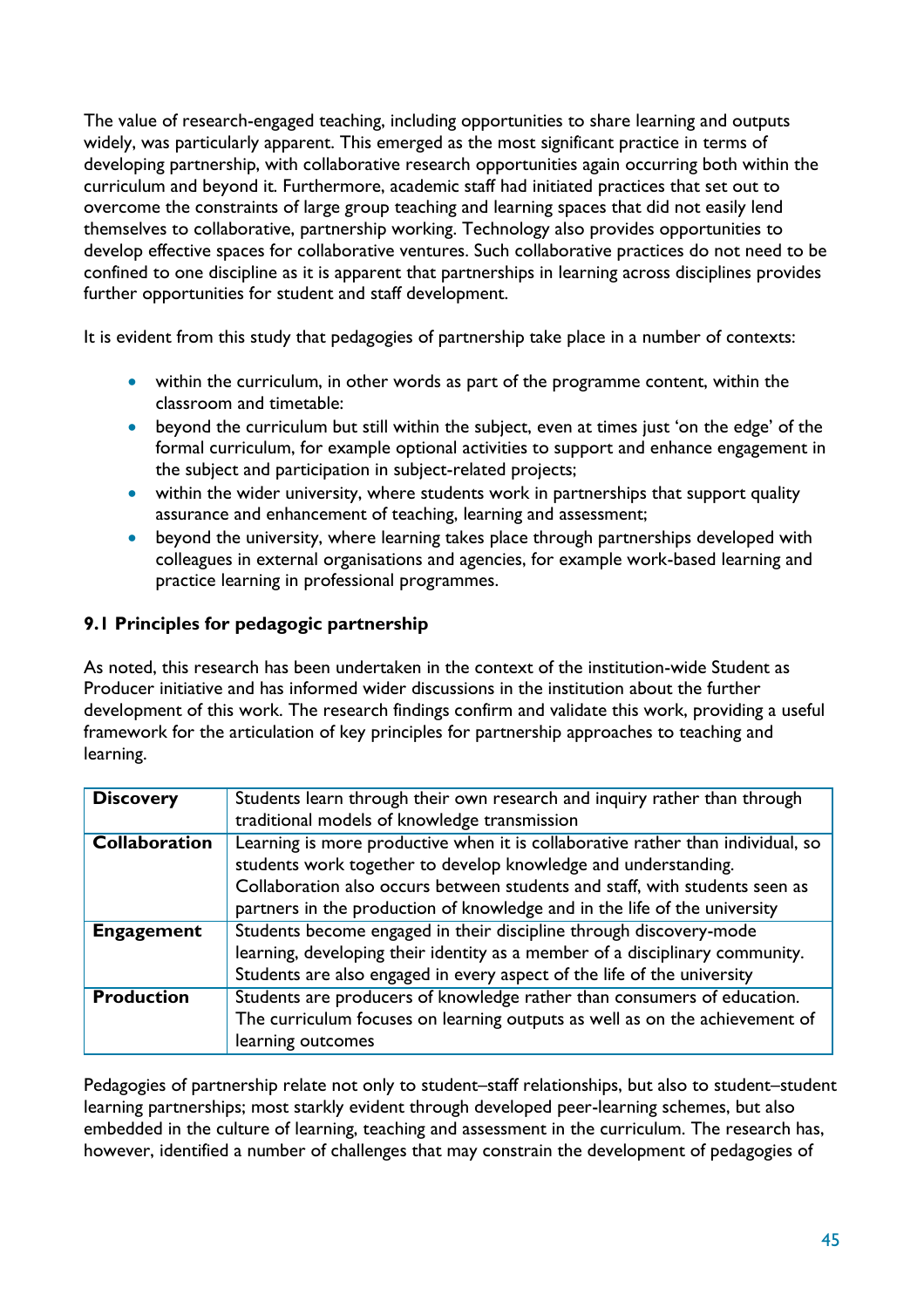partnership. These include time and workload issues, the regulated curriculum of professional programmes, and pressures of timetable restrictions.

Importantly, while due to the complexity of learning and teaching in higher education it is not possible to make direct correlations between the implementation of and engagement in pedagogies of partnership and impact on student attainment and progression, this research has provided evidence that these approaches can impact on students' development of skills and attributes that will support their futures beyond graduation.

Each of the four themes set out in this report has closed with a number of recommendations that have emerged from the analysis of the data. All of these recommendations are reproduced here for completeness:

- articulating the shared rationale and aims for embedding partnership into learning and teaching is important as this is likely to differ between disciplines;
- recognition that the process of partnership is as important as the end product and this should be given due attention in designing the learning experience; further work is necessary to explore the potential for and implications of truly challenging traditional power relations in the learning environment;
- recognise the importance of learning spaces, including
	- o spaces that encourage more collaborative approaches in large group teaching;
	- o spaces for sharing work and allowing for inter-disciplinary work;
	- o curriculum space flexibility of structures and process to allow creative approaches and inter-disciplinary working through, for example, timetable flexibility ('flexible Fridays'), and exploring use of integrative assessment;
- **•** provide opportunities for interactions and collaboration between staff and students, both in technologically supported ways and in traditional face-to-face settings;
- implement curriculum initiatives early and across the board, for example, through the incorporation of inter-disciplinary projects during welcome week; further explore the role of student societies and the part that they play in developing meaningful partnerships as well as developing confidence;
- further explore how technology could provide ways of overcoming some of the possible barriers to developing partnerships in teaching and learning;
- investigate the impact of the roles attached to students, particularly student representatives and the impact this may has on how they, and how students without such roles, perceive their responsibilities in developing partnerships;
- attention needs to be given to the importance of induction and transition. Being explicit about the differences between learning and teaching in school, further and higher education should involve introducing, developing and enhancing partnerships from an early stage, such as during the recruitment process. Stronger links between conversion activity and first year experience should be developed to ensure a smooth transition process. There also needs to be consideration given to the experience of students, especially international students, entering directly to level two. This should lead to attention being given to how partnerships are developed across the levels of undergraduate study and the role and contribution of students within this;
- within the variety of pedagogies of partnership, academics and educational developers should further their knowledge and implementation of particular learning activities that can be shown to support the development of students' confidence;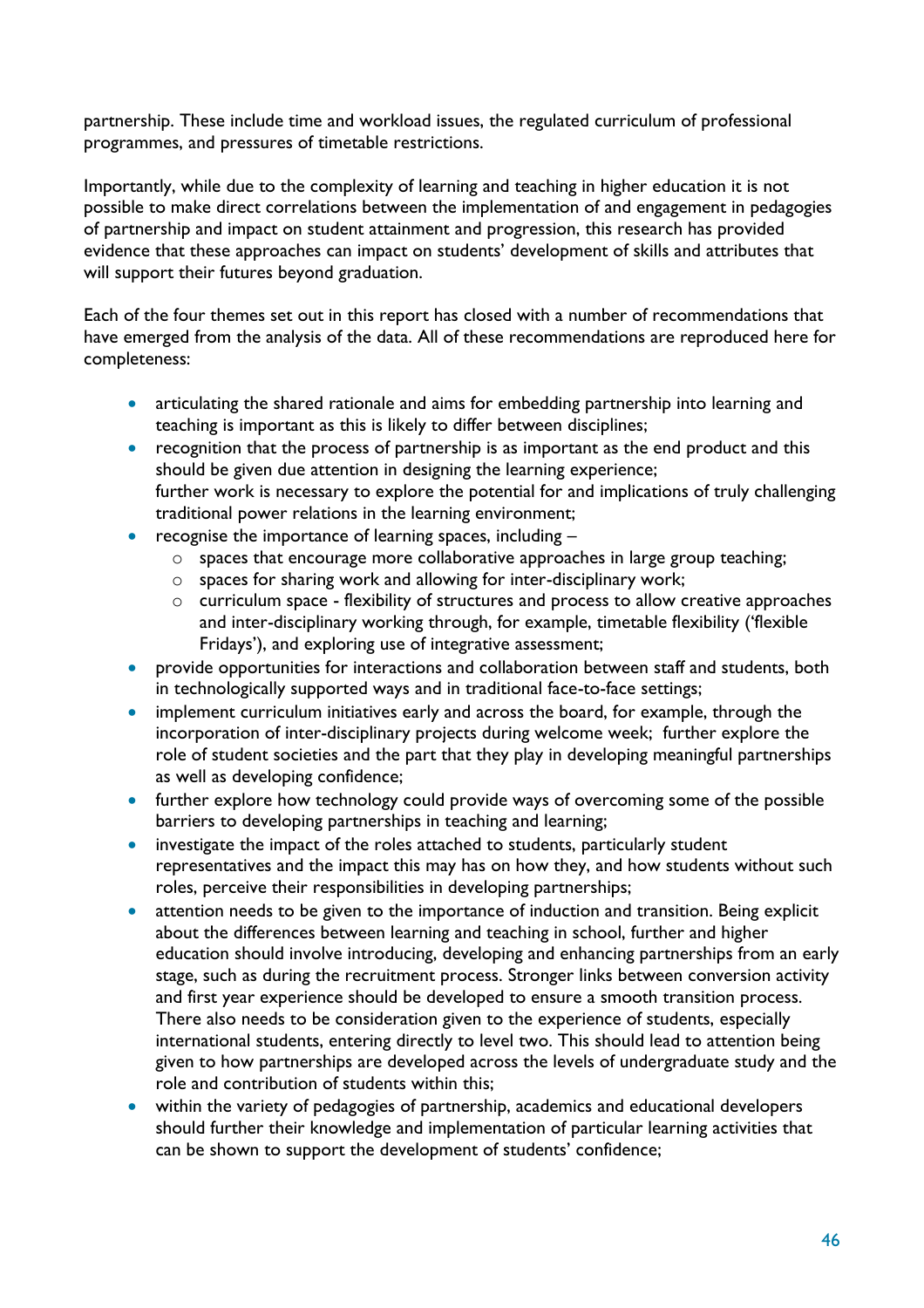academic staff and students need to be aware of the contexts of partnership development (i.e., within the curriculum, beyond the curriculum, within the wider University, beyond the University) and should consider how they can support developing partnerships across these contexts, but particularly outside of the curriculum, but within the boundaries of the learning environment.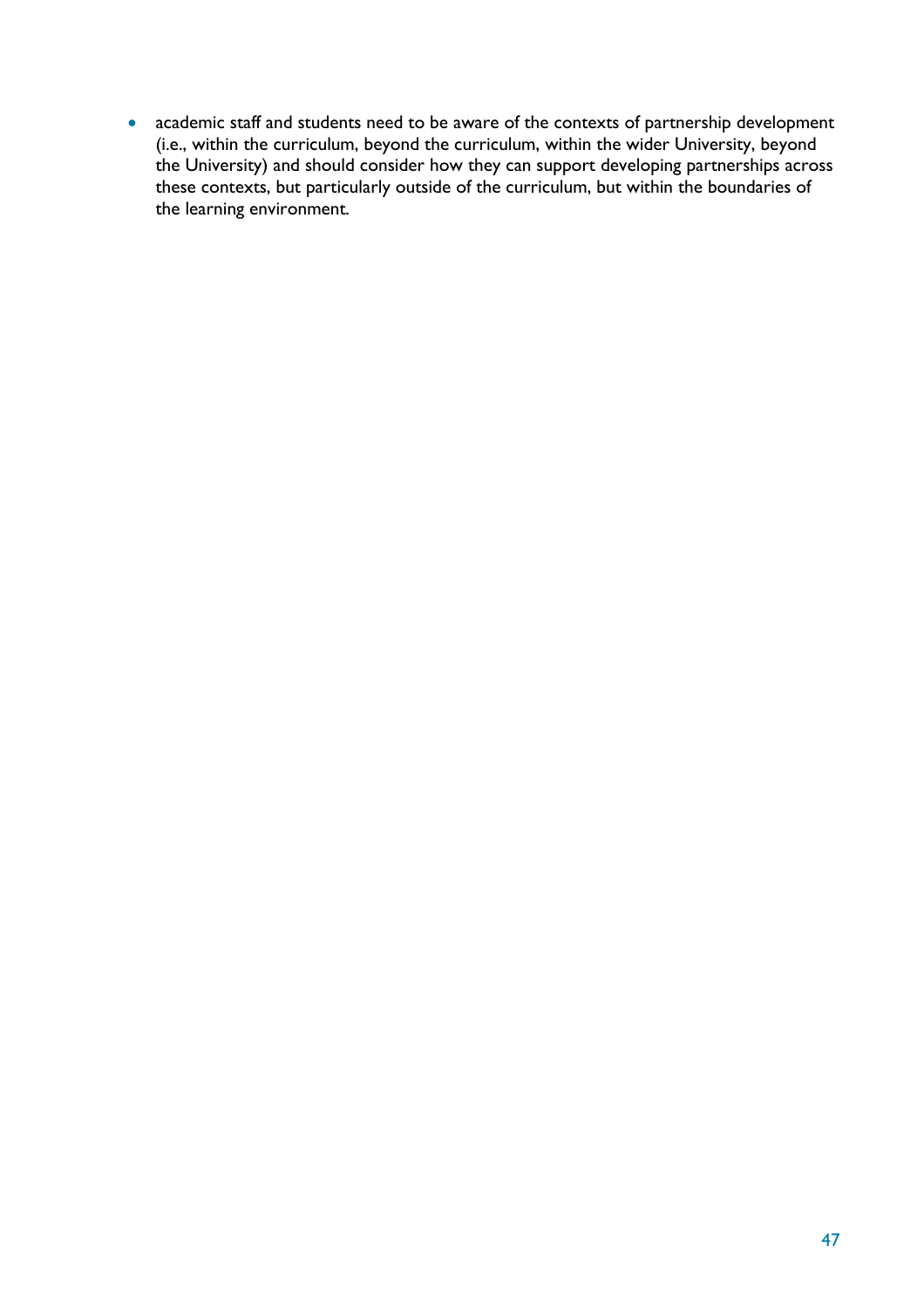## <span id="page-47-0"></span>**References**

Baxter-Magolda, M. (2001) *Making Their Own Way: Narratives for Transforming Higher Education to Promote Self-Authorship*. Sterling, VA: Stylus.

Biggs, J. and Tang, C. (2011) *Teaching for Quality Learning at University* (4th Ed.) Maidenhead: Society for Research into Higher Education and Open University Press.

Bovill, C., Bulley, C. and Morss, K (2011) Engaging and Empowering First Year Students through Curriculum Design: Perspectives from the Literature. *Teaching in Higher Education* 16 (2), 197–209.

Campbell, F., Eland, J., Rumpus, A. and Shacklock, R. (2009) *Hearing the Student Voice: Involving Students in Curriculum Design and Delivery* [Internet]. Available from: [http://www2.napier.ac.uk/studentvoices/curriculum/download/StudentVoice2009\\_Final.pdf](http://www2.napier.ac.uk/studentvoices/curriculum/download/StudentVoice2009_Final.pdf) [25 August 2015].

Cousin, G. (2006) An Introduction to Threshold Concepts [Internet]. *Planet*. No 17, December 2006. Available from: <http://www.et.kent.edu/fpdc-db/files/DD%2002-threshold.pdf> [25 August 2015].

David, M., Brennan, J., Broadfoot, P., Brown, A., Cox, R., Davis, P., Entwistle, N., Fuller, M., Hounsell, D., [Jephcote, M. J.,](http://orca.cf.ac.uk/view/cardiffauthors/A041891K.html) Mackney, S., Mahony, P., Newman, M., Perkins, R., Smith, A., Weedon, E., Welch, G. and Williams, J. (2009) *Effective Learning and Teaching in UK Higher Education: A Commentary by the Teaching and Learning Research Programme [Internet]. London: Teaching and* Learning Research Programme. Available from: <http://www.tlrp.org/pub/documents/UKHEfinal.pdf> [25 August 2015].

Entwistle, N (2009) *Teaching for Understanding at University: Deep Approaches and Distinctive Ways of Thinking (Universities into the 21st Century*). Basingstoke: Palgrave Macmillan.

European Commission (2013) *Report to the European Commission on Improving the Quality of Teaching and Learning in Europe's Higher Education Institutions*. Luxembourg: Publications Office of the EU.

ESU (2013) *Quest for Quality for Students: A Student Quality Concept*. Brussels: European Students' Union.

Foster, E., Borg, M., Lawther, S., McNeil, J. and Kennedy, E. (2014) Using Student Engagement Research to Improve the First Year Experience at a UK University. In Colin Bryson, *Understanding and Developing Student Engagement*. London: Routledge, pp. 191–203.

Gibbs, G. (2010) *Dimensions of Quality* York: Higher Education Academy.

Gunn, V. and Fisk, A. (2013) *Considering Teaching Excellence in Higher Education: 2007-2013*  [Internet]. York: Higher Education Academy. Available from: [https://www.heacademy.ac.uk/sites/default/files/resources/telr\\_final\\_acknowledgements.pdf](https://www.heacademy.ac.uk/sites/default/files/resources/telr_final_acknowledgements.pdf) [25 August 2015].

Hagyard, A. and Watling, S. (2012) The Student as Scholar: Research and the Undergraduate Student in Bell, L. Stevenson, H. and Neary, M. (2012) *Towards Teaching in Public*: *Reshaping the Modern University*. London: Continuum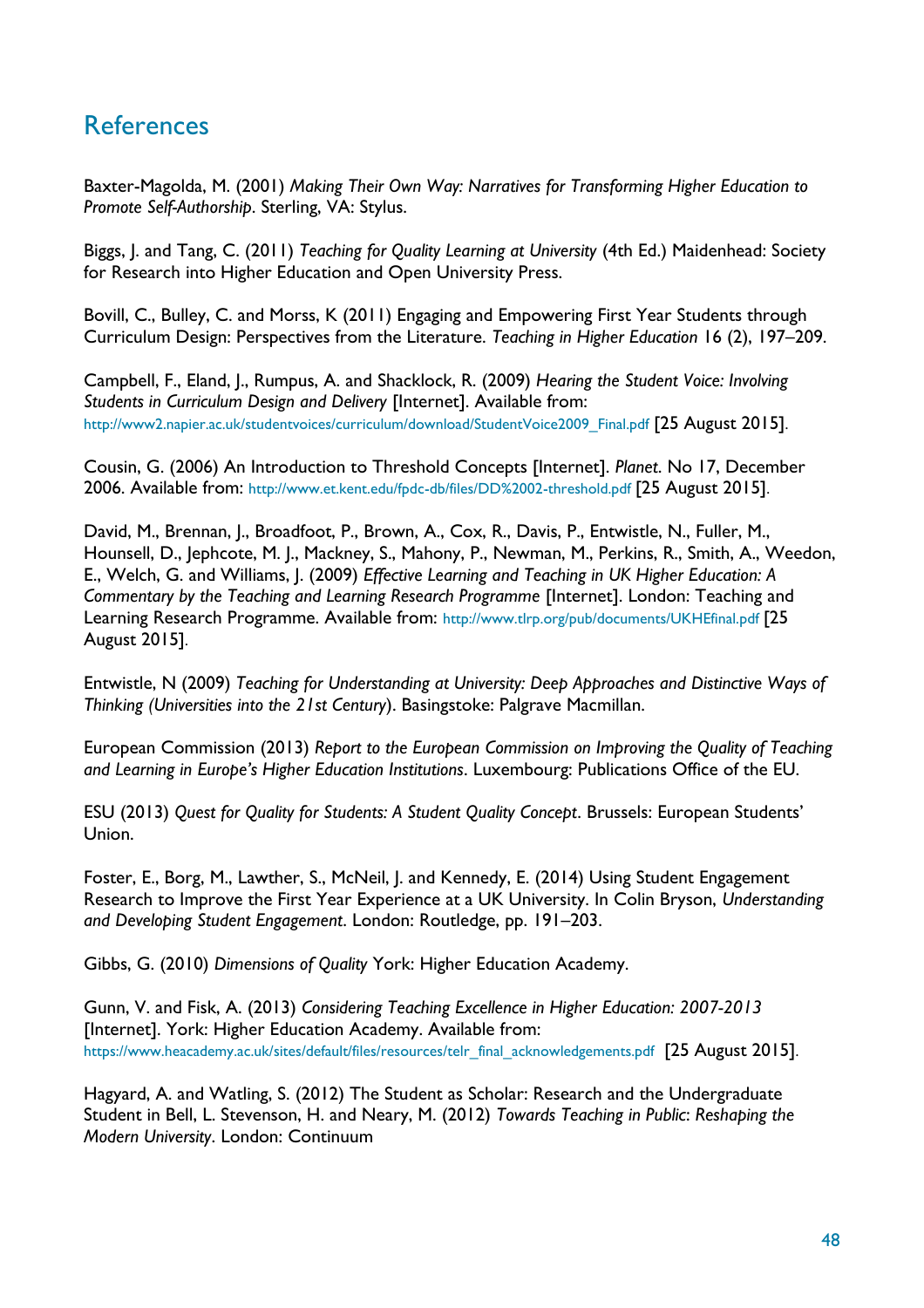Healey, M., Flint, A. and Harrington, K. (2014) *Engagement through Partnership: Students as Partners in Learning and Teaching in Higher Education* [Internet]*.* York: Higher Education Academy. Available from: [https://www.heacademy.ac.uk/engagement-through-partnership-students-partners-learning-and-teaching-higher](https://www.heacademy.ac.uk/engagement-through-partnership-students-partners-learning-and-teaching-higher-education)[education](https://www.heacademy.ac.uk/engagement-through-partnership-students-partners-learning-and-teaching-higher-education) [25 August 2015].

Healey, M. and Jenkins, A. (2009) *Developing Undergraduate Research and Inquiry*. York: HEA.

Higher Education Academy (2015) *Framework for Student Engagement through Partnership* [Internet]. York: Higher Education Academy. Available from: <https://www.heacademy.ac.uk/enhancement/frameworks/framework-student-engagement-through-partnership> [25 August 2015]

Hunter, A-B., Laursen, S. L., and Seymour, E. (2007) Becoming a scientist: the role of undergraduate research in students' cognitive, personal, and professional development, *Science Education* 91, 36-74

James, R., Krause, K. and Jennings, C. (2010) *The First Year Experience in Australian Universities: Findings from 1994 to 2009*. Melbourne: Centre for the Study of Higher Education.

Jenkins, A., Healey, M. and Zetter, R. (2007) *Institutional Strategies to Link Teaching and Research*. York: HEA.

Levy, P. (2009) *Inquiry-Based Learning: A Conceptual Framework (v. 4)* [Internet]*.* Sheffield: Centre for Inquiry-based Learning in the Arts and Social Sciences, University of Sheffield. Available from: <http://www.shef.ac.uk/cilass/resources> [25 August 2015].

National Union of Students (undated) *A Manifesto for Partnership* [Internet]. Available from: <http://www.nusconnect.org.uk/resources/a-manifesto-for-partnership> [25 August 2015].

Neary, M. (2013) Student as Producer: Radicalising the Mainstream in Higher Education, in *The Student Engagement Handbook: Practice in Higher Education*. Bingley: Emerald Group Publishing Limited.

Quality Assurance Agency for Higher Education (2012) University of Lincoln Institutional Review. Available from: [http://www.qaa.ac.uk/en/ReviewsAndReports/Documents/University%20of%20Lincoln/University-of-](http://www.qaa.ac.uk/en/ReviewsAndReports/Documents/University%20of%20Lincoln/University-of-Lincoln-IRENI-12.pdf)[Lincoln-IRENI-12.pdf](http://www.qaa.ac.uk/en/ReviewsAndReports/Documents/University%20of%20Lincoln/University-of-Lincoln-IRENI-12.pdf) [25 August 2015]

Ramsden, P. (2003) *Learning to Teach in Higher Education* (2nd Ed.). Abingdon: Routledge Falmer.

Trigwell, K. and Prosser, M. (1991) Improving the Quality of Student Learning: The Influence of Learning Context and Student Approaches to Learning on Learning Outcomes. *Higher Education*. 22, 251–66.

Trowler, V. (2010) *Student Engagement Literature Review*. York: HEA.

University of Lincoln (2012-2016) *Student Engagement Strategy* [Internet]. University of Lincoln. Available from: <http://www.lincoln.ac.uk/home/media/universityoflincoln/globalmedia/documents/SES.pdf> [25 August 2015].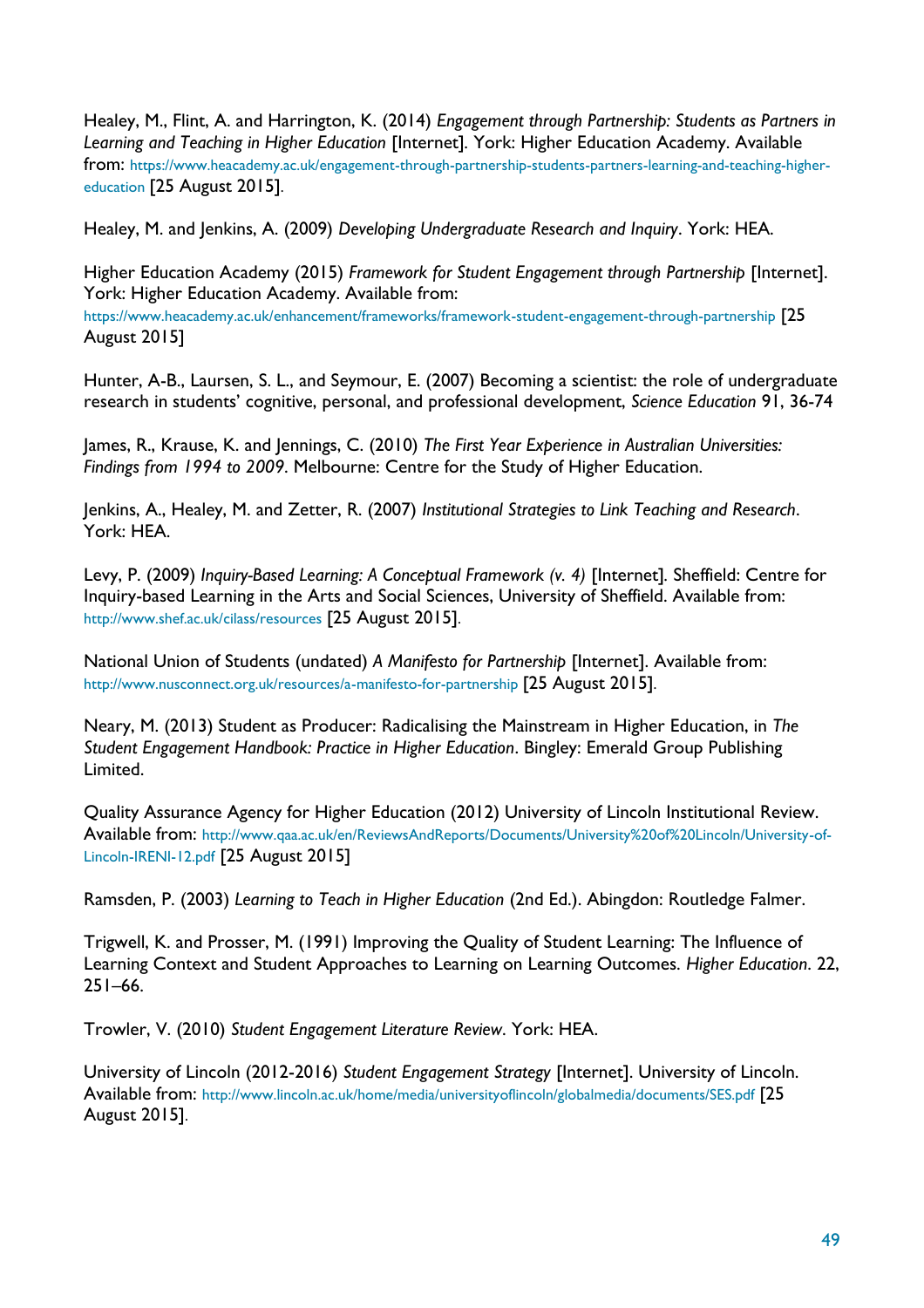University of Lincoln (2014) *Programme specification – Bachelor of Arts with Honours (BA (Hons) History*  [Internet]. Available from: [http://www.lincoln.ac.uk/about/courses/hsthstub\\_2015-16.pdf](http://www.lincoln.ac.uk/about/courses/hsthstub_2015-16.pdf) [25 August 2015]

University of Lincoln (2014) *Programme specification – Bachelor of Arts with Honours (BA (Hons) Media Production [Internet]. Available from: [http://www.lincoln.ac.uk/about/courses/medmedub\\_2015-16.pdf](http://www.lincoln.ac.uk/about/courses/medmedub_2015-16.pdf) [25]* August 2015]

University of Lincoln: School of Psychology, (2015). *Aims and Objectives*. [Internet] Available at: <http://fedpsychology2015.blogs.lincoln.ac.uk/aims-objectives/> [25 August 2015].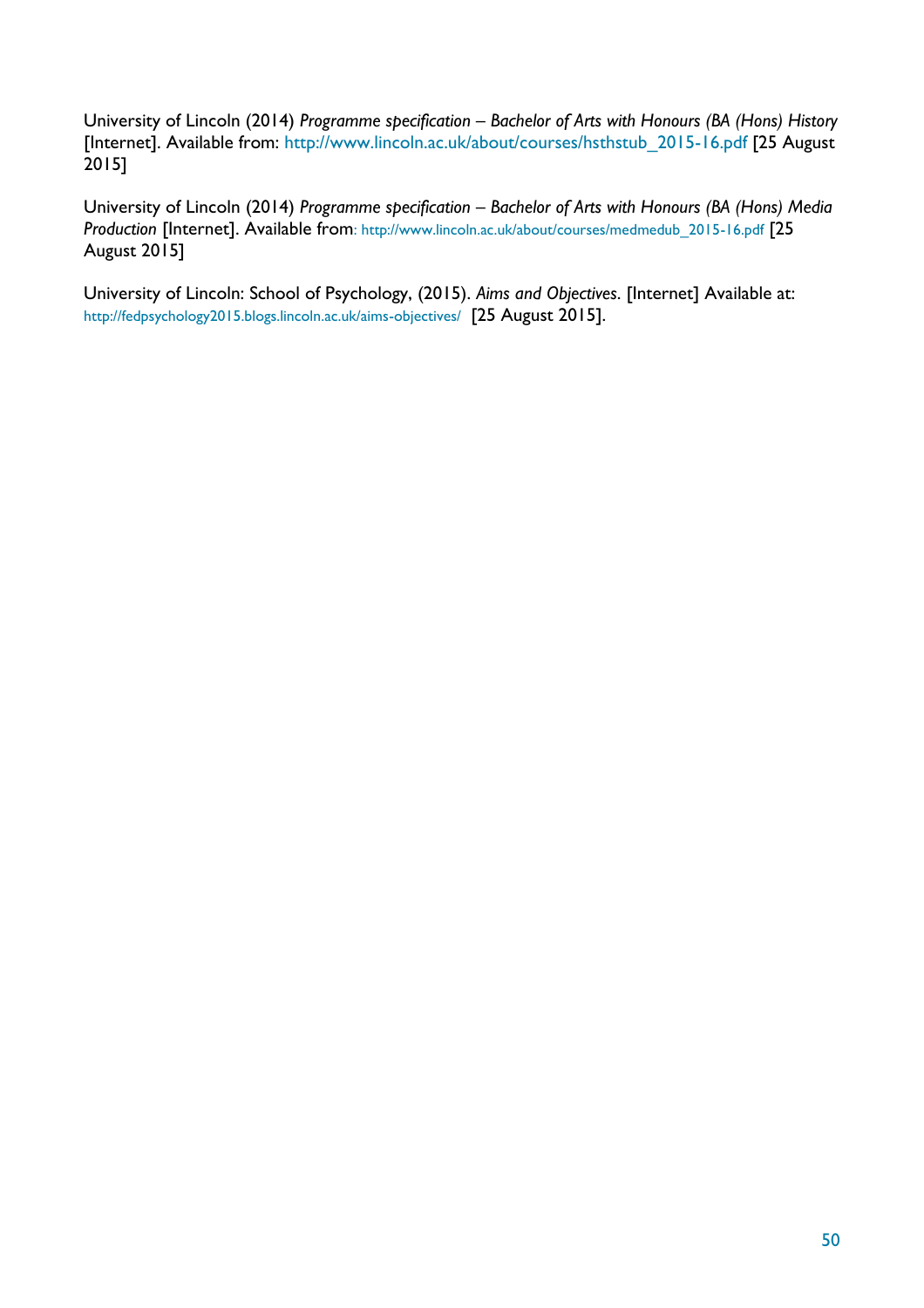# <span id="page-50-0"></span>Appendix A: research instruments

## <span id="page-50-1"></span>**Undergraduate student questionnaire**

- 1. Please select your area of study
- 2. In three words, please describe your experience at the University of Lincoln
- 3. Within your course, which approaches to teaching and learning do you find most productive and stimulating?
- 4. Please describe what about these approaches that makes them stand out?
- 5. Are there other ways that you engage with your course beyond timetabled teaching sessions? Please give examples.
- 6. Please explain why you engage with these?
- 7. Are there opportunities that you take part in that you would, or have recommended to a friend? (Y/N)
- 8. Please provide details about this opportunity, including reasons why you have or would recommend it.
- 9. Are there any schemes or activities in, or related to your course that you are aware of but do not take part in? (Y/N)
- 10. Why do you not engage with these?
- 11. Are you aware of activities in other courses that you would like to take part in? (Y/N)
- 12. What is it about these that interest you? Please provide us with details about what these are and why they interest you.
- 13. What are the main reasons for you taking part in the activities that you have mentioned?

## <span id="page-50-2"></span>**Alumni survey**

- 1. Which programme did you study?
- 2. Which year did you graduate in?
- 3. Please briefly tell what you are doing now (e.g. occupation, further study)
- 4. To what extent do you agree with the following?
	- a. Problem solving was a part of my course
	- b. I was given the opportunity to take part in group work
	- c. I have identified issues and questions from a situation presented to me
	- d. I was given the tools to undertake research to develop my learning
- 5. Please describe how you were given the opportunity to work as a group to create something, whether it be a presentation, event, exhibition or something else.
- 6. In your current position, have skills such as working as part of a group and working collaboratively with your academics helped you?
	- a. If yes, please describe how this has helped you, if you can think of a specific example please detail it.
- 7. In your chosen career path, how much value is placed on your ability to critically engage with, analyse and present information from different sources?
	- a. If your ability to critically engage with information is valued, to what extent did your degree programme prepare you for this?
- 8. Which of the following approaches to assessing your work were used on your course? a. If you selected 'other', please specify:
- 9. If any, which approaches to assessing your work have been most helpful in developing your approach to working life?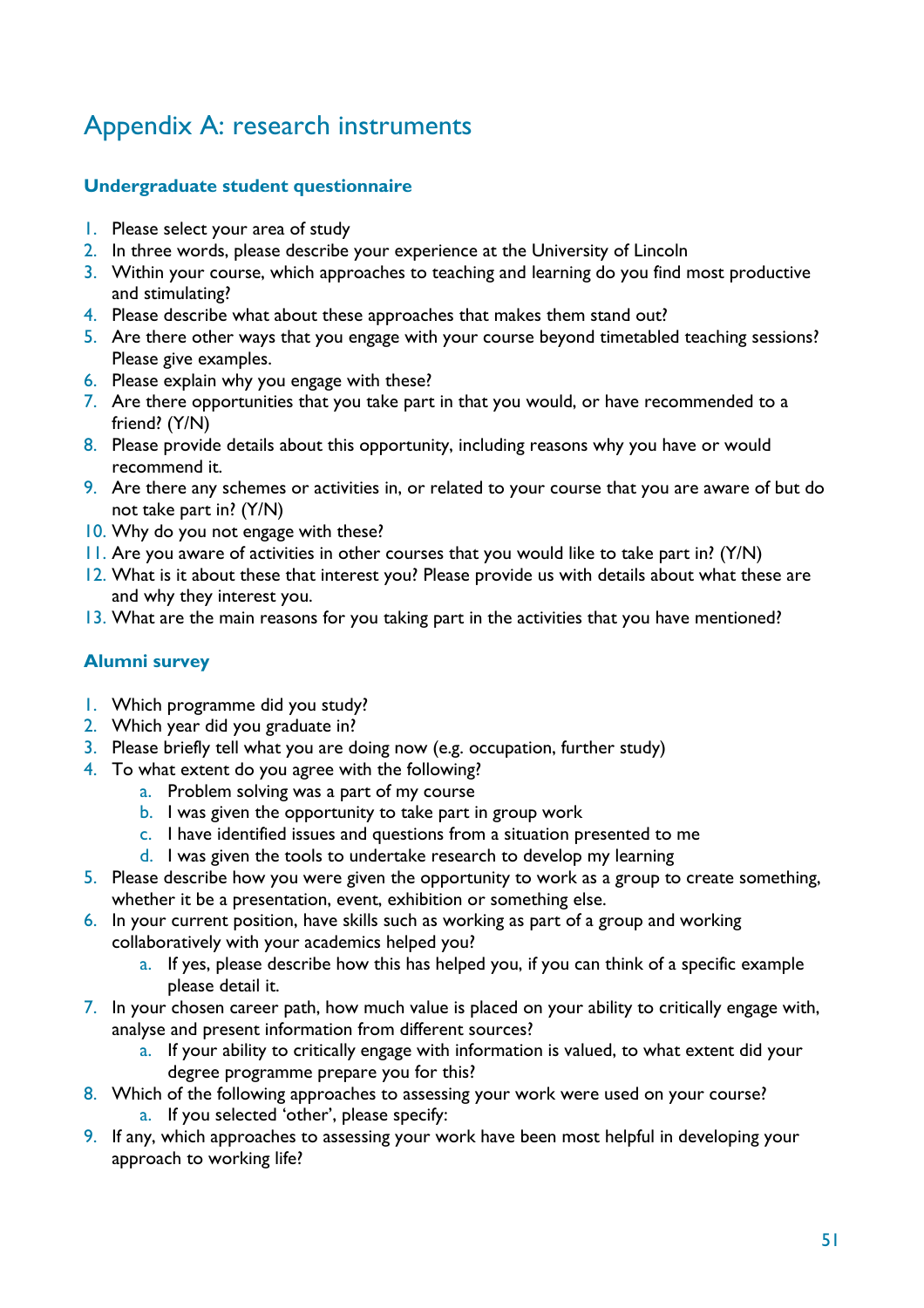- 10. Overall, do you feel that your programme actively encouraged and facilitated collaboration with other students and with staff?
- **11.** During your time at Lincoln, did you use online resources created by the University such as online tutorials, podcasts, etc.?
- 12. The University of Lincoln uses Blackboard as its virtual learning environment. During your time at Lincoln, did you use tools such as discussion boards, wikis or journals with Blackboard?
- 13. How has your use of technology as a student benefitted you in your working life?
- 14. Thinking about the physical space you were taught in and worked independently in, how does this compare to your current working environment?
- 15. How would you describe the nature of your involvement in the evaluation and ongoing improvement of your programme while you were a student?
	- a. If you selected 'other', please specify:
	- b. How does the nature of your involvement as a student compare with the nature of your involvement in shaping your work now?
- 16. To what extent do you agree with the following in relation to your degree programme?
	- a. I was a part of a community of learners and teachers
	- b. There was space for disagreement of opinion within my course
	- c. Within my course there were elements designed for me to develop leadership skills
- 17. On reflection, what would have been the most valuable skills and experiences that you could have gained from your degree programme to prepare you for your chosen career path or further study?

a. Based on your answer above, to what extent to you feel your degree programme actually prepared you in these ways?

- 18. Finally, do you recognise these characteristics in the degree programme you studied?
	- a. Learning through researching for myself
	- b. Learning through solving problems
	- c. Encouraging collaboration
	- d. Developing digital competences
	- e. Using technology to enhance teaching
	- f. Using physical space in unconventional ways to facilitate participation
	- g. Student involvement in designing assessments
	- h. Students actively shaping the development of the programme
	- i. Preparing students to determine and create their own future
- 19. To receive a copy of our report when it is published, please enter your email address here:

### <span id="page-51-0"></span>**Interviews with academic staff**

- 1. Within the context of teaching and learning how do you define partnership?
- 2. What does student engagement mean to you?
- 3. Do you believe there is an institutional culture of partnership outside the curriculum?

Please approach the following questions with your idea of partnership in mind.

- 4. How have you developed partnerships within your teaching?
	- a. Briefly describe this teaching practice
	- b. Why did you develop this approach?
	- c. What challenges did you face?
	- d. What feedback or responses have you received from students (this may be formal feedback through surveys etc., or informal, anecdotal feedback)?
	- e. Have you ever adapted or changed your teaching methods to actively encourage more partnership working with students? If so, please can you describe what happened and the outcomes?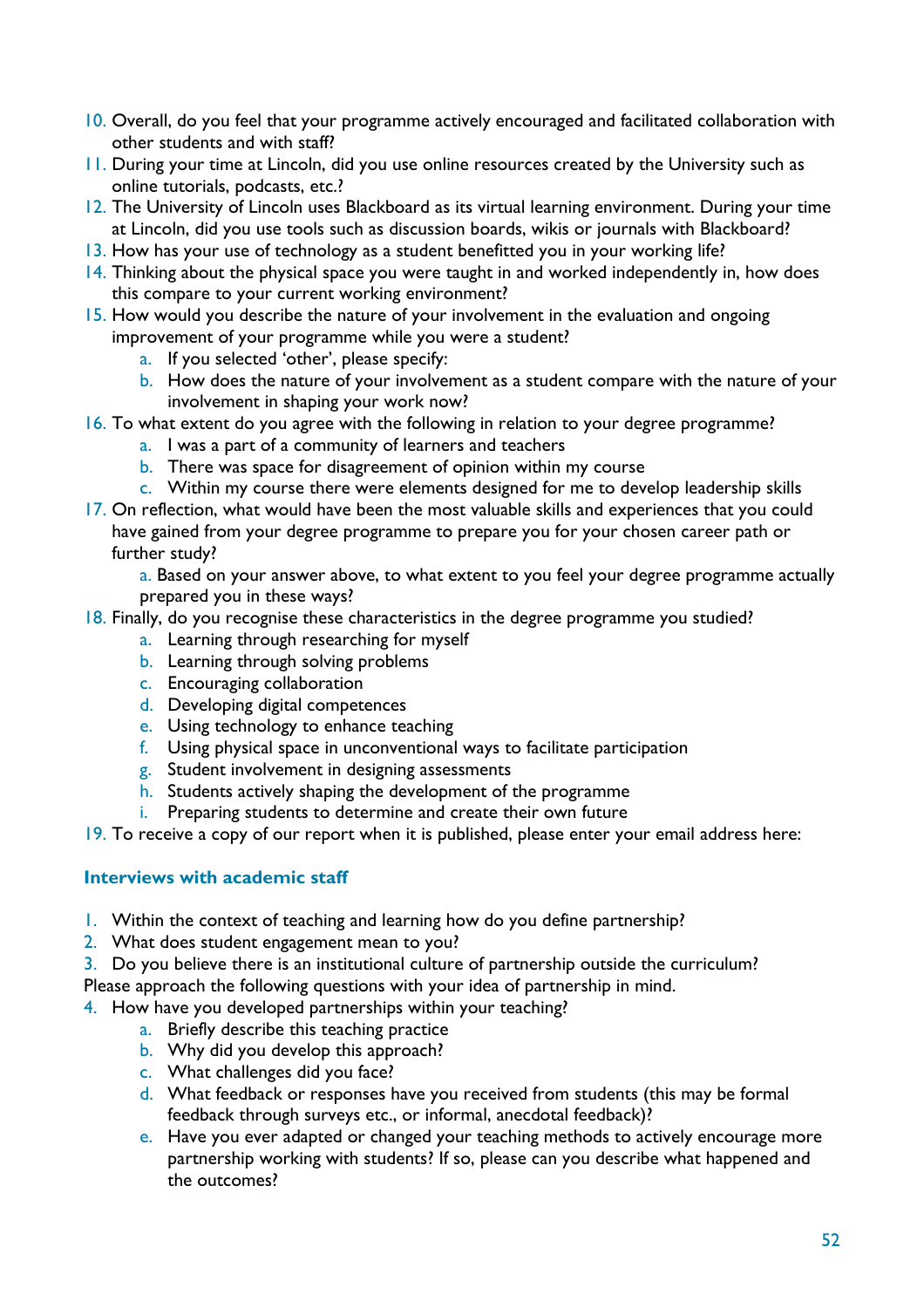- 5. What kind of support do you have to develop your teaching?
- 6. How far does this focus on support for developing meaningful partnerships?
- 7. What challenges have you found in creating partnerships?
	- a. With students
	- b. In terms of support by the institution
- 8. Which group of students do you find hardest to create partnerships with?
	- a. How have you attempted to overcome this?
- 9. Is there practice in other disciplines that you would like to try in your own?
	- a. Note: this could be from within the same school, or other schools or colleges within the university
- 10. Have you developed your teaching practices based on pedagogical research?
	- a. Note: this could be their own research, reading into the area, from conference attendance
- 11. Is there anything else that you wanted to talk about/expand on with regard to teaching and learning and the development of student-staff partnerships that you haven't had chance to?

## <span id="page-52-0"></span>**Interviews with students**

- 1. How would you describe your time at Lincoln?
	- a. What activities are you involved in
		- i. in your course
		- ii. outside your course
- 2. What does partnership in teaching and learning mean to you?
- 3. What does student engagement mean to you?
- 4. At which point in your course did you begin to feel you engaged?
	- a. When did you identify as member of your course? (E.g. when did you feel like a media student)
	- b. Why at that point, what happened then? Or, Why do you feel you haven't yet engaged?
- 5. Within your course, which approaches to teaching stand out?
	- a. Give examples
	- b. Why does it stand out?
- 6. How would you describe your perfect learning environment
	- a. Prompts: size of environment (lecture/Seminar), activities: group work/independent, use of technology, etc.?
	- b. What is it about the things you have identified that you enjoy?
	- c. Do any of the things you have identified appear in modules that you have taken part in?
- 7. Looking at the spectrum of relationships you have with staff, describe the traits that you would associate with:
	- a. the relationships with the strongest partnerships
	- b. the relationships with the weakest partnerships
- 8. How many staff, in your opinion, would say hello to you in a corridor?
	- a. Do these staff know your name and use it?
	- b. What roles do these staff have in terms of your teaching/learning?
- 9. What happened to create these partnerships?
- 10. Could you give us an example of a teaching event where you felt you were a partner in your learning?
	- a. Note: ensure the candidate is aware that names will be removed during the transcription process to maintain anonymity
- 11. What do you feel you have gained from working in partnership with teaching staff?
- 12. What do you feel has been your contribution to the teaching and learning partnerships?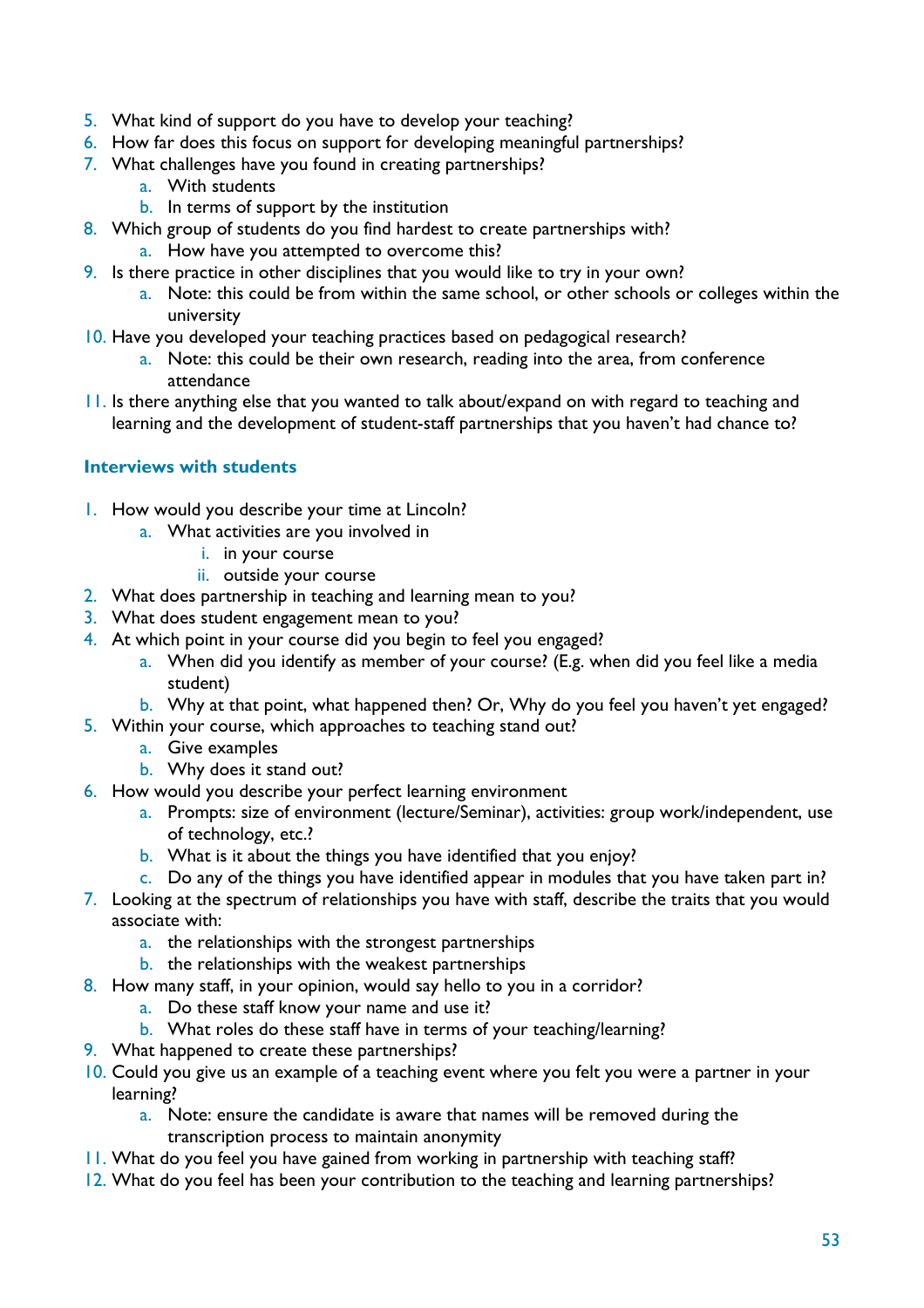## 13. Is there anything that happens in other courses that you would like to take place in your own?

- a. Describe what takes place.
- b. Why would you like it in your course?